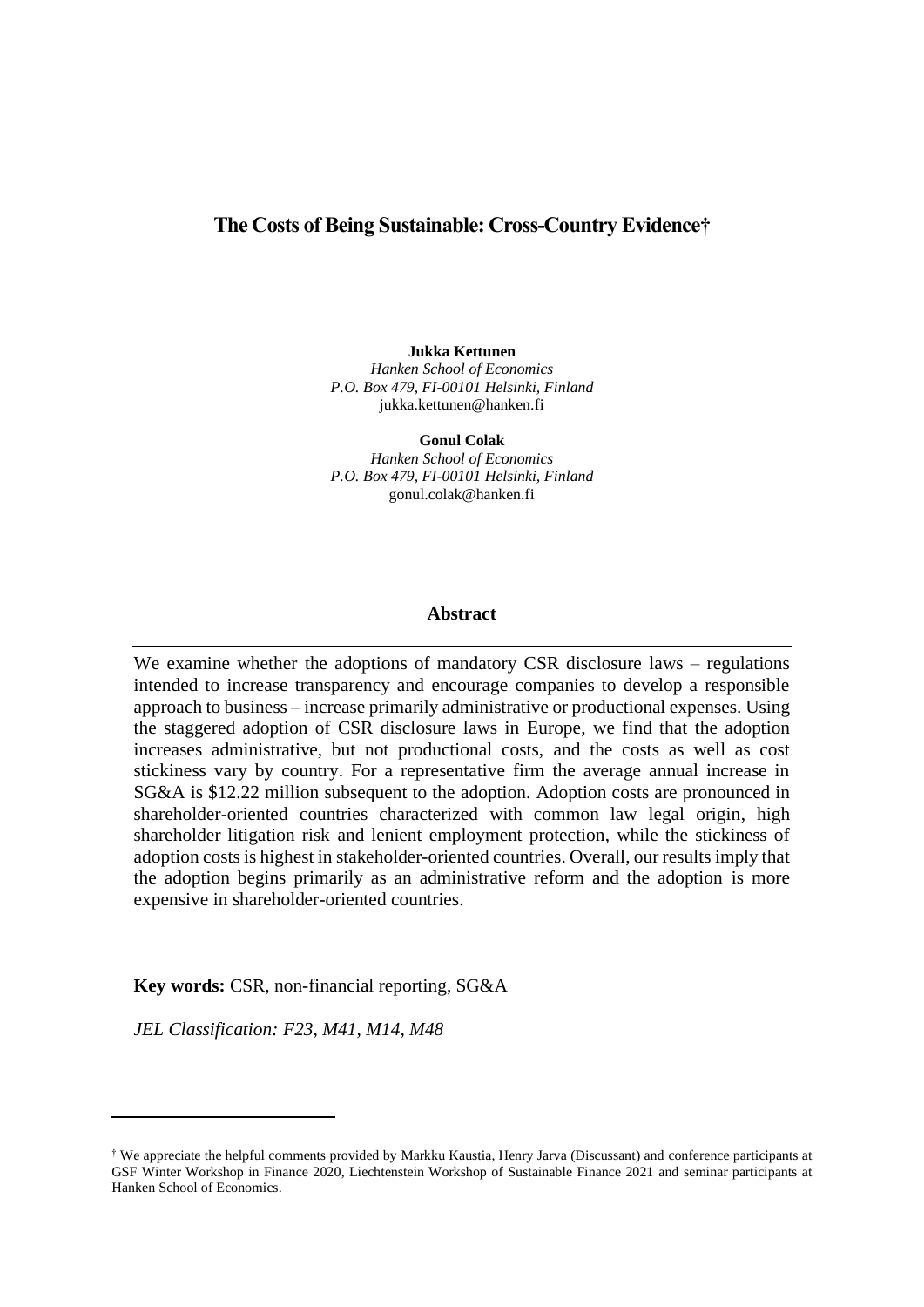#### **1. Introduction**

The sustainability reforms, such as mandatory CSR disclosure encouraging companies to develop a responsible approach to business, appear to contribute to a wealth transfer from shareholders to stakeholders. Accordingly, the stock market reacts negatively to announcements of mandatory CSR disclosure laws (Grewal et al., 2019). Similarly, research on the Chinese 2008 CSR disclosure mandate document that mandatory CSR disclosure decreases profitability and generates positive externalities at the expense of shareholders (Chen et al., 2018). In this paper, using a broad international sample not limited to available ESG data, we analyze which type of expenditure dominates the adoption costs of mandatory CSR disclosure, and whether the adoption costs are transitory or persistent in nature.

Empirical evidence on corporate social responsibility expenditure does not provide a unanimous prediction of the magnitude of the costs of a non-financial disclosure mandate, despite a few single-country studies having examined CSR reporting mandates. For instance, the adoption costs of the Indian Companies Act of 2013 are not likely to be directly generalizable to OECD countries. This is because the law explicitly requires large companies to spend 2% of the three-year average net income on CSR (Manchiraju & Rajgopal, 2017). Similarly, the adoption costs of the CSR disclosure mandate in 2008 by the Chinese government-owned Shanghai and Shenzhen Stock Exchanges' are not likely to be generalizable to market economies since Chinese government has tied access to bank financing to firms' CSR performance (Chen et al., 2018). Likewise, it is difficult to draw accurate inferences of the costs of mandatory CSR disclosure based on (Di Giuli & Kostovetsky, 2014). Their estimates of CSR spending equal to 10% of net income apply to the largest 3000 publicly traded in the U.S. where CSR disclosure is voluntary.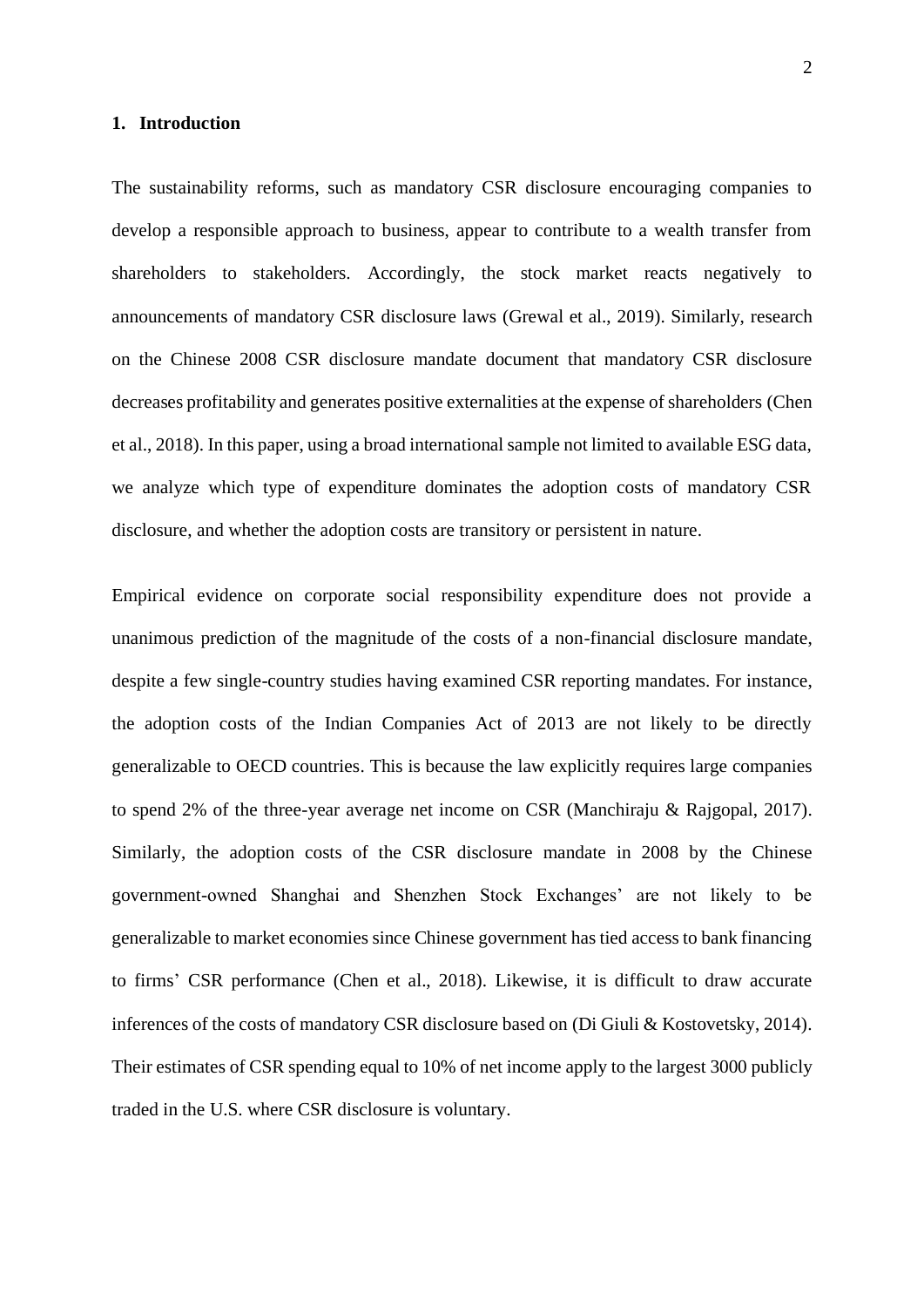The analysis of the adoption costs of mandatory CSR disclosure is hampered by data limitations. First, data on CSR related costs is primarily available for the largest companies, which are likely to be early adopters. Second, the commensurability problems of subjective ESG data impose limitations on accurate analysis of the real effects, and the persistence of the real effects originating from CSR disclosure laws. Specifically, correlations between ESG ratings provided by major ESG ratings agencies vary between 38 and 71%, which originates from divergence in scope, weights and measurement (Berg et al., 2019). Furthermore, the three major ESG rating data sets, namely ASSET4, Bloomberg and KLD appear to coincide neither in distribution nor in risk (Dorfleitner et al., 2015), which may explain why ESG ratings, used in isolation, are unlikely to make a material contribution to portfolio returns (Dimson et al., 2020). Moreover, the fact that the amount of ESG disclosure generally exacerbates ESG rating disagreement rather than resolves it (Christensen et al., 2021), highlights the subjectivity and commensurability problem of ESG data.

To account for limited availability of data on non-voluntary adopting firms' CSR expenditure and the commensurability problem, this paper focuses on selling general and administrative expenses (SG&A) and on the theory of asymmetric cost behavior in studying companies' commitment to CSR. We quantify the costs of the mandatory CSR disclosure in terms of selling, general and administrative (SG&A) cost changes for two reasons. First, the mandatory CSR disclosure represents primarily an administrative burden – it requires firms to collect and report information, not to change firm behavior. Consequently, the mandate is less likely to have immediate effect on production costs, i.e., cost of goods sold (COGS), which is generally regarded as the as the cost of inventory sold during the period (Bostwick et al., 2016). Second, explicit classifications of all sustainability related costs are not widely available. Moreover, it is unclear how successful such classifications are in capturing all sustainability costs and activities since changes in the organizational discourse and norms can also result in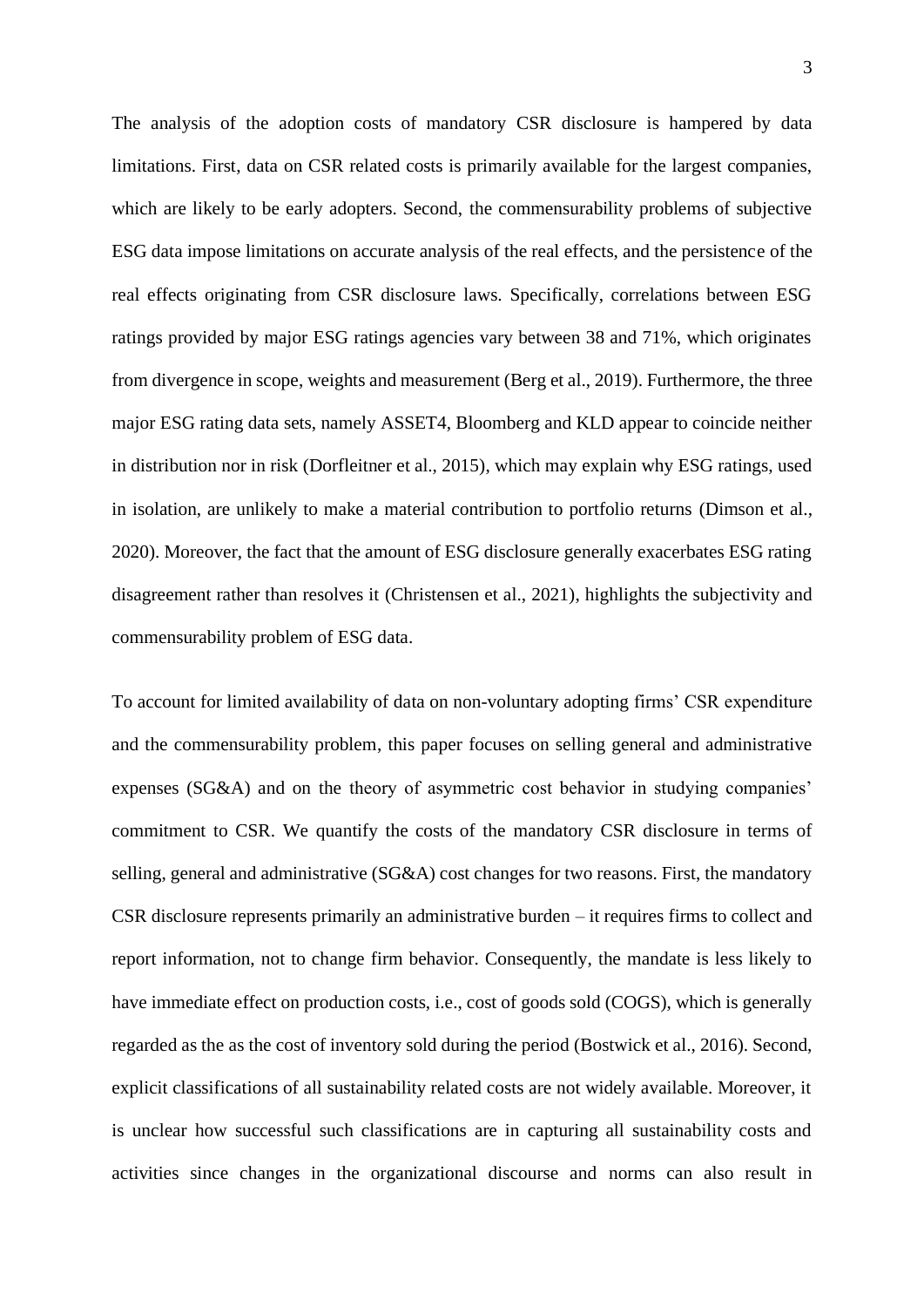unconscious actions with cost implications (Maguire & Hardy, 2009). Therefore, we base our identification strategy on SG&A, which represents a broad cost item equal to 27% of total assets for an average firm (Chen et al., 2012). SG&A has the capacity to capture a variety of granular cost items that are likely to comprise the direct and indirect costs of CSR disclosure. Specifically, SG&A represents all commercial expenses incurred in the regular course of business operation except for expenses directly related to production of goods and services (Standard & Poors, 2003).

To isolate the increments and persistence of costs associated with the mandatory adoption of CSR disclosure we apply an SG&A changes model introduced by Anderson et al., (2003) with firm and industry-year effects. The dependent variable of the model is the natural logarithm of the quotient of current and previous year selling general and administrative expense. To test our hypothesis, we augment this model by including the main test variable *CSRLaw*, which is an indicator variable equal to one if the firm is mandated to disclose on non-financial information and zero otherwise. We exclude firms that adopt the non-financial disclosure requirements voluntarily before the enforcement of the law they are later mandated to comply with. We define the voluntary adopting firms as firms which disclose their annual report on the webpages of GRI (Global Reporting Initiative,  $2021$ )<sup>1</sup>.

Cost asymmetry encompasses the idea of non-mechanistic relation between activity and costs. As an example of cost asymmetry, costs are considered sticky when they increase more when activity rises than they decrease when activity falls by an equivalent amount (M. C. Anderson et al., 2003). In general, the variation in the degree of cost asymmetry depends on factors such

<sup>&</sup>lt;sup>1</sup> The GRI is referred to as the gold standard of voluntary non-financial reporting frameworks (Sethi et al., 2017). Recently, it has been used to proxy for committed sustainability reporting (Gonçalves et al., 2020).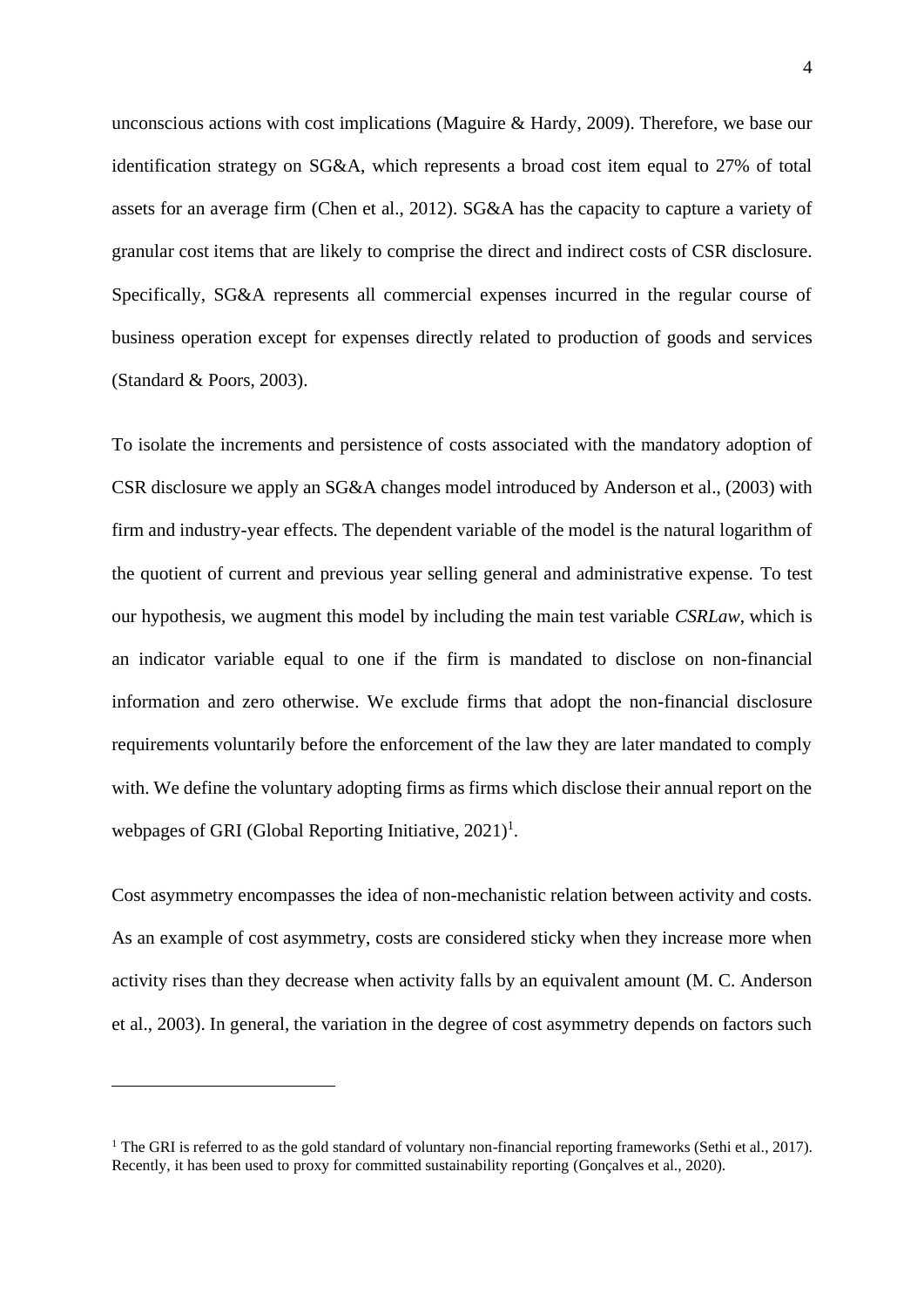as the magnitude of resource adjustment costs, managerial expectations for future sales, slack resources carried over from the prior period, and managerial incentives (Banker & Byzalov, 2014). The cost asymmetry influences the structure of optimal decisions with adjustment costs and is reflected in the impact of prior sales changes on managers' expectations about future sales changes (Banker et al., 2014). Importantly, evidence on employment protection laws illustrate that cost stickiness reflects the deliberate resource commitment decisions of managers in the presence of adjustment costs (Banker et al., 2013). This is why we consider cost stickiness a good proxy for testing commitment to CSR expenditure in the companies subject to the CSR disclosure laws. Analyzing potential changes in cost stickiness is important as in the longer run, increasing stickiness of sustainability costs can have material effects to future cash flows since a natural consequence of cost stickiness is that sales decreases affect earnings more than sales increases (Banker et al., 2016). What is more, stickier cost structure generally results in lower dividends, since knowing investors' aversion to dividend cuts, firms with stickier costs and higher resource adjustment costs need to settle for a lower dividend payout ratio they can maintain in the future (He et al., 2020).

Our test sample comprises 13,836 firm-year observations from Compustat Global and Compustat North America over the fiscal years 2006-2019. The treated sample, 6,918 firmyear observations is derived primarily from the 2017 adoption of the European Union Directive *2014/95/EU* of non-financial reporting adopted across 24 EU member states. Our test design also includes the earlier adoptions in Denmark (2009), Norway (2013) and the UK (2013). As a control sample (13,836 firm-year observations) we use nine OECD countries which have not adopted comparable legislation as the treated countries on mandatory disclosure of nonfinancial information. OECD countries represent advanced economies with democratic governments around the globe (OECD 2020). They have been used as a control group in a recent regulatory study of mandatory IFRS adoption (Kim et al., 2012).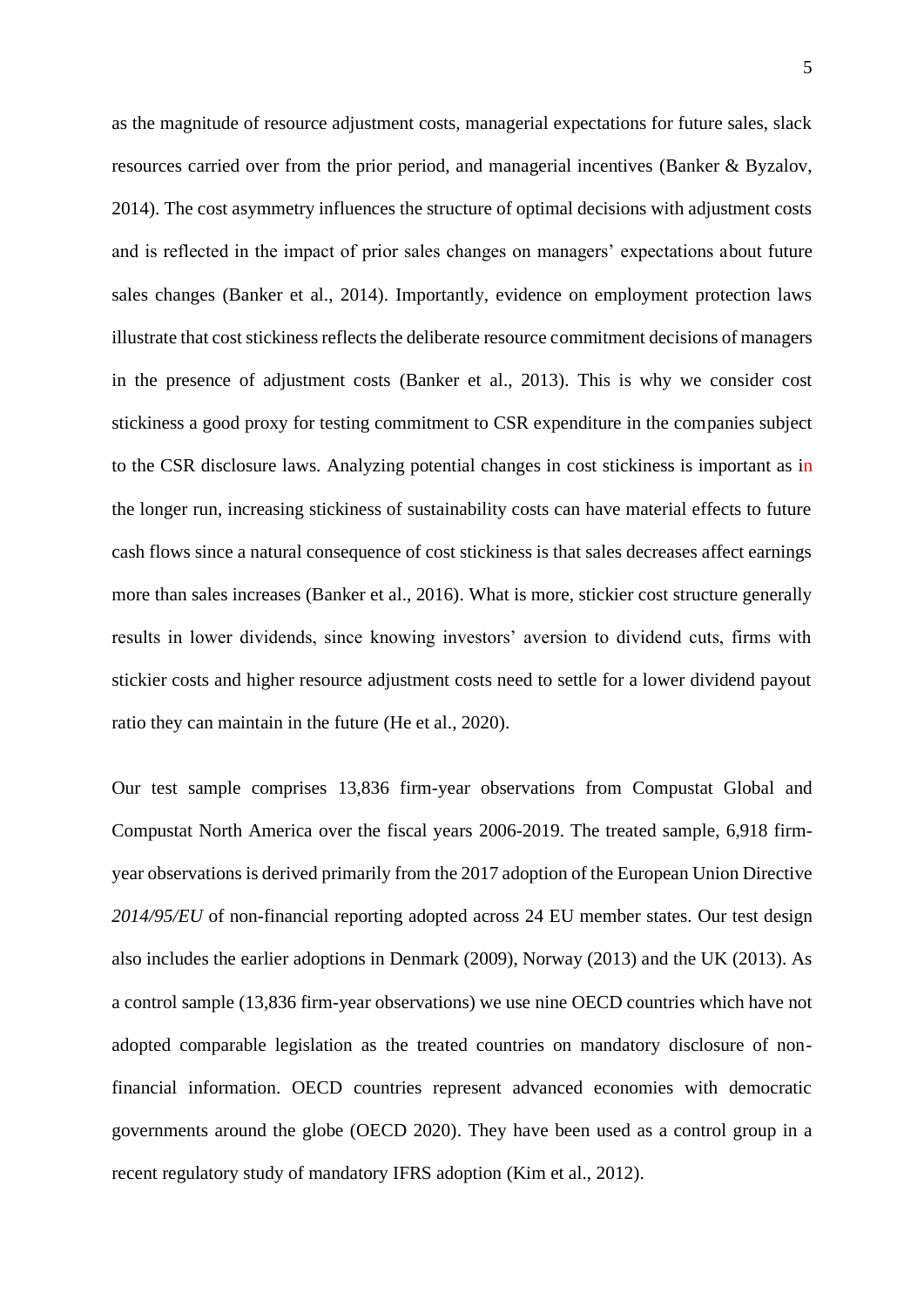We find that the mandatory adoption of CSR disclosure is costly, the costs stem primarily from additional administrative burden, and the costs and their stickiness vary by country. Specifically, our first test addresses the effect of CSR disclosure mandate on SG&A changes. For a representative firm the average annual change in SG&A associated with the mandatory adoption of CSR disclosure is 2.0% ( $t = 2.81$ ) or approximately \$12.22 million<sup>2</sup>. Our second test addresses changes in components of SG&A and cost of goods sold (COGS). Specifically, using changes in SG&A less research and development expenditure (R&D), R&D separately, or COGS we find a significant association in all items except for COGS. In the non-R&D component of SG&A the cost increase is 1.5% ( $t = 1.97$ ) and 1.6% in the R&D component (t  $= 2.14$ ).

The third analysis tests country characteristics as the economic channel of the cost increases. In sum, we find that shareholder orientation, which is negatively correlated with voluntary CSR (Liang & Renneboog, 2017), is associated with higher adoption costs. The interaction of *CSRlaw* and an indicator variable for below median employment laws index (Botero et al., 2004), trade union density, and collective bargaining are associated with at least 2.8% higher adoption costs. Similarly, the nature of high shareholder litigation risk as a limiting force on voluntary CSR is reflected in 2.7% higher adoption costs. Last, the adoption costs outside Scandinavia are 3.5% higher compared to Scandinavia, which is consistent with (Liang & Renneboog, 2017) finding that the voluntary CSR is generally highest in Scandinavian countries.

<sup>2</sup> According to Table 5 Column 4, for a representative firm with SG&A costs equal to the mean of the treated sample (\$627.52 Million), the average annual increase in SG&A attributable to mandatory CSR disclosure equals  $$12.22$  Million (2.0%  $*$  \$610.76 million = \$12.22 million). Despite the large changes for an average firm, our estimates are comparable in magnitude to other recent determinants of CSR. For instance, among Russel 3000 (SP500) Democratic-leaning firms spend \$20 (\$80) million more on CSR than Republican-leaning firms (Giuli and Kostovetsky 2014).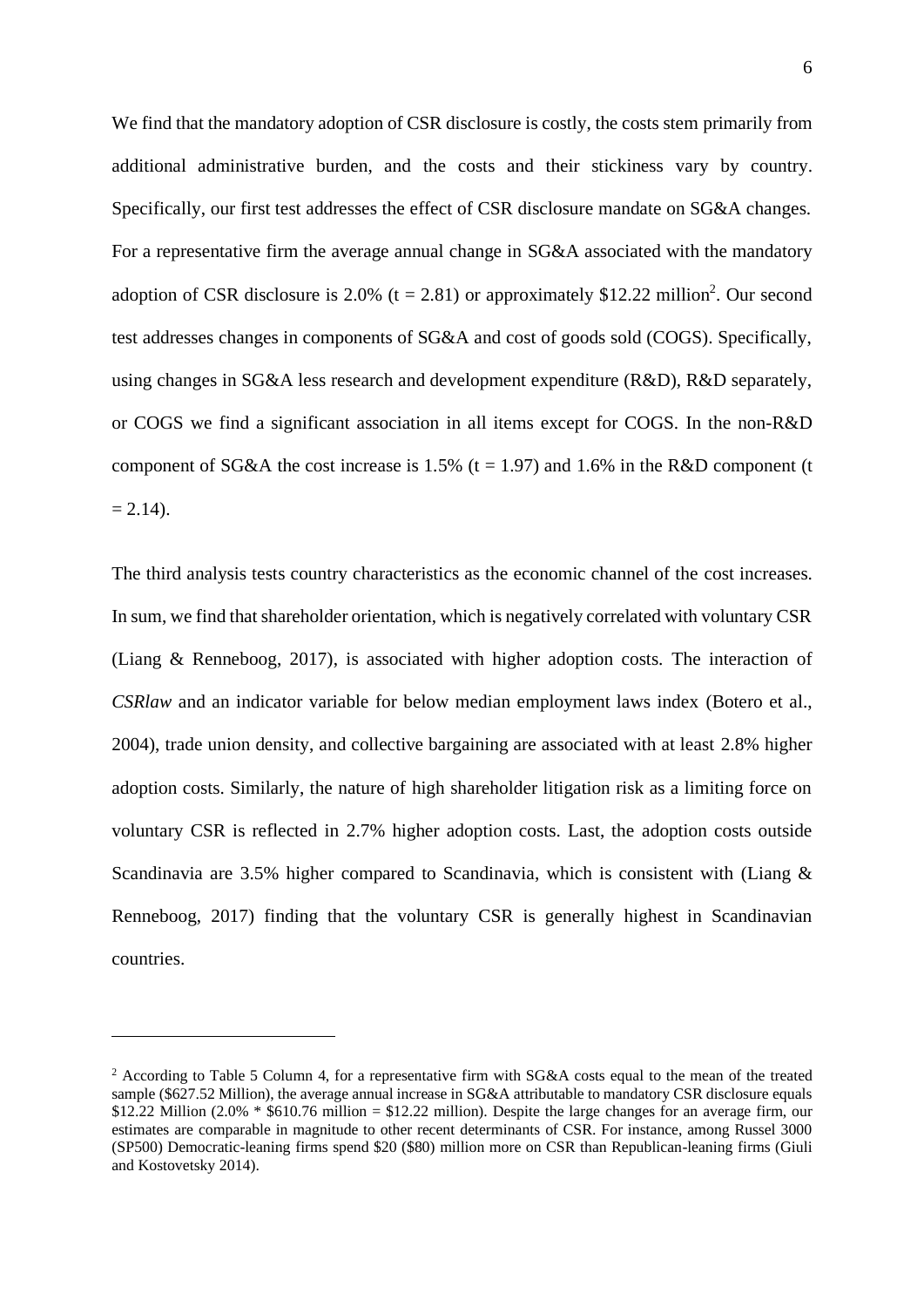We contribute to the financial reporting literature. Specifically, we provide a novel international comparison of costs related to the mandatory adoption of CSR disclosure extending the studies from a single country setting (Chen et al., 2018; Manchiraju & Rajgopal, 2017) to a cross-country sample covering European Union and OECD countries. Several factors undermine the inferences of mandatory CSR costs based on previous single-country studies. First, country-specific factors such as legal origin are strong predictors of CSR (Liang & Renneboog, 2017). The influence of legal origin on financial reporting costs is also documented in the context of IFRS adoption (Kim et al., 2012). The costs of the CSR disclosure can exceed their firm-level benefits in short-term. If this was not the case, all firms would potentially have voluntarily adopted such disclosure policies. Hence, we hypothesize and find that firms headquartered in regimes with low stakeholder-orientation are associated with higher adoption costs. On the contrary, the incremental burden from the CSR disclosure is likely to be less decisive for companies headquartered in countries with developed labor and environment protection laws prior to the reporting mandate. Under such regimes the disclosure mandate is likely to represent a less significant organizational change in short-term, which is plausibly reflected in lower adoption costs.

The rest of the paper is organized as follows. Section 2 discusses related literature and formulates hypotheses. The research design for hypotheses testing is described in section 3 while section 4 presents the results from the empirical analysis. We conclude in section 5.

### **2. Related literature and hypotheses development**

Corporate social responsibility encompasses the idea of corporations contributing to society's welfare by serving other stakeholders' interests beyond profit maximization and their contractually determined obligations (Benabou & Tirole, 2010; Friedman, 1970). The World Bank defines CSR as "the commitment of businesses to behave ethically and to contribute to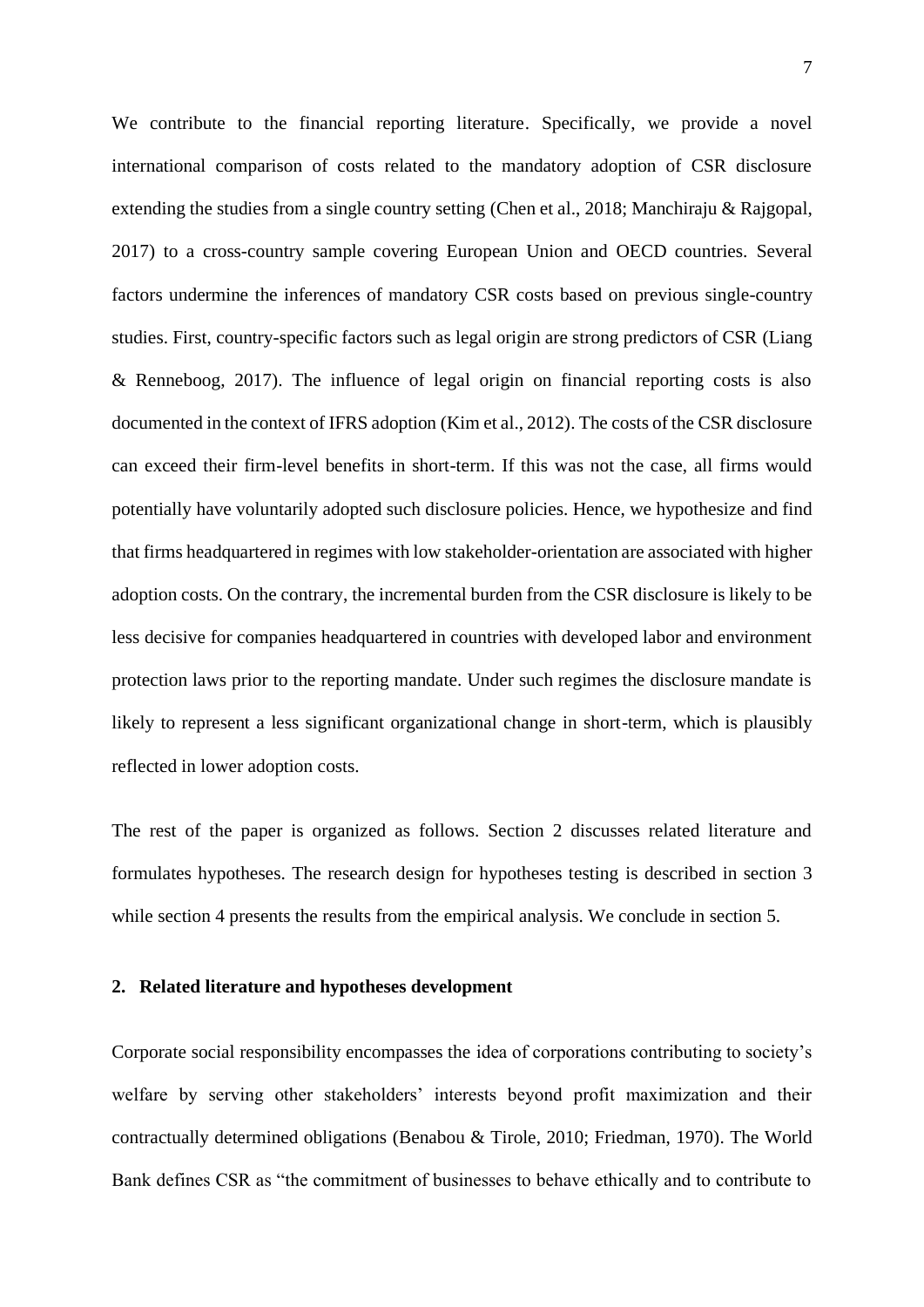sustainable economic development by working with all relevant stakeholders to improve their lives in ways that are good for business, the sustainable development agenda, and society at large" (Mazurkiewicz, 2004).

Previous corporate social responsibility literature has two major streams, the discussion of causality between firm performance and CSR, and the determinants and consequences of both voluntary and mandatory CSR disclosure. The relation between firm performance and CSR is context-dependent: A positive relation can exist in well-governed firms with limited agency concerns, where CSR attenuates the negative relation between managerial entrenchment and value (Ferrell et al., 2016). Negative relation between firm performance and CSR is typically associated with mandatory adoptions (Chen et al., 2018; Grewal et al., 2019; Manchiraju & Rajgopal, 2017). However, legal origin is a stronger explanation for CSR than agency-based or "doing good by doing well" factors or firm and country characteristics: firms from common law countries have lower CSR than companies from civil law countries, with Scandinavian civil law firms having the highest voluntary CSR ratings (Liang & Renneboog, 2017).

Various factors contribute towards voluntary CSR disclosure. Typically, media coverage, firm size and environmentally sensitive industries are positively associated with CSR disclosure (Reverte, 2009). The pressure to engage in CSR can also be associated with left-leaning founders, CEOs, and directors, or headquarter location in a left-leaning region: such firms spend generally 10 % of their net income on CSR (Di Giuli & Kostovetsky, 2014). CSR spending is also associated with institutional ownership (Buchanan et al., 2018; Harjoto et al., 2017; Saleh et al., 2010), state ownership (Chen et al., 2018) and pressure from corporate customers (Dai et al., 2020). Voluntary CSR disclosure is associated with a reduction in the cost of equity capital, subsequent increase in institutional ownership and lower absolute analyst forecast errors and dispersion (Dhaliwal et al., 2011). The effect on analyst forecast accuracy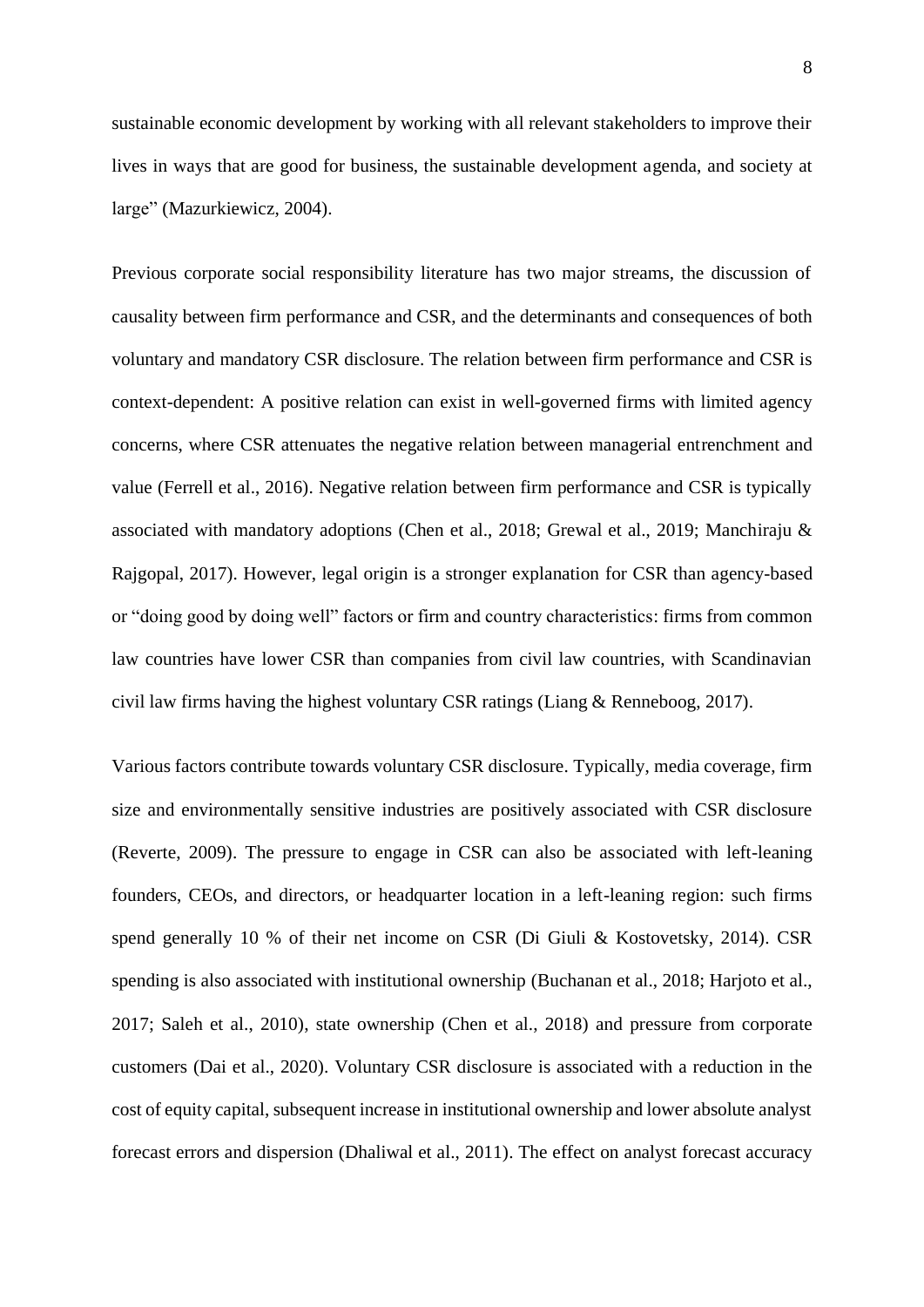is strongest in stakeholder-oriented countries and for firms and countries with more opaque financial disclosure, which suggests CSR disclosure having complementary effects to financial reporting (Dhaliwal et al., 2012).

Similarly, mandatory CSR disclosure is associated with improved financial reporting quality. Specifically, CSR induces conservative reporting (Cheng  $\&$  Kung, 2016) and constrains earnings management (Wang et al., 2018). Due to anticipated costs, mandatory adoption of CSR disclosure has been associated with an overall negative market reaction which is enhanced in industries with poor pre-adoption CSR performance and can be mitigated to some extent with advertisement expenses (Grewal et al., 2019; Manchiraju & Rajgopal, 2017). The mandate can generate positive externalities by reducing emission levels, but this happens at the expense of shareholders: for instance, subsequent to the CSR reporting mandate in China, firms experienced an economically significant 26 % decrease in ROA (Chen et al., 2018). Since the benefits of the CSR disclosure are difficult to quantify in dollar terms both at the firm and economy level, and over time, we focus on the directly observable adoption costs of the mandatory CSR disclosure in terms of SG&A.

### *Cost structure and SG&A*

A firm's cost structure is influenced by several internal and external factors. First, internal strategic cost management represents deliberate decision making with a purpose to align the firm's cost structure with its strategy (Anderson, 2006). The cost stickiness of SG&A expenses is positively associated with organizational capital (Venieris et al., 2015), prior sales increase (Banker et al., 2014), managerial decisions, incentives and psychological biases (Banker et al., 2018). For instance, an increase in the ratio of SG&A costs to sales can be intended by management to enhance future profitability. An increase in a company's SG&A can be regarded as intended, if the company's past SG&A ratio was below its industry average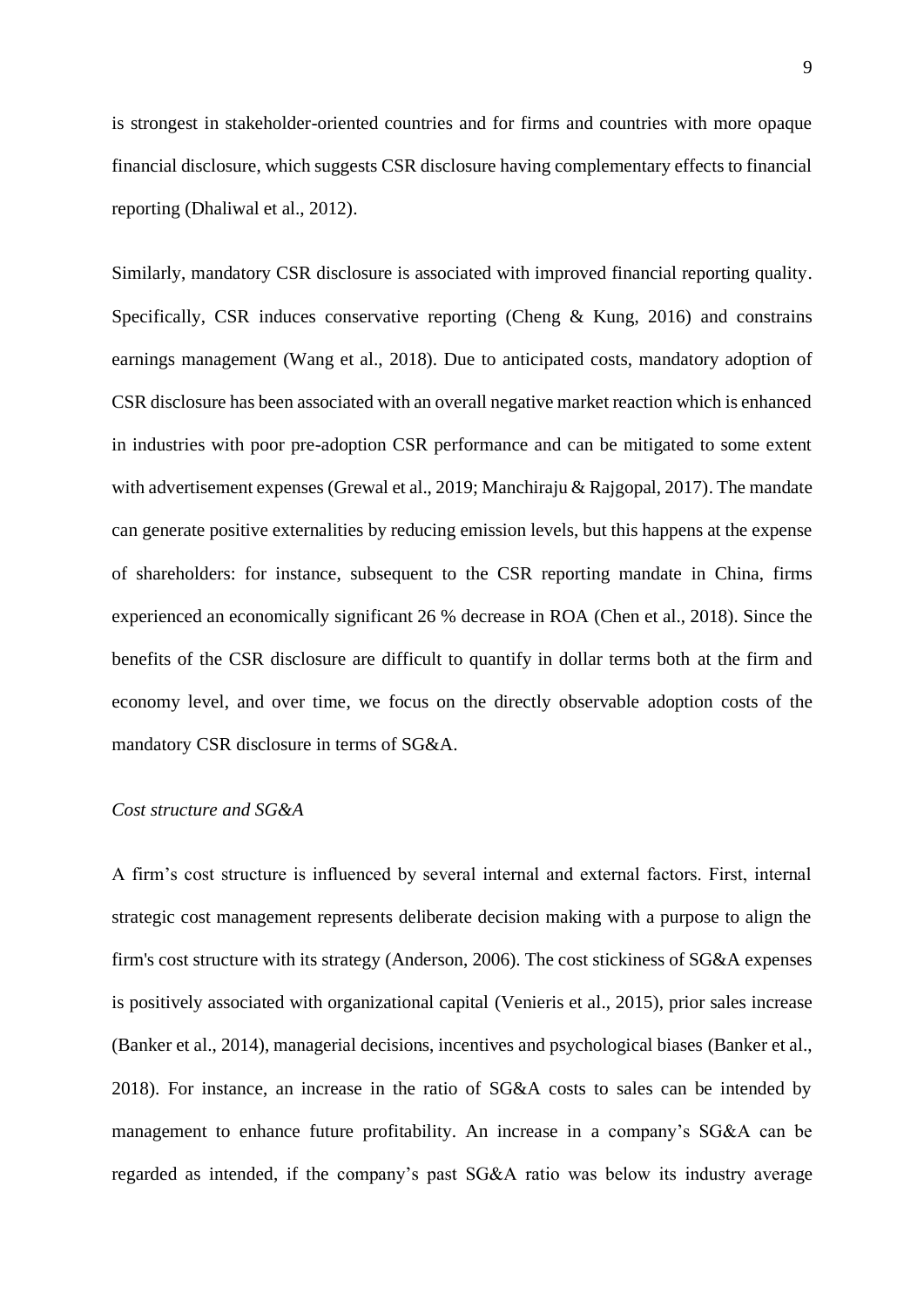indicating efficient SG&A cost management: The intended increases significantly enhance future earnings, which can be attributed to lower COGS and investments in operating efficiency (Baumgarten et al., 2010). Further, the earnings forecasts can be significantly enhanced by firm-year-specific proxy measures for upward cost adjustment and cost asymmetry (Kaspereit & Lopatta, 2019).

### *Hypothesis development*

Mandatory adoption of CSR disclosure has been documented to increase costs in emerging economies of India and China (Chen et al., 2018; Manchiraju & Rajgopal, 2017). The European Commission has estimated annual cost of a full mandatory reporting obligation to vary between  $\epsilon$ 33,000 and  $\epsilon$ 604,000 per company depending primarily on firm size (European Commission, 2013). However, the prior literature outside Europe suggests CSR contributions of companies to significantly exceed these estimates. For instance, subsequent to the CSR reporting mandate in China, firms experienced an economically significant 26 % decrease in ROA (Chen et al., 2018). We therefore re-examine these cost estimates in a broad international sample.

The European Union non-financial reporting directive *2014/95/EU* requires companies to disclose relevant and material information on policies, outcomes and risks, including due diligence that they implement. The directive also requires disclosure of relevant non-financial key performance indicators concerning environmental aspects, social and employee-related matters, respect for human rights, anti-corruption and bribery issues, and diversity on the boards of directors. However, companies retain significant flexibility to disclose relevant information in the way that they consider most useful. Since the scope and depth of CSR is likely to vary by business model, measuring CSR contributions can be challenging.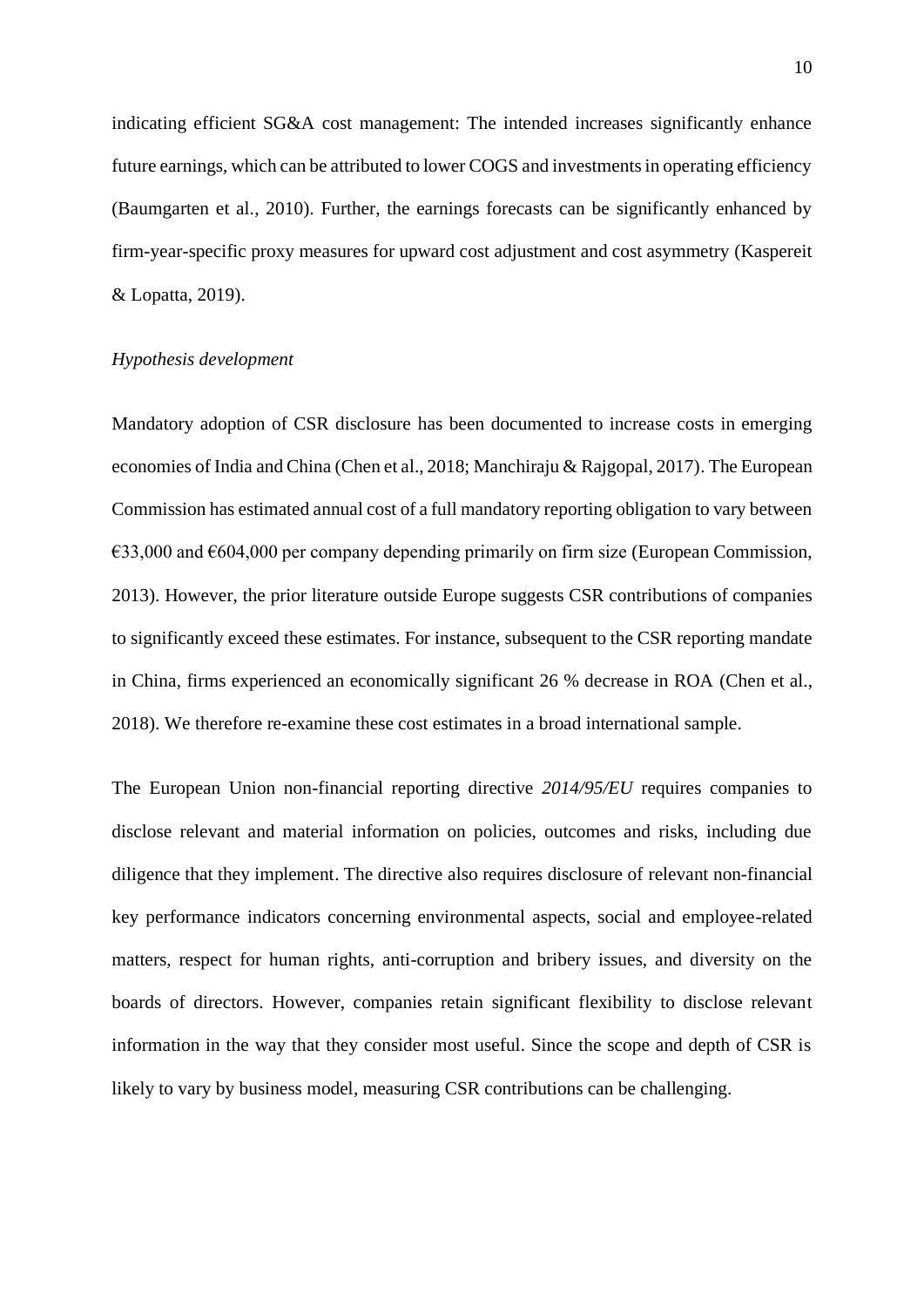SG&A has the capacity to capture a variety of granular cost items that are likely to comprise the total cost of CSR disclosure. Specifically, SG&A represents all commercial expenses incurred in the regular course of business operation except expenses directly related to production of goods and services (Standard & Poors, 2003). Given the primarily administrative nature of the reporting mandate, and the flexibility in implementing it, we formulate the following hypothesis:

# *H1a: Mandatory adoption of CSR disclosure is associated with a significant increase in SG&A*

Legal origin is the strongest predictor of voluntary CSR and its cross-country differences (Liang & Renneboog, 2017). The economic mechanisms for this result comprise lower shareholder litigation risk, broader regulation concerning stakeholder welfare, prevalence of supermajority rules among shareholders, and stronger state involvement in business as illustrated by employment protection laws. Such stakeholder orientation can potentially make additional CSR efforts redundant in civil law countries compared to common law countries, since the core CSR elements are already in place in the constraints and requirements under the civil law regime. Taken together these stakeholder-oriented measures contribute towards higher CSR scores, which are highest in Scandinavian civil law countries (Liang & Renneboog, 2017). Given that mandatory CSR disclosure is ultimately a step from shareholder-orientation towards stakeholder-orientation, we formulate a following hypothesis with respect to the crosscountry differences in the adoption costs:

*H1b: Mandatory adoption of CSR disclosure is associated with significantly higher SG&A increases in shareholder-oriented countries.*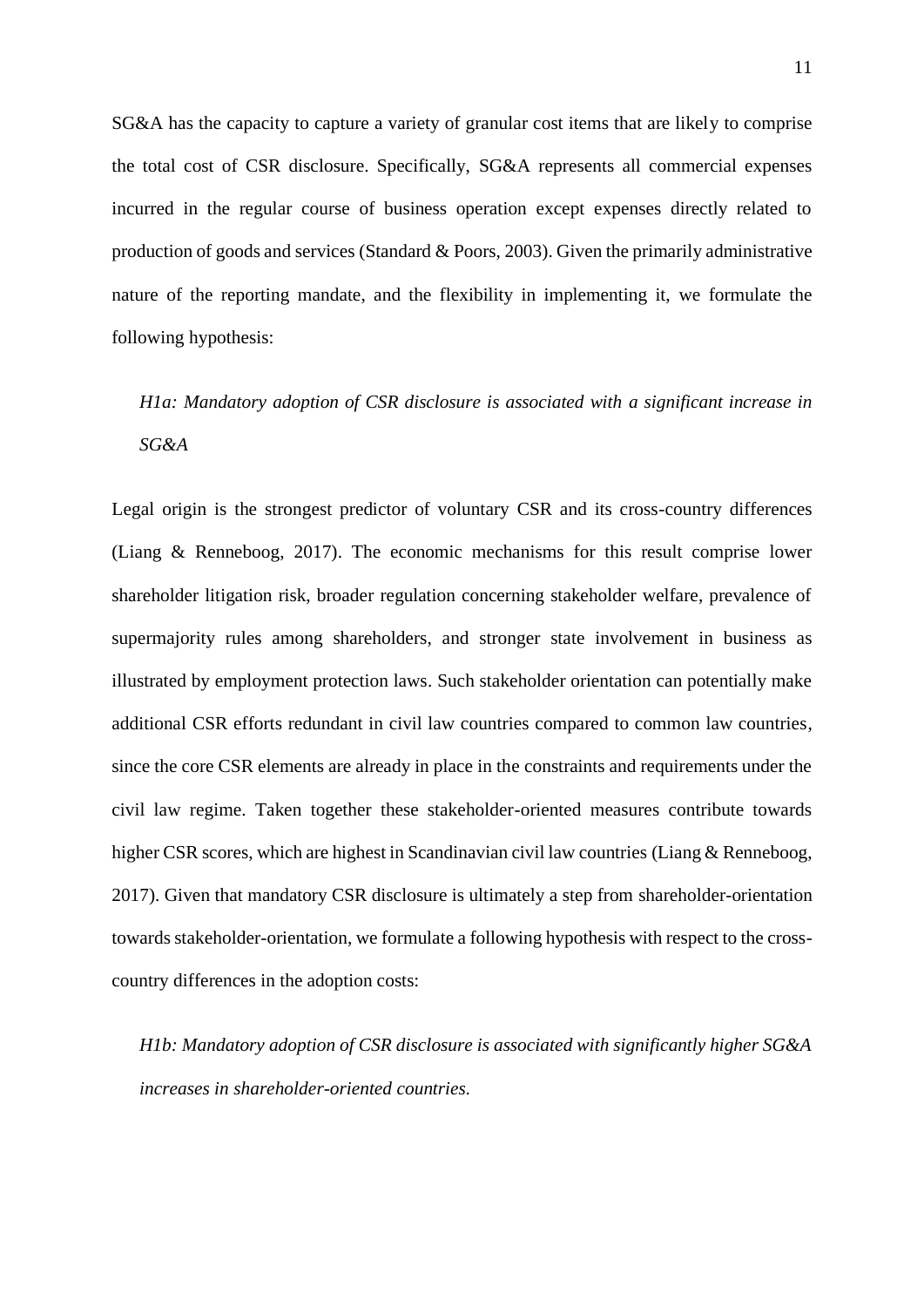Compared to common law countries, civil law countries tend to have higher labor regulation (Botero et al., 2004), which by proxying labor adjustment costs, constitute an important determinant of cost stickiness (Banker et al., 2013). Employees are a logical beneficiary of CSR. Specifically, CSR deviates from strict shareholder orientation and potentially profit maximization towards stakeholder orientation, where employees represent a large and important interest group. Civil law countries typically rely on regulation and state intervention, instead of market mechanisms vested in contracts between corporations (Liang & Renneboog, 2017). Therefore, significant labour market differences originating from employment protection laws, collective bargaining and trade union density are likely to contribute towards stickiness in the adoption costs of the mandatory CSR reporting in shareholder-oriented countries.

High shareholder litigation risk is likely to limit all activities and spending, such as CSR, benefitting other stakeholders' interests beyond the contractually determined obligations of the focal firm (Benabou & Tirole, 2010; Friedman, 1970). In essence, high shareholder litigation risk on average is not likely to be associated with stakeholder orientation and CSR, but rather with shareholder orientation and profit maximization which are likely to constrain CSR spending to the minimum requirements. Therefore, due to the constraining effects of shareholder litigation risk on CSR expenditure, and weaker government involvement in business in common law countries, we formulate the following hypothesis H1c concerned with the stickiness of the adoption costs of mandatory CSR disclosure:

*H1c: The stickiness of the adoption costs of mandatory CSR disclosure is highest in stakeholder-oriented countries.*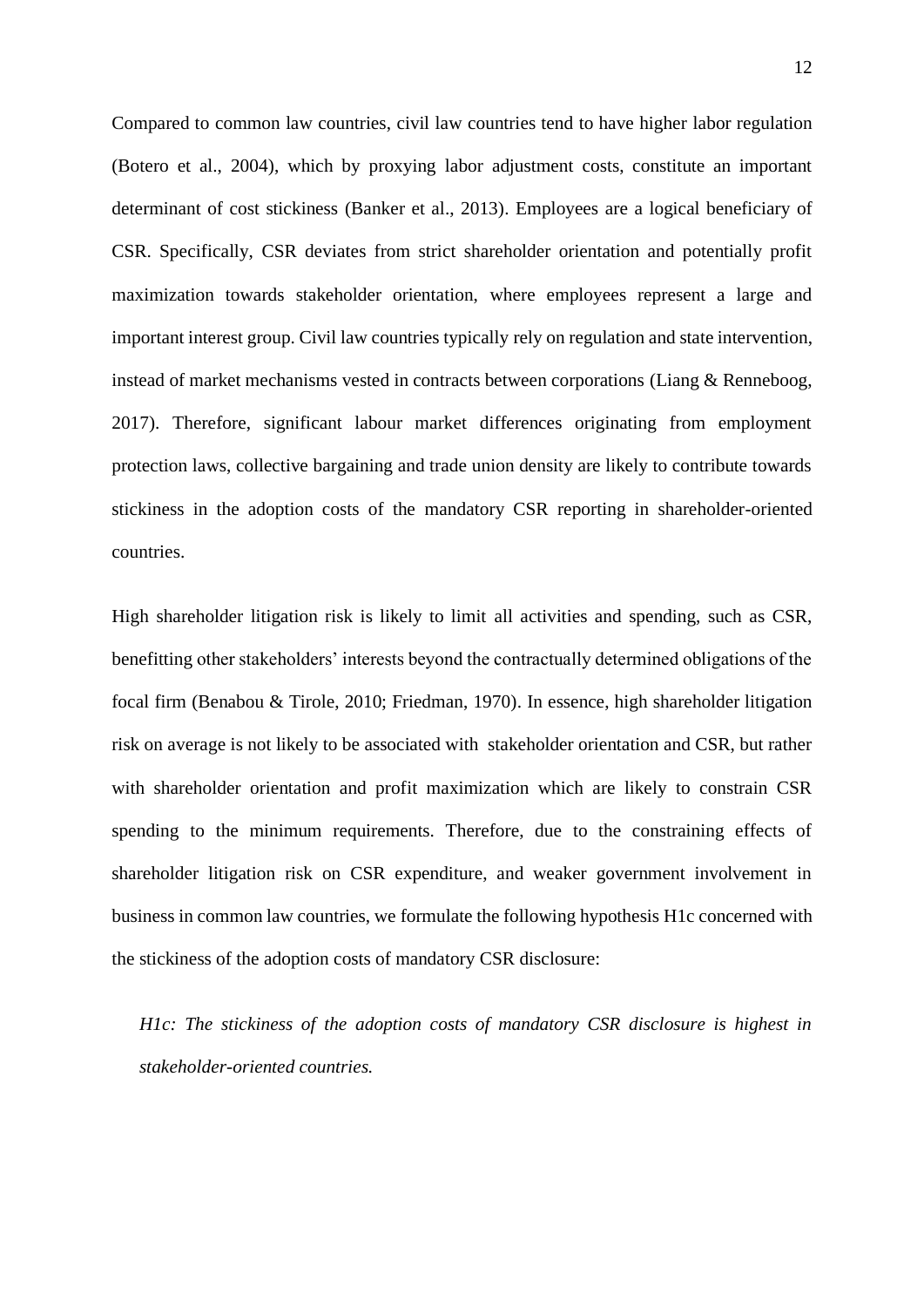#### **3. Research design**

Our research design exploits the temporal and cross-country variation related to the mandatory adoption of CSR disclosure. Specifically, we assess four events between 2009-2017 which represent mandatory adoption of CSR disclosure in Europe. We identify potential legislation changes across 41 countries which are members of either OECD or the European Union. Specifically, for the identification of the events we examine governmental law repositories, webpages of OECD and EU countries and publications of CSR Europe and GRI (2017). This yields us a list of 30 potential legislation changes, 26 of which belong to the 2017 adoption introduced by the European Union (Table 1). In order to decide on the inclusion of these events we verify their timing, scope and enforcement requiring comprehensive mandatory disclosure of non-financial information coverings at least environmental and social issues. These criteria yield a set of 30 law changes, three of which do not belong to the EU-wide adoption in 2017, but instead occur earlier. Figure 1 below illustrates the timeline of the laws constituting the staggered adoption of mandatory CSR disclosure in Europe.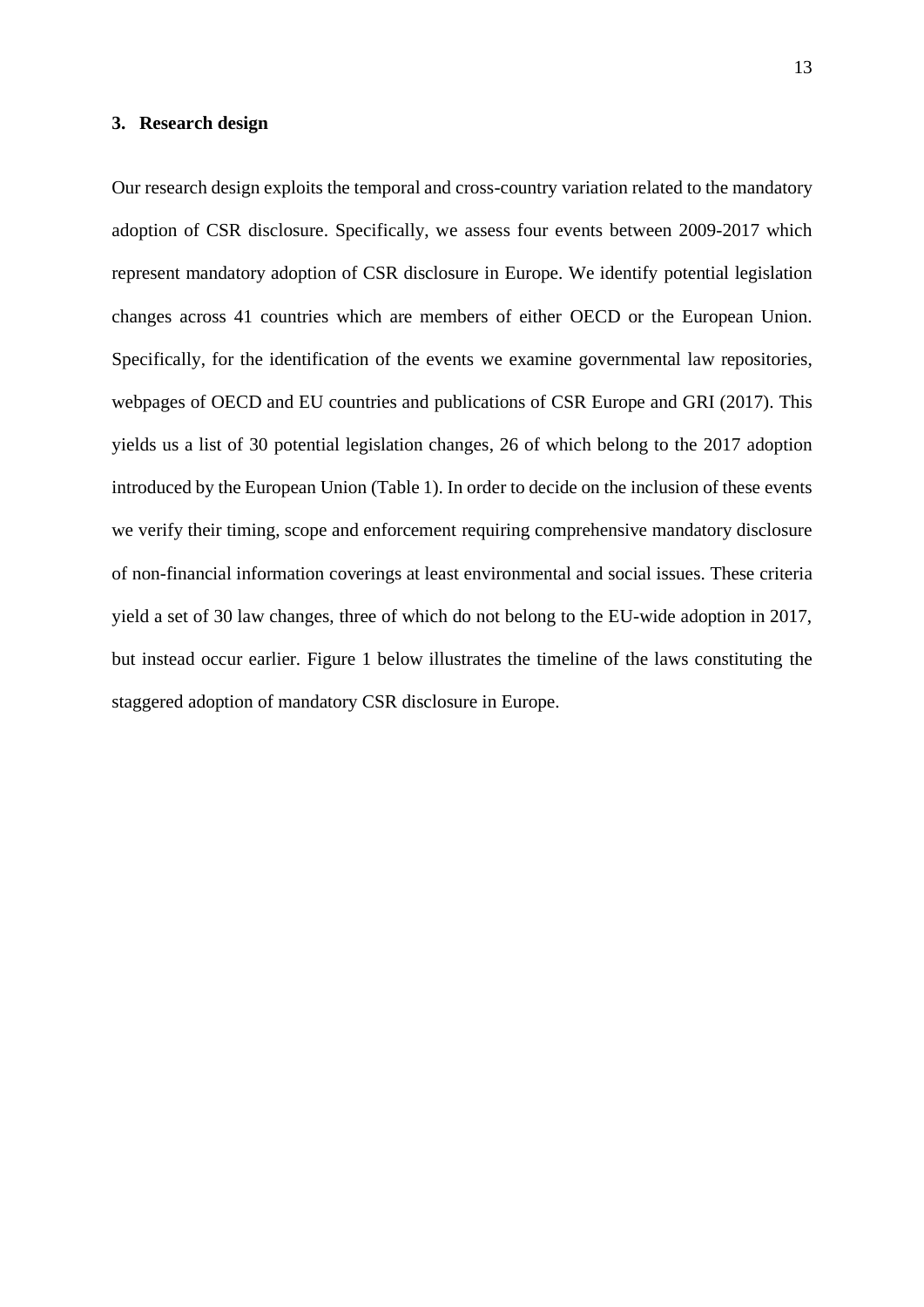

#### Figure 1: Timeline of the recent CSR disclosure adoptions in Europe

### *Denmark*

The *Law No. 1403 of 27/12/2008 Amending the Danish Financial Statements Act (Statement on Corporate Social Responsibility in Large Companies)* was adopted by the Danish Parliament on December  $16<sup>th</sup> 2008$ . Effective for fiscal years beginning on or after January 1, 2009, it applies to large companies which in the Act on the presentation of annual accounts by commercial enterprises (*Law No. 448 of 07/06/2001)* and its amendments (*Law No. 516 of 17/06/2008)* are defined as public companies, public listed companies and private companies that exceed at least two of the following three size limits: 1) a balance sheet total of DKK 143 million (EUR 19.2 million), 2) net sales of DKK 287 million (EUR 38.5 million) or 3) an average of 250 full-time employees. Subsidiaries subject to the CSR reporting mandate due to their size are exempted from the legislation provided that the parent company discloses the required sustainability information covering the whole corporate group. The law mandates disclosure on CSR policies and standards applied, measures taken to translate company's CSR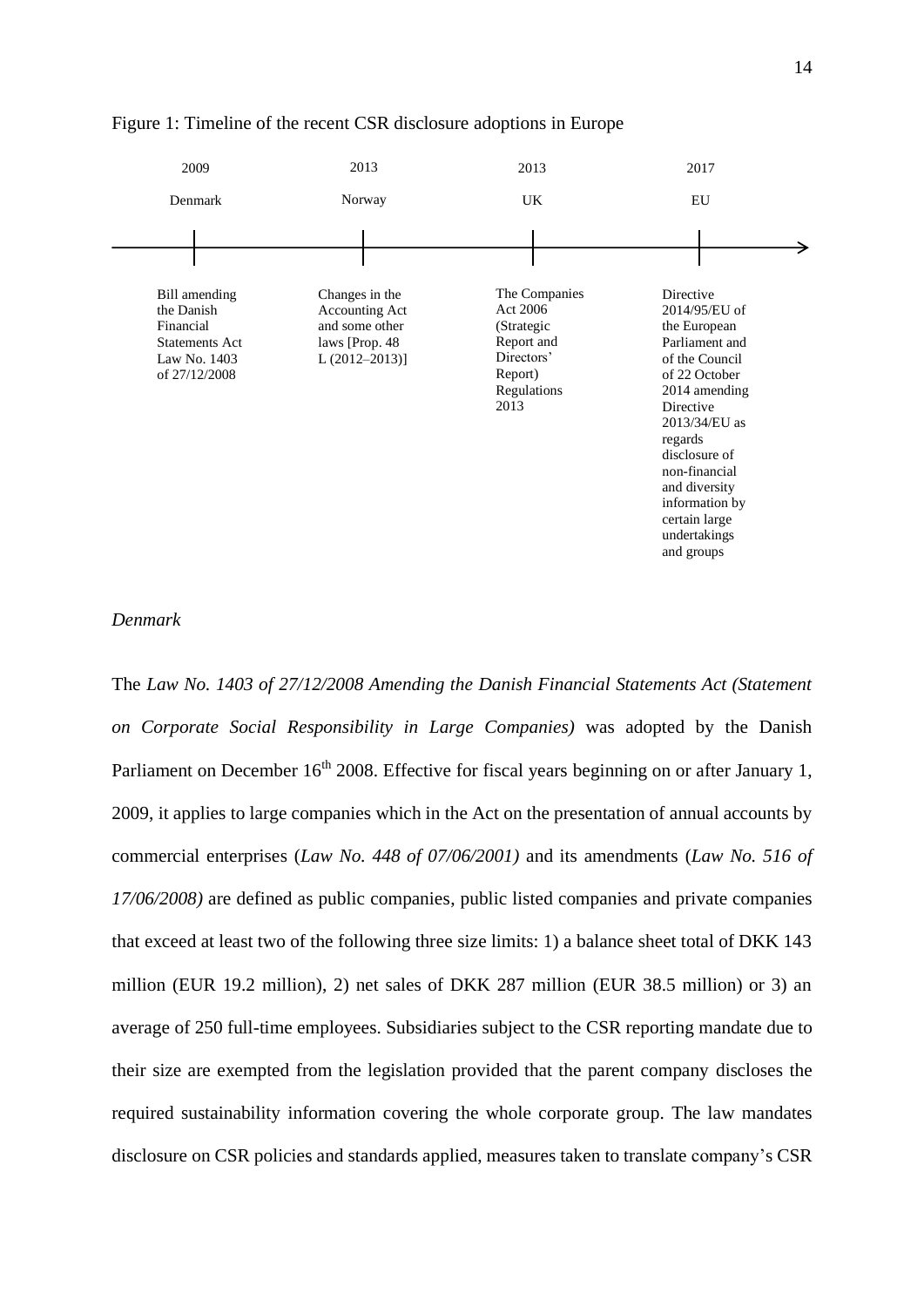policies into actions, and the company's assessment of achievements related to the to the CSR initiatives during the fiscal year. The mandate follows comply or explain principle whereby an absence of a CSR policy must be explicitly disclosed and explained. The corporate sustainability report meant by the law shall constitute a part of the management review section of the annual report, although it is allowed to publish the report separately or on the company webpages provided that this is indicated with a reference in the management's report.

According to the survey of the Danish Business Authority (2013), the adoption of the 2009 Danish CSR reporting mandate has progressed gradually. In 2009 only 46% companies reported actual results of CSR activities, while in 2011 already 67% did so. All in all, the Act of 2008 started a sequence of legislation followed by a law facilitating gender equality in corporate boards (*Law No. 1383 of 23/12/2012)* followed by a reporting mandate on target figures and policies and finally the national level adoption (*Law No. 738 of 01/06/2015)* of the European Union non-financial reporting directive *2014/95/EU* .

### *United Kingdom*

The Companies Act 2006 (*Companies Act 2006* c.46) includes a section on the obligation to disclose non-financial information (Chapter 5, sections 415-419: the Directors' report). However, this law does not specify the commencement of the obligation (Companies Act 2006 Part 47, Section 1300). The later implementing act (*The Companies Act 2006 (Strategic Report and Directors' Report) Regulations 2013)* of the disclosure obligation was passed in 2013. It decrees that in respect of financial years ending on or after 30th September 2013 the following regulation have effect: quoted companies are required to report on environmental, employee, social and community matters or explicitly state, if they do not have such information to disclose. Medium-sized companies are exempted. If the reporting entity is a group, all the disclosure are to be read as references to its consolidated subsidiaries. The law further allows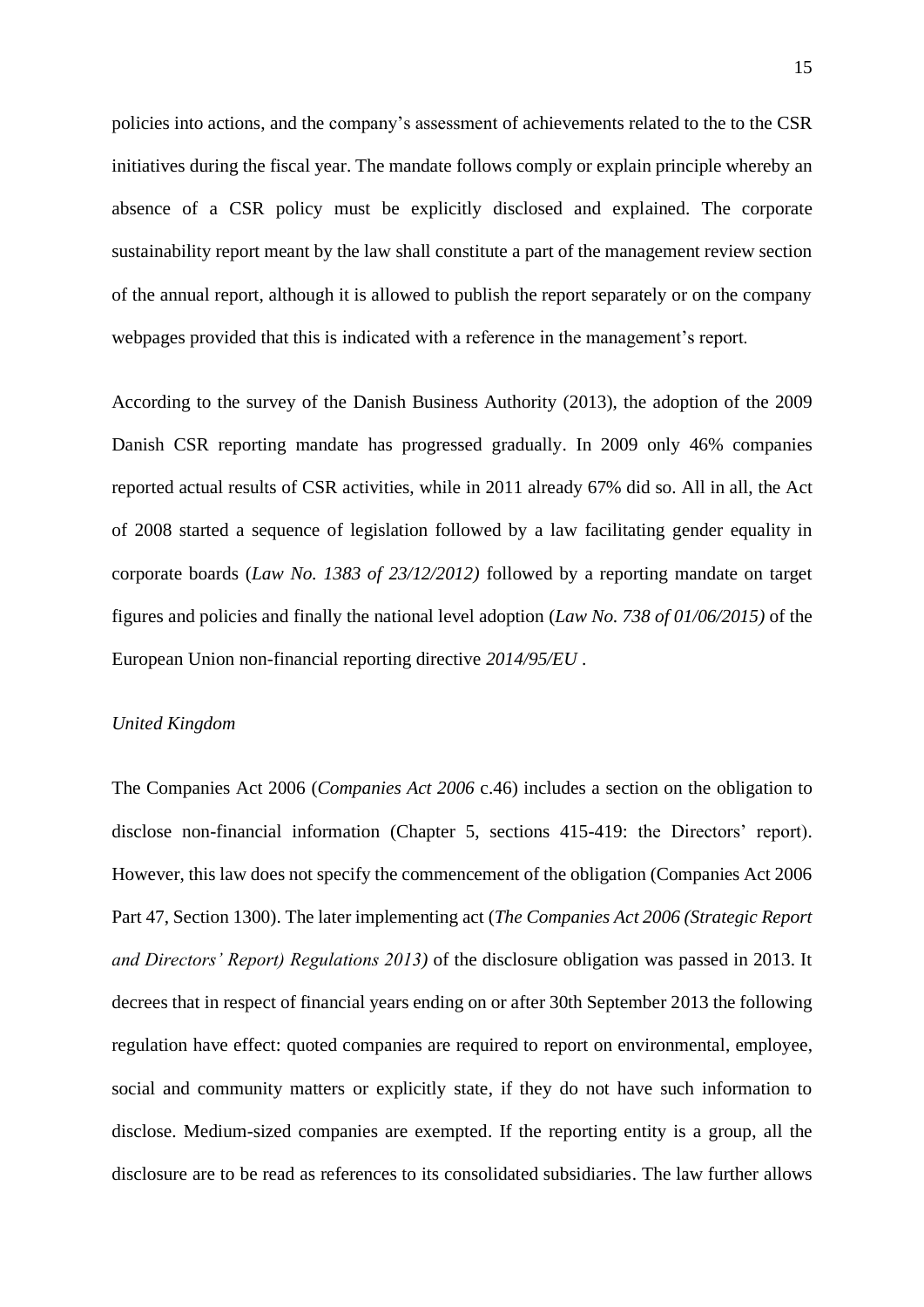directors to omit trade secrets or other such proprietary information. Section 415 on the duty to prepare directors' report decrees on non-compliance penalties making persons guilty of an offence under the law liable to a fine.

#### *Norway*

The Norwegian approach to CSR is closely related to the Nordic welfare model with egalitarian values, low poverty, good health care and education services (Aarhus, 2010). Under the Accounting Act of 1998 (LOV-1998-07-17-56) all companies incorporated in Norway were required to include sustainability-related information in Director's Report covering workplace environment, gender equality and environmental issues among other things. The actual compliance of this mandate remained low until the subsequent CSR disclosure law in 2013 plausibly due to the absence of non-compliance penalties, and the vague definitions and less wide-spread awareness of CSR in the early 2000s (Aarhus, 2010).

In 2013, the Act amending the Accounting Act (*Prop. 48 L (2012–2013))* was passed. This law required large enterprises to submit CSR reports covering their environmental and social impact especially with respect to considerations of human and labor rights, the environment, and anti-corruption. This law does not specify non-compliance penalties, but it includes direct recommendations of GRI and UN Global Compact compliance. Consequently, on average Norwegian firms report more than EU-based firms within frameworks including the GRI, Global Compact and OECD Guidelines (Knudson, 2016). In our sample, the proportion of Norwegian GRI compliant firms (9.5%) is higher than that of the other early adopting countries of Denmark (6.3%) and the UK (6.8%). For details, see Table 2, Panel A.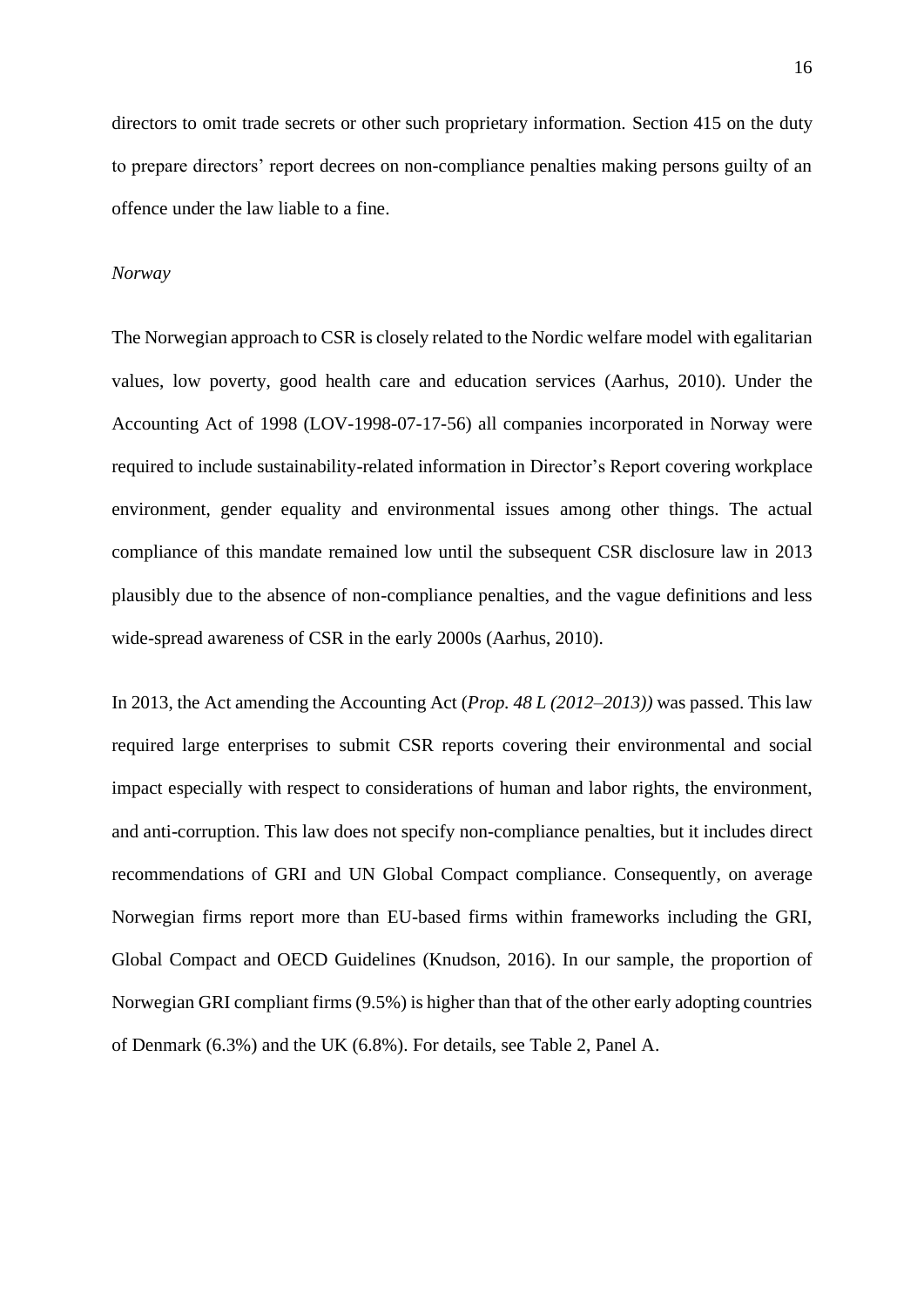The *Directive 2014/95/EU* also known as the non-financial reporting directive (NFRD) requires large companies to disclose information on social, environmental and governance issues. The directive is implemented with national legislation. Unless the countries enact more stringent conditions, the law applies to large companies with more than 500 employees including listed companies, banks, insurance companies and other public-interest entities. According to the directive 2014/95/EU, for fiscal years beginning on or after 1.1.2017, large companies are required to disclose reports on the policies they implement in relation to environmental protection, social responsibility and treatment of employees and respect for human rights, anti-corruption and bribery, diversity on company boards. (European Commission, 2021)

### *The main model*

We quantify the costs of the mandatory CSR disclosure in terms of selling, general and administrative (SG&A) cost changes for two reasons. First, the mandatory CSR disclosure represents primarily an administrative burden, although it can also have several side effects that are also reflected in the operating costs. Such side effects may include for instance adjustments in the corporate strategy that materialize in higher research and development expenditure, and can be communicated to the stakeholders via increased advertising expenditure. Second, explicit classifications of all sustainability related costs are not widely available. Hence, we base our identification strategy on SG&A, which represents a broad cost item equal to 27% of total assets for an average firm (Chen et al., 2012). SG&A represents all commercial expenses incurred in the regular course of business operation except for expenses directly related to production of goods and services (Standard & Poors, 2003). Therefore SG&A has the capacity to capture a variety of granular cost items that are likely to comprise

*EU*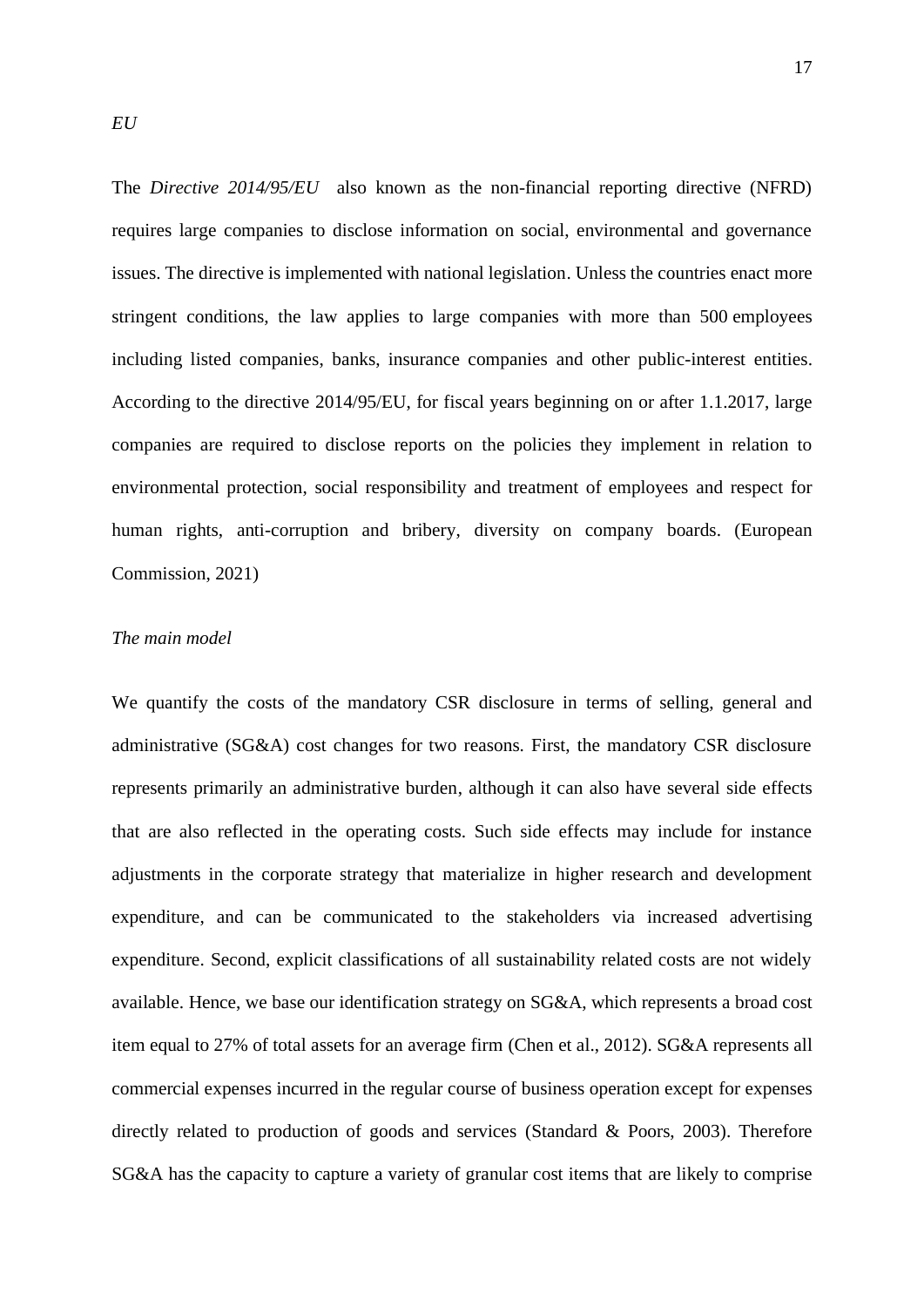the direct and indirect costs of mandatory CSR disclosure. To examine whether mandatory CSR disclosure is reflected in selling general and administrative expenses, we employ a generalized difference-in-differences (DiD) design based on the staggered adoption of mandatory CSR disclosure laws across European countries and estimate the following model:

$$
SGA_{i,t} = \beta_0 + \beta_1 CSRlaw_{i,t} + \beta_2 Sales_{i,t}
$$
  
+  $\beta_3 Decrease_{i,t} * Sales_{i,t}$   
+  $\beta_4 Decrease_{i,t} * Sales_{i,t} * SuccessiveDec_{i,t}$   
+  $\beta_5 Decrease_{i,t} * Sales_{i,t} * GDPGrowth_{i,t}$   
+  $\beta_6 Decrease_{i,t} * Sales_{i,t} * ATtoSales_{i,t}$   
+  $\beta_7 Decrease_{i,t} * Sales_{i,t} * EMPtoSales_{i,t}$   
+  $firm FE + Industry year FE + \varepsilon$  (1)

The baseline model is the model III from Anderson et al., (2003) which examines changes in  $SG&A$  as a function of business characteristics and operating environment<sup>3</sup>. We augment this model with the main test variable *CSRlaw*, which is an indicator variable equal to one for fiscal years during which a firm is mandated to disclose on CSR. We fix the industry-year and firm to control for industry shocks and time-invariant firm characteristics. This specification allows us to compare mandatory adopting firms to non-adopting firms whereby the  $\beta_1$  of the model will capture the average annual change in  $SG&A$  attributable to the CSR reporting mandates. Hypothesis *H1a* is tested with the aforementioned equation 1. However, for testing *H1b* and *H1c* concerned with cross-country differences in the adoption costs and their stickiness, we use a two-stage procedure. In the first stage, we repeat the main models of cost increases and cost

<sup>3</sup>Following Anderson et al. (2003) we control for several determinants of SG&A (β2-β7) such as changes in sales, GDP growth, asset and employee intensity and for industry-level demand shocks in each year by including industry-year fixed effects. All variables are defined in Appendix 1.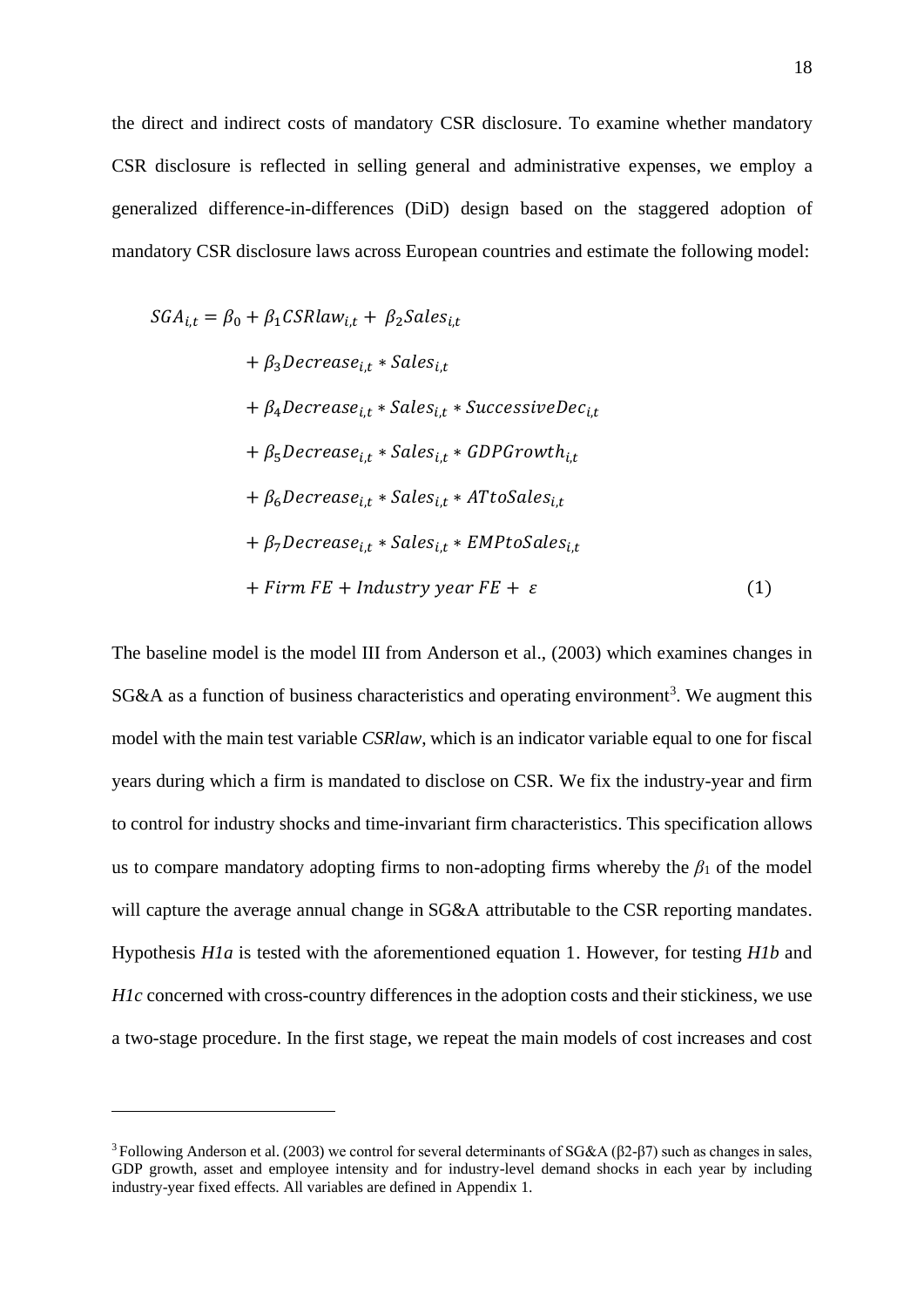stickiness in order to obtain country-level estimates of the cost increases for each adopting country. In the second stage we regress the country-level coefficients of cost increases and stickiness on various country characteristics.

Our research design accounts for potentially gradually increasing compliance with three approaches. This is important since the CSR disclosure mandates typically give companies considerable freedom in implementation which is illustrated by the comply or explain principle (CSR Europe & GRI, 2017) making it possible for some companies to adopt the mandate gradually over a couple of years. Our first methodological choice accounting for this possibility is incorporated in the baseline model of Anderson et al. (2003) where the dependent variable is changes rather the level of SG&A. Second, we require a 6-year event window for the following two reasons: One on hand, prior studies on financial reporting regulation (Daske et al., 2008; De George et al., 2013) highlight the importance of a long-enough pre-adoption period. On the other hand, the possibility of the adoption to be implemented gradually suggests inclusion of a long-enough post-adoption period. Third, in order to accurately estimate the dollar value changes in SG&A, we match each adopting firm to its closest non-adopting peer company using nearest neighbor-matching and Mahalanobis distance<sup>4</sup>. This approach yields us a balanced sample of treated and control group allowing us to accurately estimate the dollarvalue adoption costs of the CSR disclosure mandate in Europe.

<sup>4</sup> The sample selection and use of matching estimators is detailed in Table 1 and the section Sample and descriptive statistics explaining it.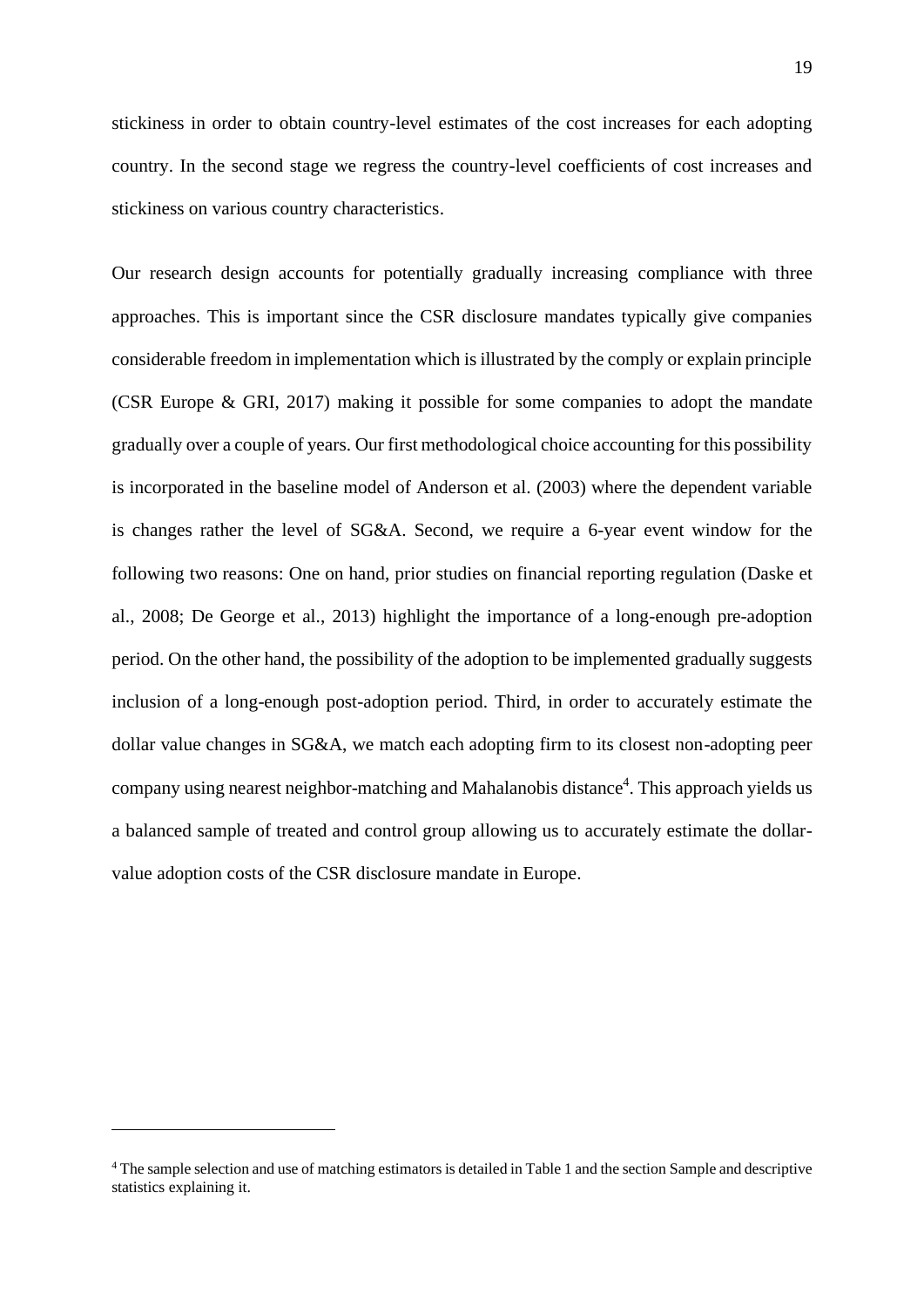#### **4. Main empirical analysis**

#### *4.1. Sample and descriptive statistics*

We examine the costs of mandatory adoption of non-financial reporting. Our identification is based on the adoptions of mandatory, overall and comprehensive corporate social responsibility disclosure in European countries where enforcement is reinforced with noncompliance penalties. Specifically, for a country to be included in the treated sample, we require a passage of a law that mandates all public interest entities to disclose on corporate sustainability covering environmental, social and governance dimensions. Furthermore, we require national level enforcement which is deemed adequate if penalties such as fines can be imposed on non-compliant firms or their managers<sup>5</sup>.

To test our hypotheses, we collect data from various sources. We use Compustat Global and Compustat North America to obtain financial reporting data, websites of the European Union (2021) and OECD (2021) to identify the member countries affected by relevant legislation, website of Global Reporting Initiative (2021) to identify early adopters, and World Bank DataBank  $(2020<sub>a,b</sub>)$  to collect information on GDP and local currency units per U.S. dollar.

The majority of our treated sample represents the 2017 adoption of the European Union Directive 2014/95/EU of non-financial reporting. Certain European countries such as France<sup>6</sup>, Denmark, Norway and United Kingdom adopted mandatory disclosure of non-financial

<sup>&</sup>lt;sup>5</sup> The CSR disclosure mandates of Estonia, the Netherlands, Norway and Spain do not impose non-compliance penalties with respect to the CSR disclosure mandate. If we exclude these countries, the tenor of our inferences remains unchanged.

<sup>6</sup> France became the first EU member state to make disclosure of non-financial information compulsory by introducing the New Economic Regulation (Les Nouvelles Régulations Économiques, NRE) in 2001. This legislation mandates reporting on environmental and social issues for all publicly listed French companies for fiscal years beginning on or after January 1, 2002 (*Decree 2002-221 of Feb. 20, 2002*; *Trade Law 2001 Section 225-102-1*). Since Compustat Global does not provide complete information on the 6-year event window 1999- 2004 for French companies, we exclude France from the analysis.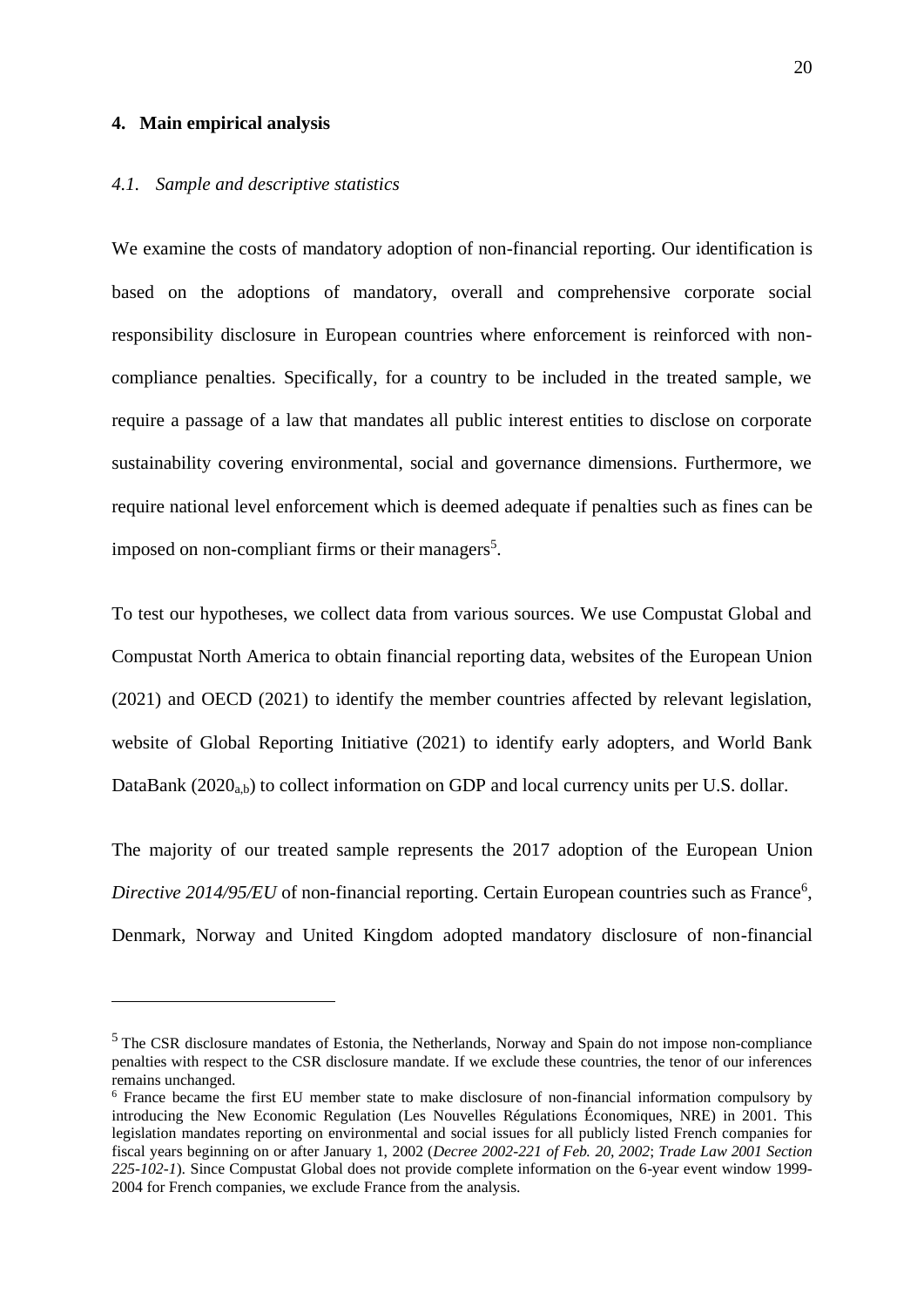information already before the announcement of the European Union *Directive 2014/95/EU* in 2014. Of these early adopting countries, we include Denmark, Norway and the UK to the treated sample allowing for more lenient enforcement or restricted reporting scope, provided that they still passed a law on mandatory disclosure of non-financial information. These criteria lead to a treated sample representing 24 EU countries and Norway (for details see Table 2 Panel A).

As a control sample we use OECD countries which have not adopted comparable mandatory CSR disclosure legislation as the treated countries (for details see Table 2 Panel B). OECD countries represent advanced economies around the globe (OECD, 2021) and have been used as a control group in a recent regulatory study of mandatory IFRS adoption (Kim et al., 2012). We follow similar sample selection procedures as Kim et al. (2012) both with the treated sample and in obtaining the control sample.

#### [Insert Table 1 here]

Table 1 presents the sample selection procedure. Our initial treated sample comprises 499,744 firm-year observations from Compustat Global and Compustat North America over the fiscal years 1999-2019. Consistent with the convention in the literature, we exclude (1) firms representing utilities (SIC codes 4900-4942) or financial sector (SIC codes 6000-6999) as the nature of investments is likely to differ in these sectors; (2) firms-years with a non-12-month length; (3) firm-year observations where the country of incorporation and headquarters differ as our research design requires accounting for both legal and economic environment; (4) firmyears before or during which the country where the firm is incorporated enters either the European Union or European Monetary Union (European Union, 2021); (5) firm-year observations where financials are reported in currencies subject to exceptional government interventions, such as the revaluation of 1 000 000:1 of Turkish Lira in 2005 (Central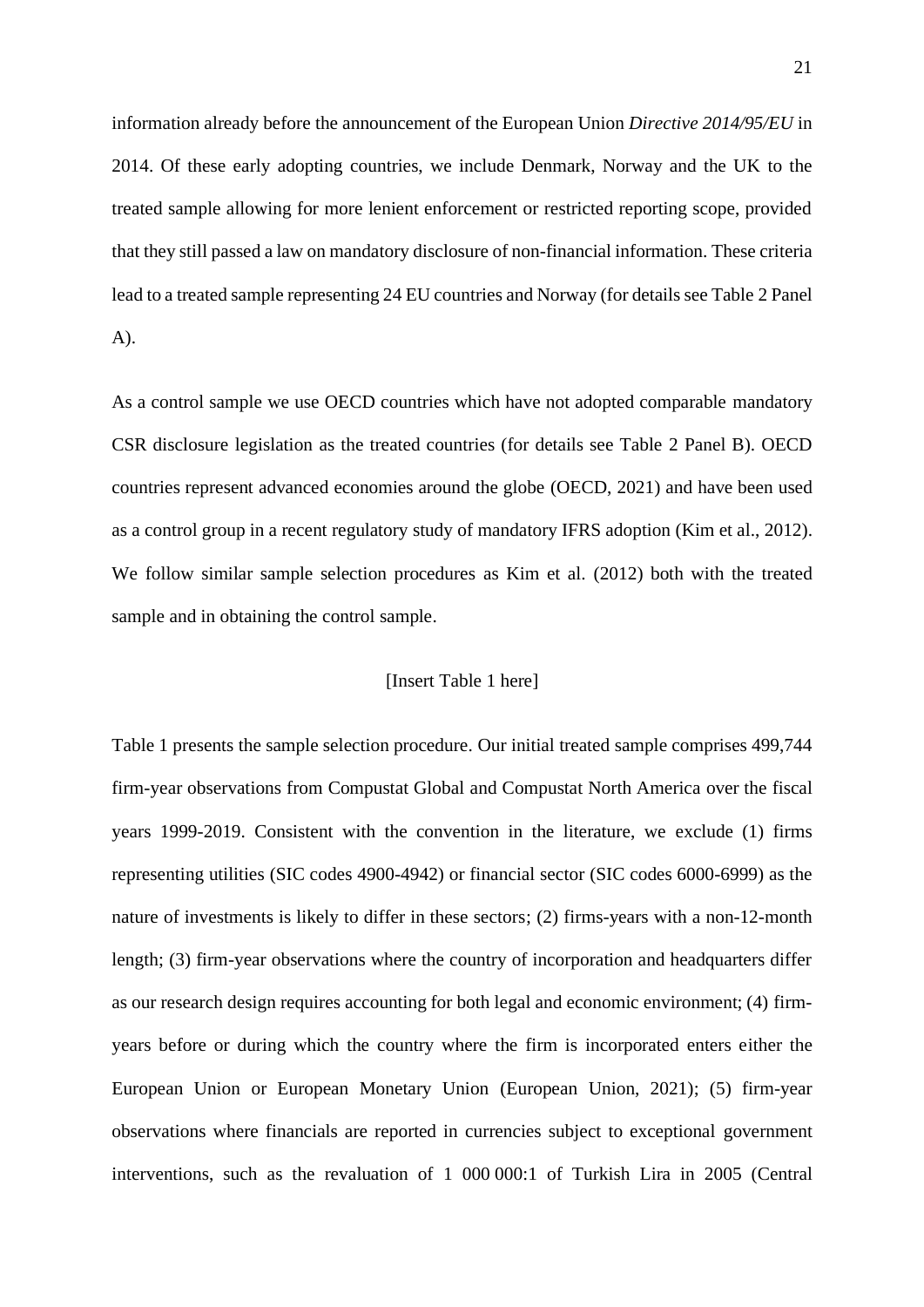Intelligence Agency, 2020) and revaluation of 10000:1 of Romanian Leu in 2005 (Central Intelligence Agency, 2007); (6) after performing currency conversions, firm-years with missing SG&A data; (7) firm-year observations with deficient data to compute the necessary control variables; (8) firm-years in the treated sample where national-level size limits of the reporting obligation are not exceeded and 9) firms that adopt the non-financial disclosure requirements voluntarily before the adoption of the  $law<sup>7</sup>$ .

Our second last sample selection criterion is concerned with the event window. Specifically, we impose the requirement (10) of the 6-year event window comprising three pre- and postadoption years. This follows from the line of research focusing on the consequences of regulatory changes such as the mandatory IFRS adoption (Daske et al. 2008; De George et al. 2013). These studies highlight the importance of a long-enough pre-adoption period covering the introduction of the regulation. In our treated sample Denmark and Norway introduce the non-financial reporting laws a year before the adoption, while in the European Union the regulation was introduced three and in the UK six years prior to the adoption. Assuming that potential anticipation which is insufficient to be classified as early adoption is likely to begin after the introduction of the law, we require three pre-adoption years from the treated group. To address the potentially gradual increase in compliance, we include three post-adoption years for each treated firm.

Our last sample selection criterion is concerned with matching between treated and control group. Specifically, in order to accurately estimate the dollar value changes in SG&A, we match each adopting firm to its closest non-adopting peer company using nearest neighbor

<sup>&</sup>lt;sup>7</sup> We define the voluntary adopting firms as firms which disclose their annual report on the webpages of Global Reporting Initiative (GRI 2021) and are classified as GRI reporters by the GRI. The GRI is referred to as the gold standard of voluntary non-financial reporting frameworks (Sethi et al., 2017). Recently, it has been used to proxy for committed sustainability reporting (Gonçalves et al., 2020).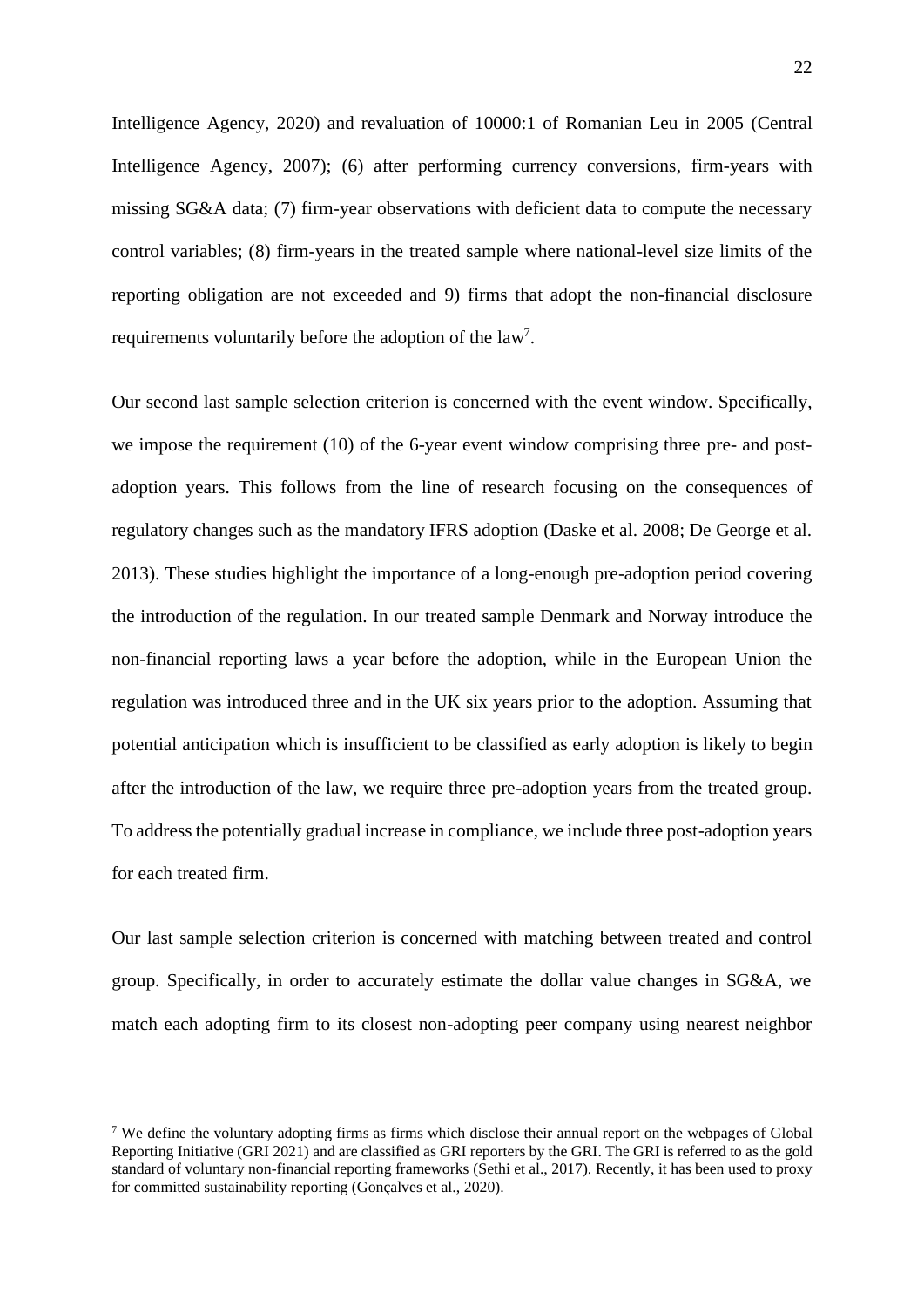matching with replacement. To do so, we require minimum Mahalanobis distance<sup>8</sup> from the matched companies using one-year-prior-to-adoption information on the following baseline model variables: changes in SG&A, sales, asset intensity and employee intensity, while requiring exact matching on industry and potential voluntary adoption status. Since the initial control sample is approximately ten times as numerous compared to the treated sample and it provides several alternative matches for each treated company, we further require a minimum distance in GDP growth to account for differences of the economic development of the operating environment of the matches. This matching approach yields us a balanced sample of treated and control group allowing us to accurately estimate the dollar-value adoption costs of the CSR disclosure mandate in Europe.

All in all, these sample selection procedures yield the final treatment sample consisting of 5,592 firm-year observations in the treated sample and 5,592 firm-year observations in the control sample excluding early adopters. When early adopters are also included, the final sample comprises 13,836 firm-years<sup>9</sup> (for details, see Table 1). To mitigate the influence of potential outliers, we winsorize all continuous variables at  $1<sup>st</sup>$  and 99<sup>th</sup> percentile.

### [Insert Table 2 here]

Table 2 tabulates the sample composition by country and year. Specifically, Panel A presents the mandatory CSR reporting adoption and voluntary adoption by treated countries. The treated

<sup>8</sup> Mahalanobis distance is a measure of dissimilarity. Its recent applications in corporate finance research include Adhikari et al. (2019) who define the distance between firms j and k as  $\sqrt{(x_j - x_k)'W_x^{-1}(x_j - x_k)}$ , where x is a vector of covariates and W is the variance-covariance matrix of the covariates. At sample sizes exceeding 2,000 matching by the Mahalanobis distance is preferable over propensity score (Zhao, 2004).

<sup>&</sup>lt;sup>9</sup> When early adopters are also included the final sample equals 13,836 firm-years. In a financial reporting regulation study on IFRS, Daske et al.(2008) suggest that the economic consequences of the financial reporting mandate are most pronounced for firms that voluntarily switch to IFRS, both in the year when they switch and again later, when IFRS becomes mandatory. Hence, we keep also the voluntary adopters in the sample and study the effects of the disclosure mandate with and without them.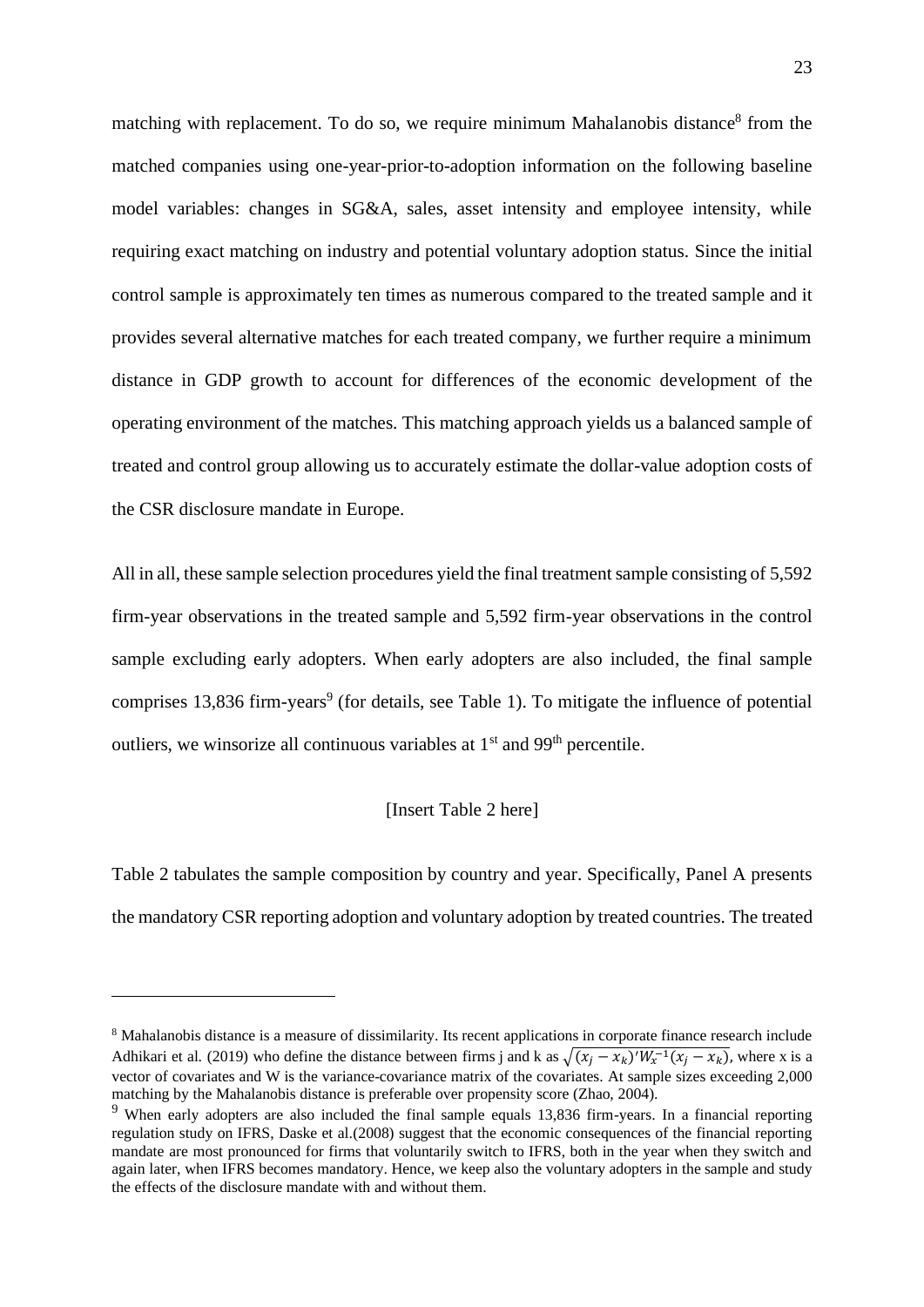sample consists of 3012 firm-year observations (43.5%) from the UK, 942 firm-year observations (13.6%) from Germany, while the rest represent the remaining 23 treated countries. Panel B illustrates that the majority of the control observations come from the US (71.7%) and Canada (19,7%). The Panel C conveys that approximately half of the treated firms are subject to the EU-wide adoption of non-financial reporting directive enforced in 2017, while the three early adoptions of Denmark (2009), Norway (2013) and the UK (2013) are less represented in the sample.

#### [Insert Table 3 here]

Table 3 tabulates descriptive statistics and univariate analysis on the variables used in the main analysis. The mean changes of SG&A within the treated group (0.00 vs. 0.02) are significantly larger for the post-adoption period, while in the control group the mean SG&A changes significantly decrease (0.04 vs. 0.01) over the same period. Table 4 presents matrix of Pearson correlation coefficients between the variables used in the main model (Equation 1). The largest and highly significant, but expected correlation  $(-0.66, p<0.01)$ , is observed between the continuous variable measuring changes in sales (*Sales*) and the dummy variable indicating the negative changes in sales (*Decrease*)*.* For details of variable definitions, see Appendix 1.

### [Insert Table 4 here]

In the adoption of the EU's non-financial reporting directive, the parallel trends assumption is not likely to hold due to the anticipation of the forthcoming major regulatory change. Specifically, Fiechter et al. (2022) find that treated firms anticipate the disclosure mandate and related adverse stakeholder reactions. These firms increase CSR activities already after the 2014 passage of the directive, i.e., three years before the 2017 enforcement of the mandate. Furthermore, the anticipation effects increase with lower pre-directive CSR disclosure levels.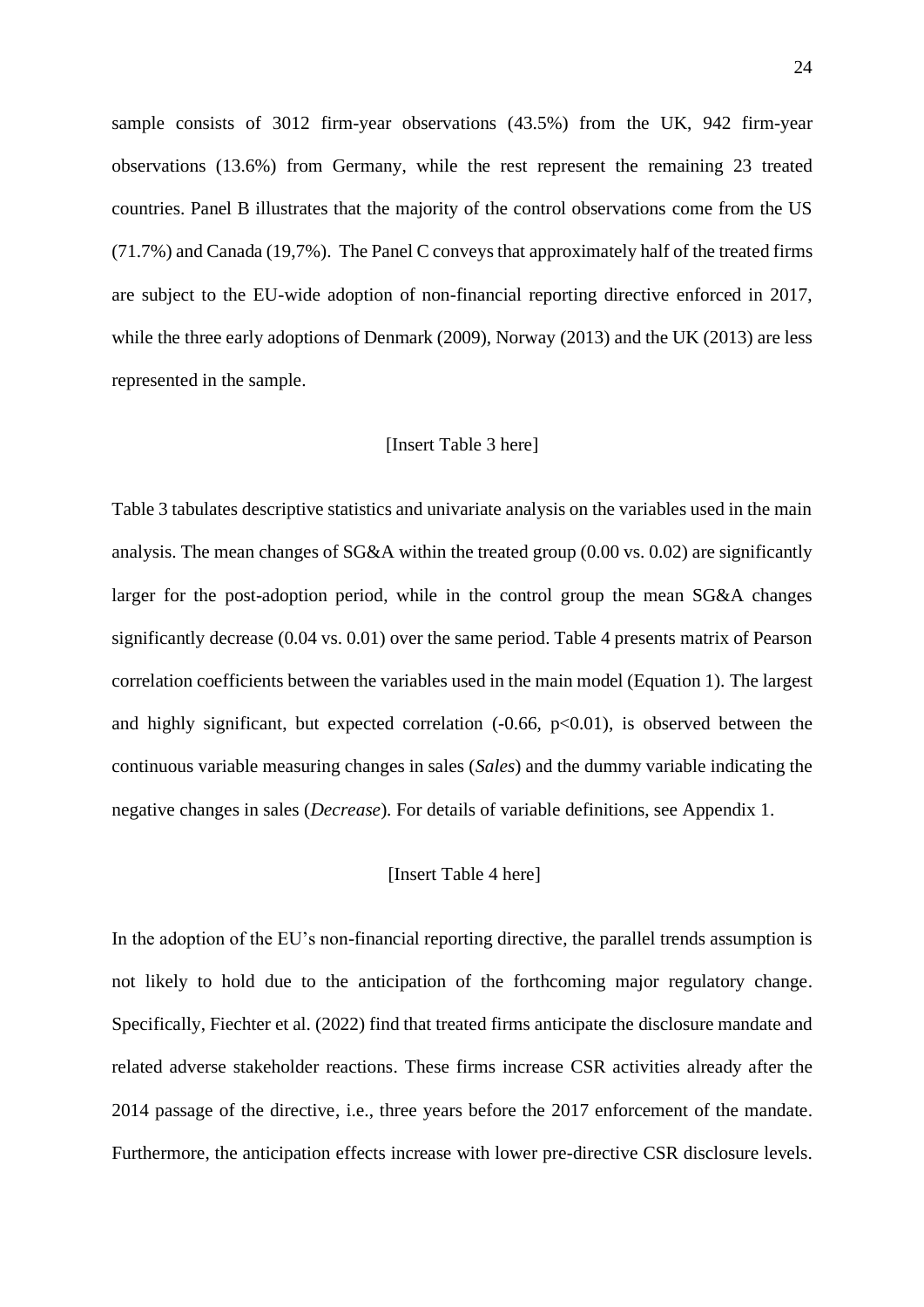Since the non-financial information disclosure mandate requires firms to collect and report new information, which plausibly includes the development of new reporting systems, it is likely that firms anticipate the adoption to some extent. However, potential anticipation does not postulate that costs could not increase after the adoption, which is the focus of our analysis.

#### *4.2. Tests of hypotheses H1a-c*

The *H1a* is concerned with whether the mandatory adoption of CSR disclosure is associated with a significant increase in SG&A. To test H1a we estimate the Equation (1) for which the results are reported in Table 5. The first Column (1) replicates the benchmark model of Anderson et al. (2003) documenting materially similar association between the dependent and independent variables, while Columns 2-6 directly address H1a. The coefficient of *CSRlaw*, the main test variable, captures the incremental SG&A-increasing annual effect associated with the mandatory adoption of CSR reporting in the treatment sample. With the tightest identification in Column (4) including controls and firm and industry-year interacted fixed effects, and excluding voluntary adopters from the full sample, the *CSRlaw* indicator is significantly positive  $(\beta_1 = 0.020; t = 2.81)$ . For an average firm in the treated sample this equals approximately a \$12.22 million annual increase in selling general and administrative costs  $(\$610.76 \text{ million} * 0.020)$ . Columns  $(2)$ ,  $(3)$ ,  $(5)$  and  $(6)$  illustrate that these effects do not hinge on the inclusion of control variables or certain large countries, such as the US or Germany. This result leads us to reject the null hypothesis of no impact of mandatory CSR disclosure on SG&A changes and confirm significant cost increases following the mandate.

### [Insert Table 5 here]

In Table 6 we test what drives the adoption costs within SG&A and whether the reporting mandate has effects on cost items other than  $SG&A$ . Specifically, in Columns (1) – (3) of Table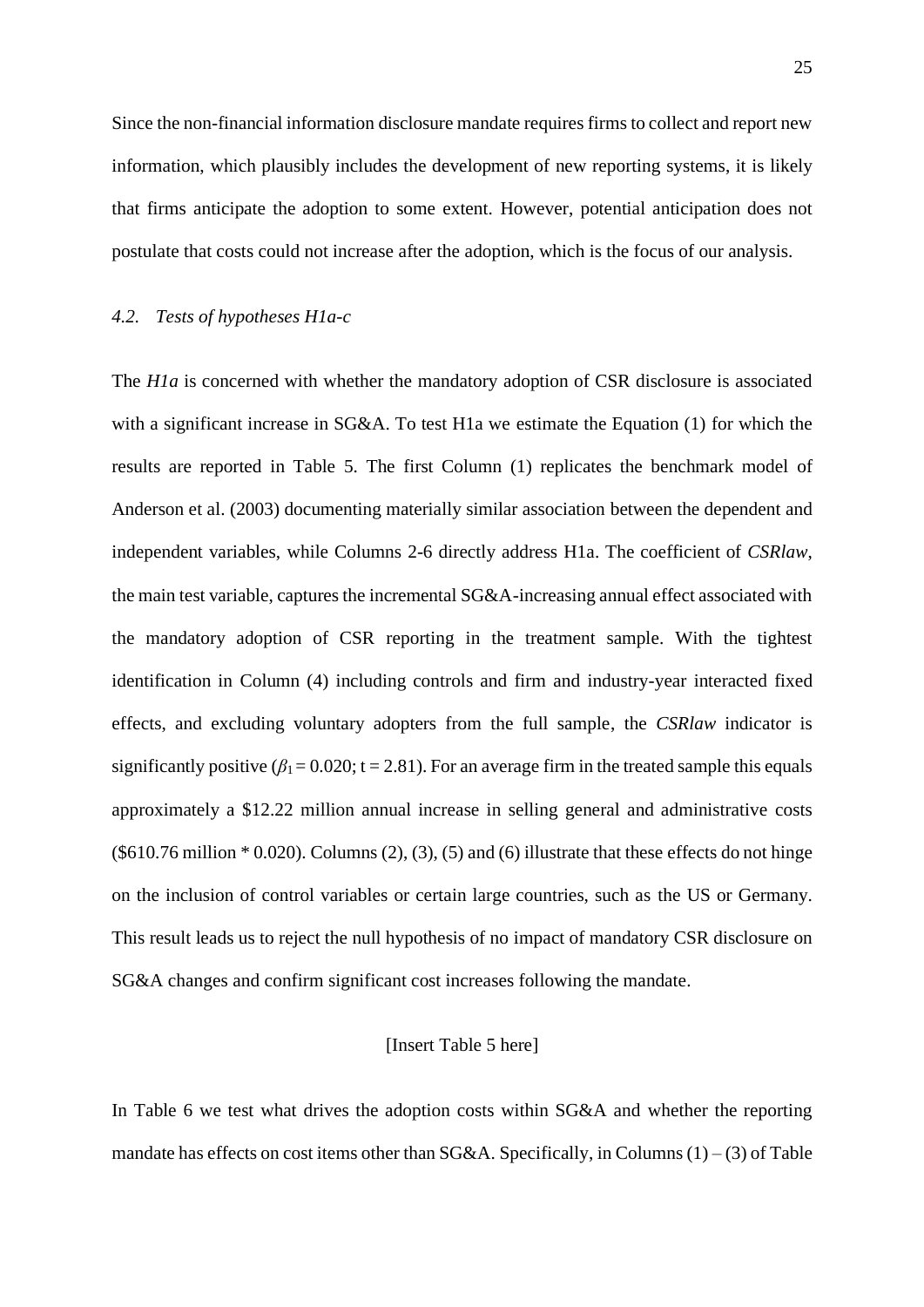6 the dependent variable is the natural logarithm of the quotient of current and previous year SG&A, SG&A less research and development expenditure (R&D) and R&D, respectively. Column (1) provides the SG&A estimates of Table 5 for comparison. In Column (2) the coefficient of *CSRlaw* ( $\beta_1$  = 0.015; t = 1.97) is positive and significant on changes in the non-R&D component of SG&A consistent with the main analysis. This supports the notion that the reporting mandate is an administrative burden in the first place. In Column (3) focusing on R&D changes, the coefficient of *CSRlaw* ( $\beta_1$  = 0.016; t = 2.14) is positive and significant. This demonstrates that also research and development expenditure increase following the mandatory CSR disclosure adoptions, which may support the legislators' intentions of a transition to a more sustainable economy. In Column (4) the dependent variable is the natural logarithm of the quotient of current and previous year cost of goods sold (*COGS*). The coefficient of *CSRlaw*  $(\beta_1 = -0.006; t = 1.06)$  is insignificant, implying that the reporting mandate is not associated with substantial increases in the direct production costs. All in all, consistent with the H1a, the analysis in Table 6 conveys that SG&A and its administrative and R&D components are the primary cost items affected by the reporting mandate.

### [Insert Table 6 here]

SG&A is a broad cost item (Chen et al., 2012). Hence, our main analysis hinges on the underlying assumption that the documented SG&A-increments are induced by CSR-related activities and not by other components of SG&A, some of which may be unrelated to CSR. We next empirically test this assumption with a two-step procedure. The first step tests the important assumption that SG&A has the capacity to capture adoption costs of mandatory CSR disclosure. To validate SG&A as our proxy of the adoption costs of mandatory CSR disclosure, we regress changes in SG&A on changes in actual reported CSR costs, i.e., employee training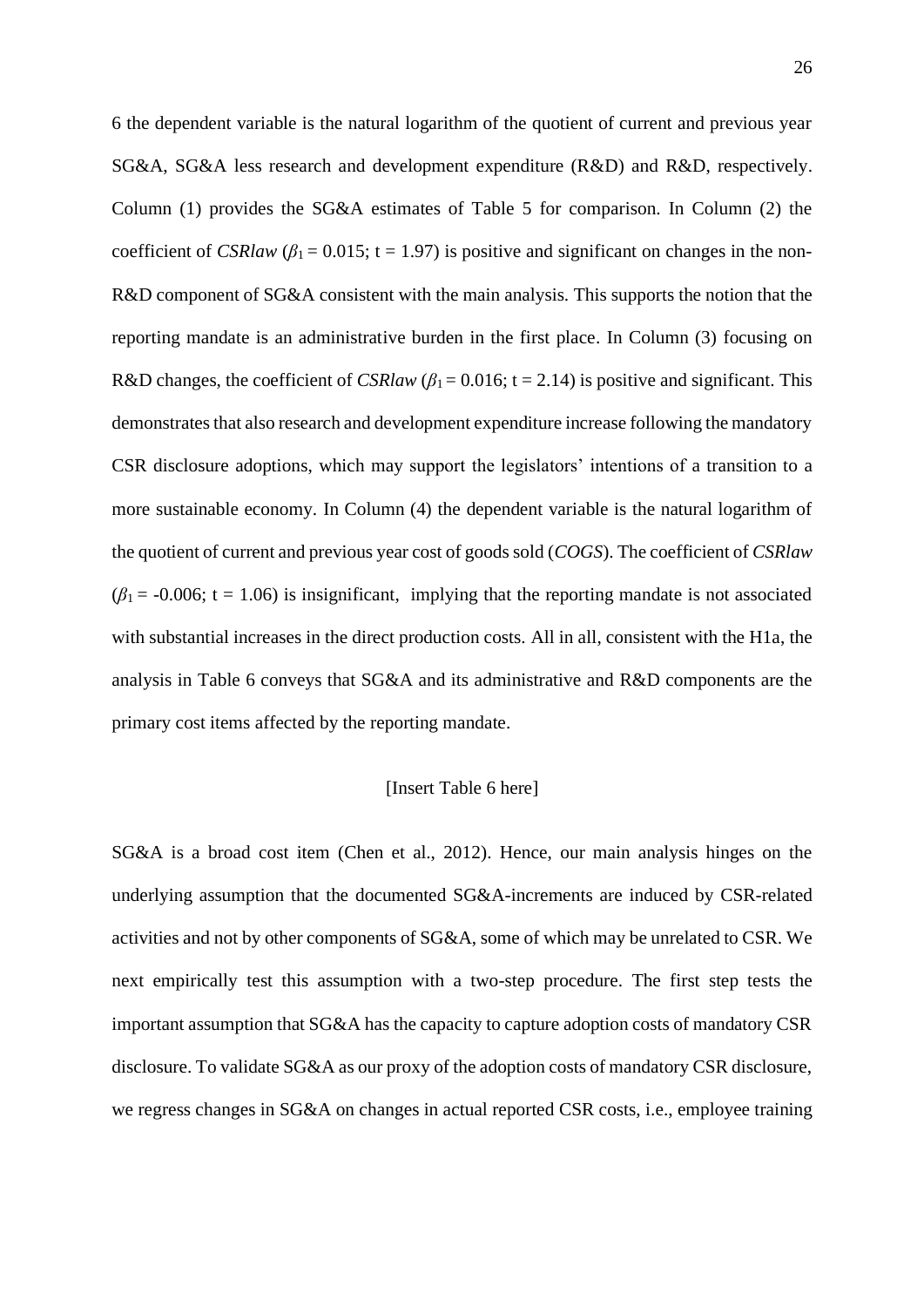costs<sup>10</sup>, and firm and industry-year fixed effects. We find that a 1 percent increase in employee training costs is associated with a 0.122 percent increase in SG&A  $(t=2.53)^{11}$ . The magnitude of this estimate resonates with prior literature. Specifically, while selling general and administrative expense (SG&A) is a broad cost item equal to 27% of total assets for an average firm (Chen et al., 2012), employees are a key factor of production<sup>12</sup> which may necessitate significant additional investments into human capital after the adoption. In other words, employee training costs are likely to increase after the adoption of mandatory CSR disclosure especially, if the firm aims at increasing the sustainability of its business model.

The second step is concerned with whether the actual reported CSR costs increase after mandatory adoption of CSR disclosure. We conduct this step by estimating a variant of Equation 1, whereby we regress changes in reported CSR costs on the baseline model independent variables. The results of these validation tests are reported in Table 7. According to Table 7 Column 2, for a firm with average employee training costs of \$4.12 million in the treated sample, mandatory CSR disclosure increases training costs by 24.3% i.e., \$1.00 million  $($4.12$$  million  $*$  0.243 = \$1.00 million). Similarly, we find that after the adoption the reported training costs per employee in the treated sample increase by 34.3% or \$246.96 for a firm with average training costs per employee ( $$720 * 34.3% = $246.96$ ). However, changes in reported environmental expenditures (Columns 5-6) and changes in environmental R&D (Columns 7- 8) are unrelated to the mandatory adoption of CSR disclosure. Consistent with our hypotheses, these tests on the underlying assumptions provide further support to our conclusion that the adoption of mandatory CSR disclosure begins primarily as an administrative reform.

<sup>&</sup>lt;sup>10</sup> The reported CSR costs are collected from Eikon ESG data. This data is available only for a subsample.

<sup>&</sup>lt;sup>11</sup> These results are untabulated but available from the authors upon request.

<sup>&</sup>lt;sup>12</sup> The Annual Survey of Manufacturers finds that the payroll and employee fringe benefits (\$913 billion) were approximately five times as large as capital expenditure (\$178 billion) in the US manufacturing sector in 2019. For further information, the survey is available at

https://data.census.gov/cedsci/table?q=AM1831BASIC&tid=ASMAREA2017.AM1831BASIC01&hidePreview=true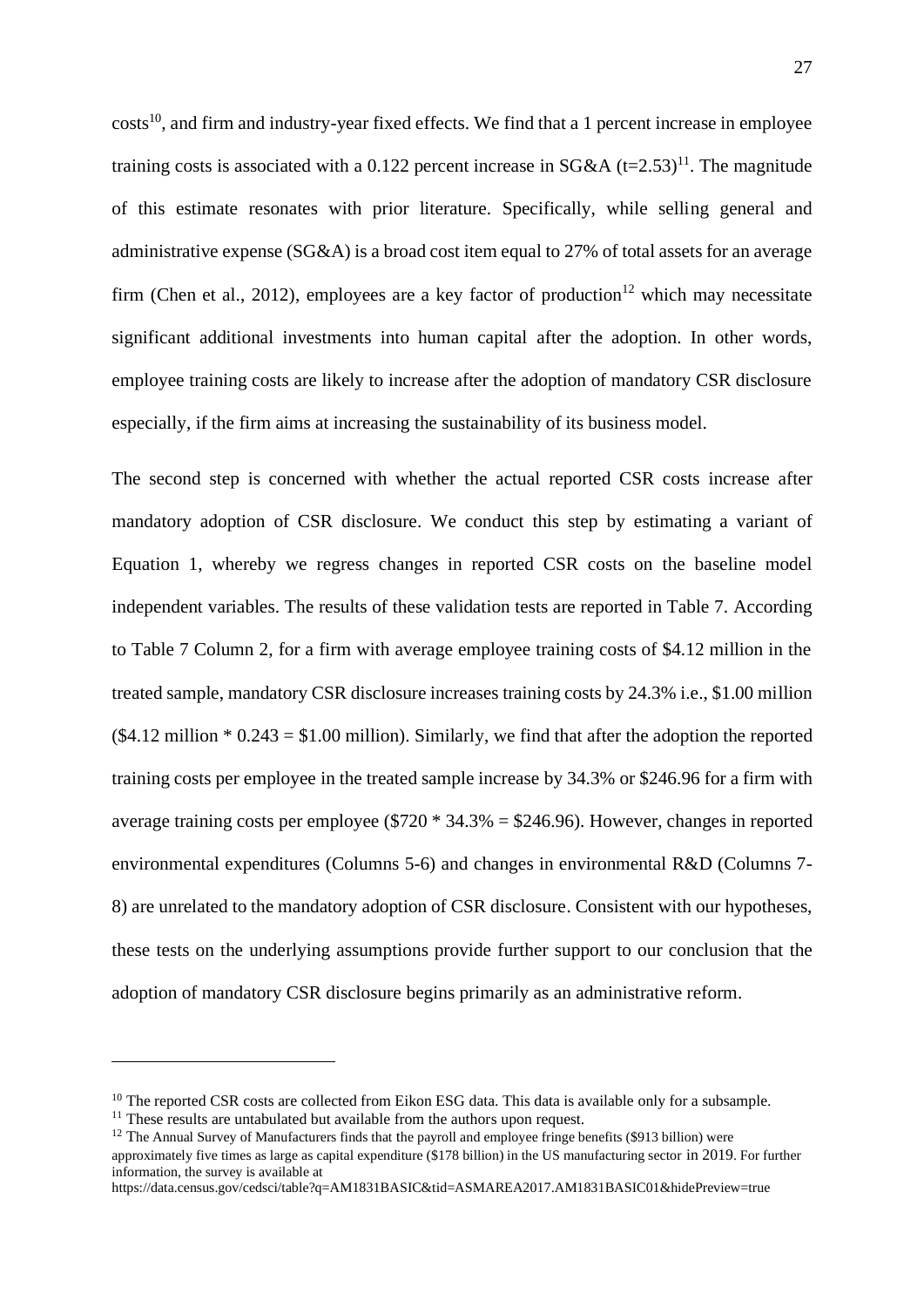Table 8 is concerned with the persistence or stickiness of the adoption costs. Specifically, the European Union's non-financial reporting directive (*2014/95/EU*) aims at encouraging companies to develop a responsible approach to business, which may include changes in the actual business model and cost structure. To test the stickiness of the adoption costs, we employ the cost stickiness model developed by Anderson et al. (2003). Specifically, we augment this model by estimating the effects of sales increases and decreases on SG&A separately for the adopting and non-adopting companies. Columns 1-3 of Table 8 repeat the baseline and main models in full sample including early adopters, for comparison. Anderson et al. (2003) find that SG&A costs increase on average 0.55% per 1% increase in sales, but decrease only 0.35% per 1% decrease in sales. This asymmetric behavior of costs is referred to as cost stickiness in the subsample of sales decreases. In Column 3, our estimates for the control sample (0.537% and -0.371%, respectively) are similar to those reported by Anderson et al. (2003).

Our main results related to stickiness of the adoption costs are reported in Column 4 of Table 8. In this model the coefficient of *CSRlaw\*Sales* (*β*<sup>2</sup> = 0.012; t = 1.92) suggests that after the adoption SG&A does not increase as closely in proportion to sales, as in the control sample. For example, it is possible that companies with relatively small sales increases overinvest in CSR, which reduces the comparability of the effect to the baseline model. The effect of the mandatory CSR disclosure on the stickiness of SG&A is captured by the coefficient of *CSRlaw\*Decrease\*Sales.* This coefficient ( $\beta_4 = 1.901$ ; t = 3.37) is positive and highly significant suggesting that for a 1% decrease in sales, the SG&A increases by 1.9% in the treated companies after the adoption. The large magnitude of the coefficient highlights the mandatory nature of the adoption: The reporting obligation begins in 2017 irrespective of whether the focal firm was in decline. Collectively, Columns 4-6 illustrate that the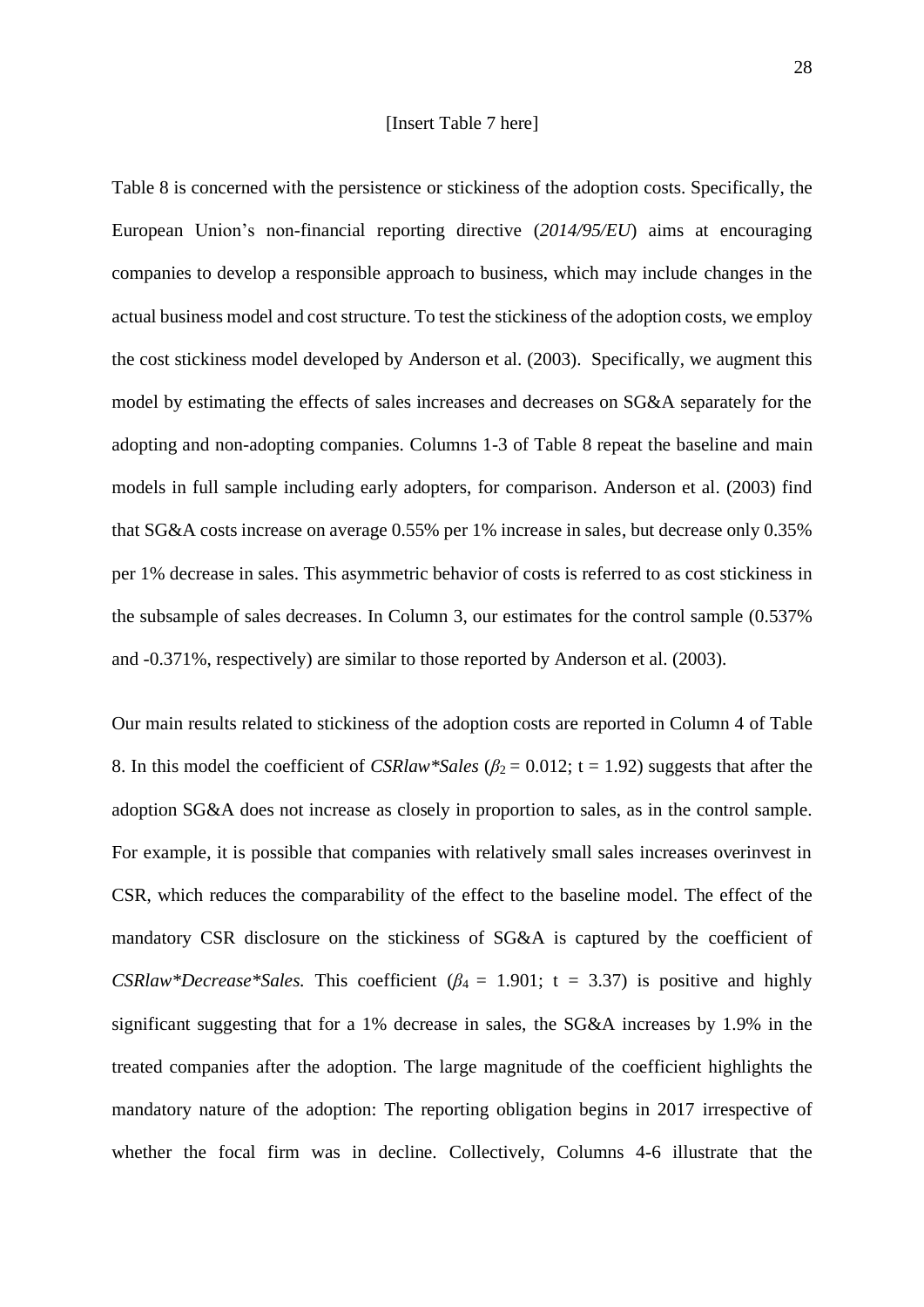aforementioned effects are robust to exclusion of early adopters and large treated and control countries.

### [Insert Table 8 here]

Analyses of cross-sectional and time series variation of compliance costs comprise an important element of cost benefit analyses of regulation (Coates, 2014). Hence, the H1b-c are concerned with the economic channels and cross-country variation of the costs of the mandatory adoption of CSR disclosure. We analyse the cross-country differences in the adoption costs and their stickiness with a two-stage procedure. Specifically, in the first stage, we repeat the main models of cost increases and cost stickiness in order to obtain country-level estimates of the cost increases for each adopting country. Given that the firm fixed effects subsume country-level time-invariant effects in our main specifications, in the second stage we regress the country-level coefficients of cost increases and stickiness on various country characteristics associated with CSR as suggested by Liang and Renneboog (2017).

Table 9 reports the results of the first stage. The coefficients of *CSRlaw* are highest for Cyprus (0.247) and lowest for Denmark (-0.066), which has adopted mandatory CSR disclosure already in 2009. The stickiness coefficients are highest for Croatia (140.668) and lowest for Slovenia (-593.042), which may be attributable to a small number of observations from these countries. To mitigate the effects of outliers we exclude all countries with less than 10 firms from the second stage analysis of country characteristics.

#### [Insert Table 9 here]

Table 10 reports the results of OLS regressions of coefficients of cost increase and cost stickiness on country characteristics in the treated sample. Given that legal origin is a stronger predictor of CSR than "doing good by doing well" factors or firm and country characteristics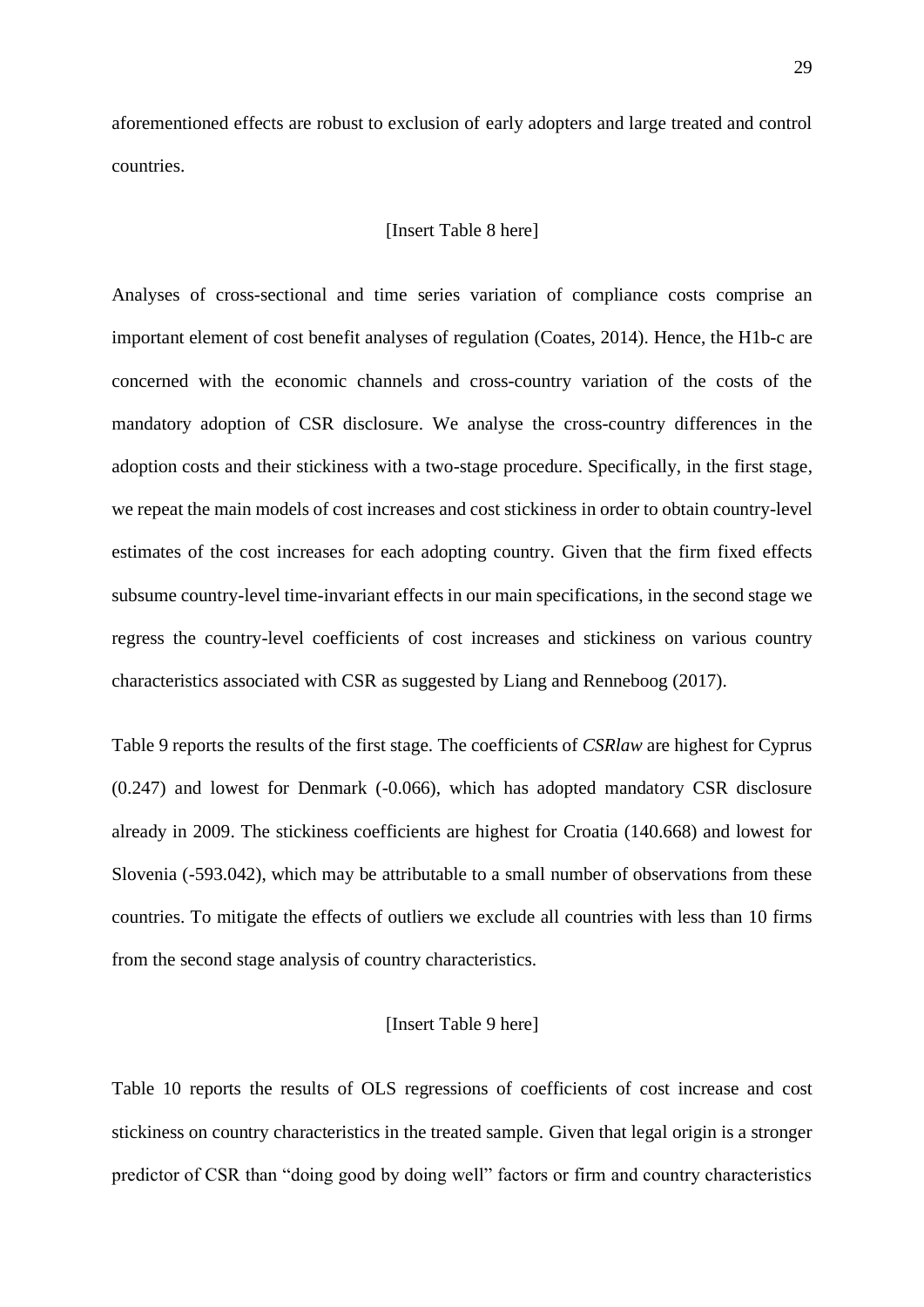(Liang & Renneboog, 2017), we begin our analysis of economic channels by focusing on legal origin. Liang and Renneboog (2017) find that firms from common law countries have lower CSR than companies from civil law countries, while the highest average CSR ratings are observed among Scandinavian civil law firms. Consistent with Liang and Renneboog (2017) the results in Table 10 Panel A illustrate that the costs estimates are higher in common law countries ( $\beta_1$  = 0.005; t = 7.96) than in civil law ( $\beta_1$  = -0.005; t = -7.96) or Scandinavian civil law countries. In other words, the estimates of the cost increases are lower in countries with high average CSR stemming from compliance with other pre-existing regulations and institutions, which is why the mandatory CSR disclosure is not likely to induce large changes to the business models or cost structure in such countries.

Legal origin also proxies for the government's tendency to intervene in business (La Porta et al., 1999) which can take place for instance by enactment of labor or shareholder protection laws. This may explain as to why countries with socialist, French, and Scandinavian legal origins have substantially higher levels of labor regulation than do common law countries (Botero et al., 2004). Given that mandatory CSR disclosure compels companies to report on social matters and treatment of employees, it is likely that firms in countries with high employment protection laws have lower pressure to improve workers' conditions upon adoption of the mandatory CSR disclosure, and hence such firms are likely to incur lower compliance costs. Consistent with the latter we find that employment laws index  $(\beta_1 = -0.012)$ ;  $t = 7.52$ ) is negatively associated with adoption cost estimates.

A low level of shareholder litigation risk is associated with higher levels of voluntary CSR (Liang & Renneboog, 2017). Specifically, contributions towards CSR that go beyond those prescribed in the laws are more likely in civil law countries, because in common law countries such expenditure is limited by the ex post shareholder litigation mechanisms empowering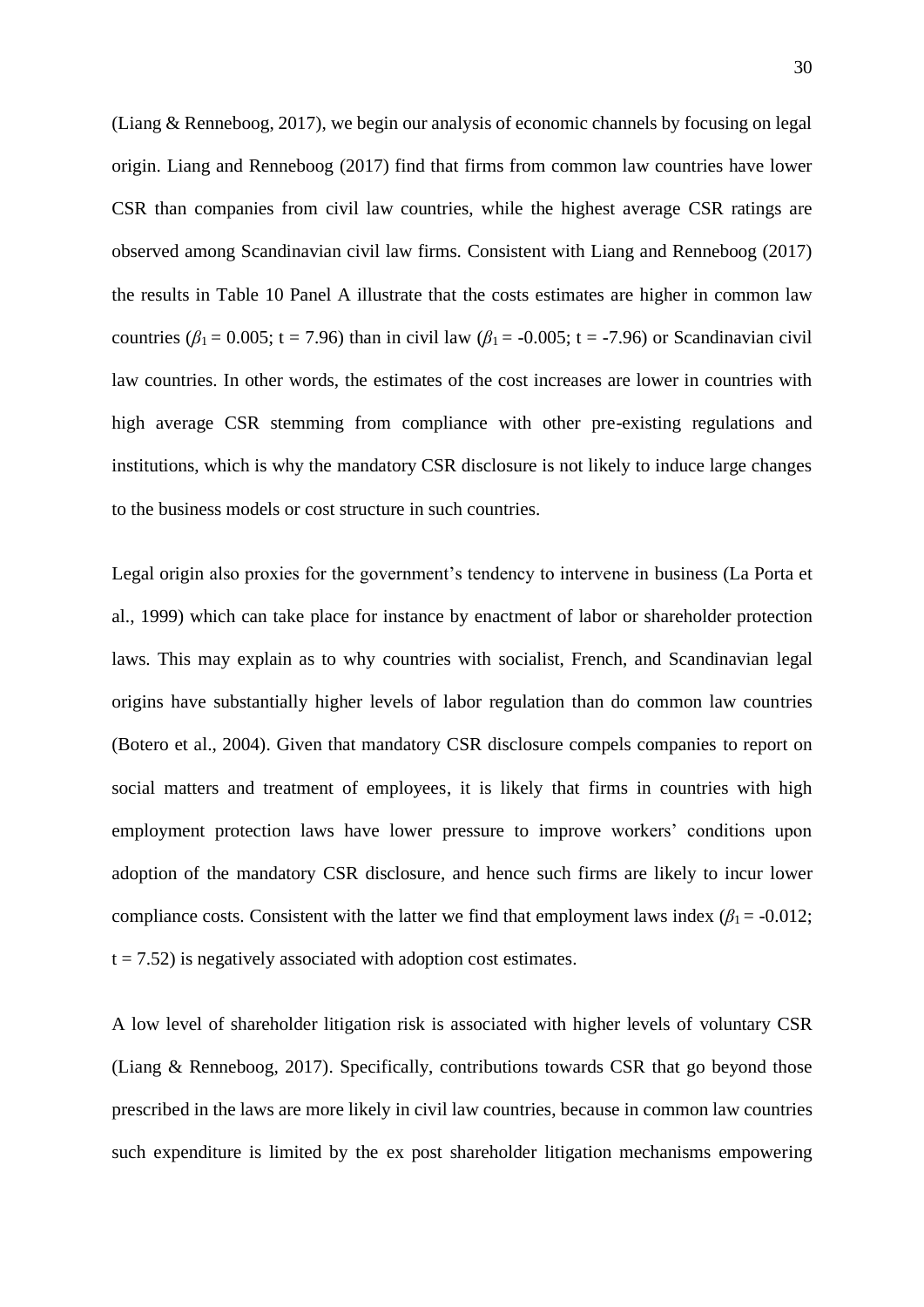shareholders to sue corporate directors (Cox & Thomas, 2009; Gelter, 2012; R. La Porta et al., 1998). Consistent with Liang and Renneboog (2017) we find that shareholder litigation risk is associated with higher estimates of cost increases ( $\beta_1 = 0.003$ ; t = 5.04), which implies that manager's with high shareholder litigation risk increase CSR costs once pressure from the CSR disclosure mandates is likely to mitigate the litigation risk.

Table 10 Panel B reports the results of cost stickiness estimates on country characteristics. The tenor of the Panel B results is that stickiness of the adoption costs behaves conversely to the estimates of the direct adoption costs in Panel A. Specifically, stickiness is lower in common law countries ( $\beta_1$  = -6.005; t = -13.16) and in countries with high shareholder litigation risk ( $\beta_1$ )  $=$  -7.035; t = -15.46), consistent with voluntary CSR being lowest in such environments (Liang & Renneboog, 2017) due to shareholder litigation mechanisms, which enable shareholders to monitor management (Cox & Thomas, 2009; Gelter, 2012; R. La Porta et al., 1998). On the contrary, stickiness of the adoption costs is higher in countries with civil law ( $\beta_1$  = 6.005; t = 13.16) or Scandinavian civil law legal origin ( $\beta_1$  = 0.864; t = 1.45), where also voluntary CSR is higher (Liang & Renneboog, 2017). These results resonate with the positive and significant coefficient of employment laws index  $(\beta_1 = 13.180; t = 11.58)$  on cost stickiness. Specifically, compared to common law countries civil law countries tend to have higher labor regulation (Botero et al., 2004), which by proxying labor adjustment costs, constitute an important determinant of cost stickiness (Banker et al., 2013).

In sum, the adoption costs are higher in countries and regimes with lower stakeholder orientation, which is reflective of both lower voluntary CSR and fewer pre-adoption rulesbased mechanisms guiding firm behaviour (Liang & Renneboog, 2017). Consistent with our hypotheses H1b-c the cost increment generated by CSR reporting mandate is likely to be more substantial under such regimes. However, the stickiness of adoption costs is highest in countries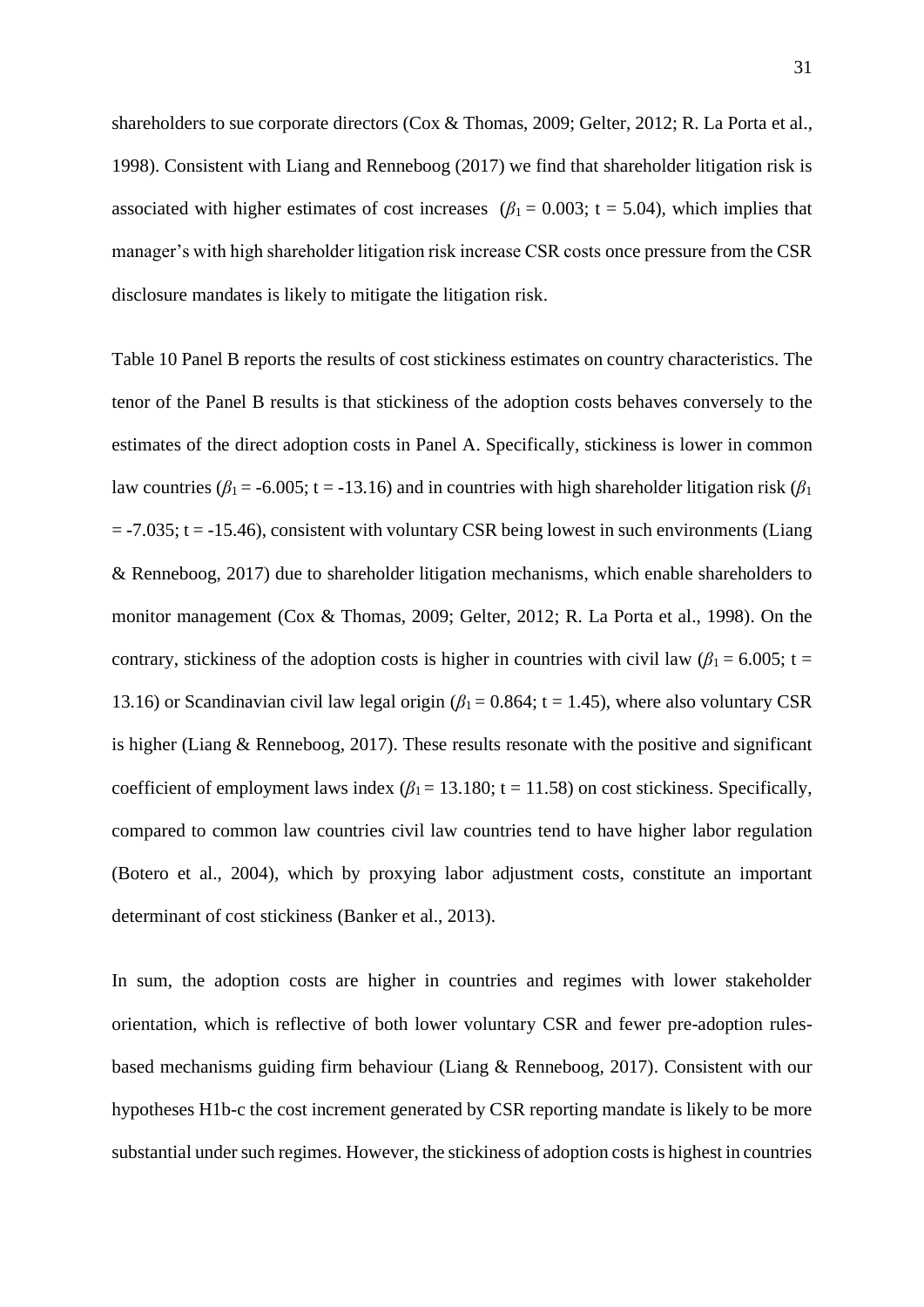with higher stakeholder orientation also known for high levels of CSR (Liang & Renneboog, 2017).

### [Insert Table 10 here]

### **5. Conclusion**

In this paper we assess the adoption costs of the mandatory CSR disclosure in Europe. Using a staggered adoption and difference-in-differences design, we find robust evidence of significant cost increases reflected in SG&A subsequent to the adoption of the mandate. We continue to document the cost increases even after controlling for bias originating from underlying firm characteristics by applying matching estimators. In subsample analyses, we reveal several important country-level determinants of the adoption costs. Overall, our results suggest that the cost increases are lower in stakeholder-oriented countries consistent with the notion that firms in such countries are more sustainable.

While our results suggest that an average firm can incur \$12.55 million annual increase in SG&A, there are two main limitations to this estimate. First, while we use SG&A to proxy for CSR costs, we acknowledge that this item may not necessarily capture all CSR related costs, such as those directly related to production. Second, while we control for several determinants of increase in SG&A and apply firm fixed effects, we acknowledge that some omitted variable can influence our estimates.

Nevertheless, we find that mandatory adoption of CSR disclosure is associated with a significant increase in a very broad cost item, the SG&A. The magnitude of increments in SG&A exceed the estimated upper boundary of  $\epsilon$ 604,000 annual cost for producing the CSR disclosures in large companies mentioned in the impact assessment of the European Commission (European Commission, 2013). Therefore, our results suggest the existence of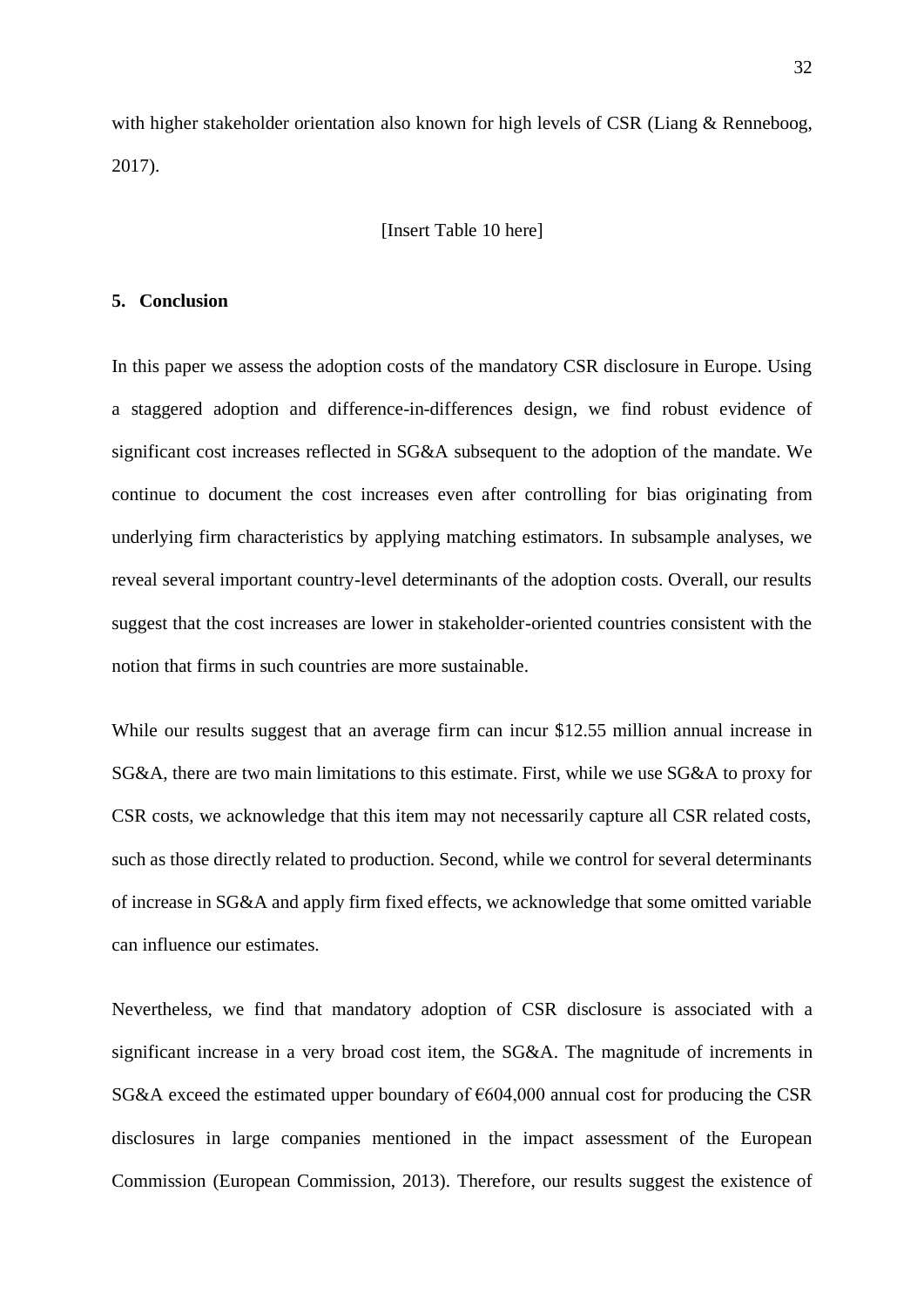several implicit or indirect costs stemming from this particular regulation. This finding is consistent with the two aims of mandatory CSR disclosure laws: the mandates reportedly improve information environment (Barth et al., 2021; Krüger et al., 2021), but also increase overall sustainability (Fiechter et al., 2022; Jackson et al., 2020; Krüger et al., 2021). We contribute to this literature by showing that overall, the nature of the adoption costs appears primarily administrative.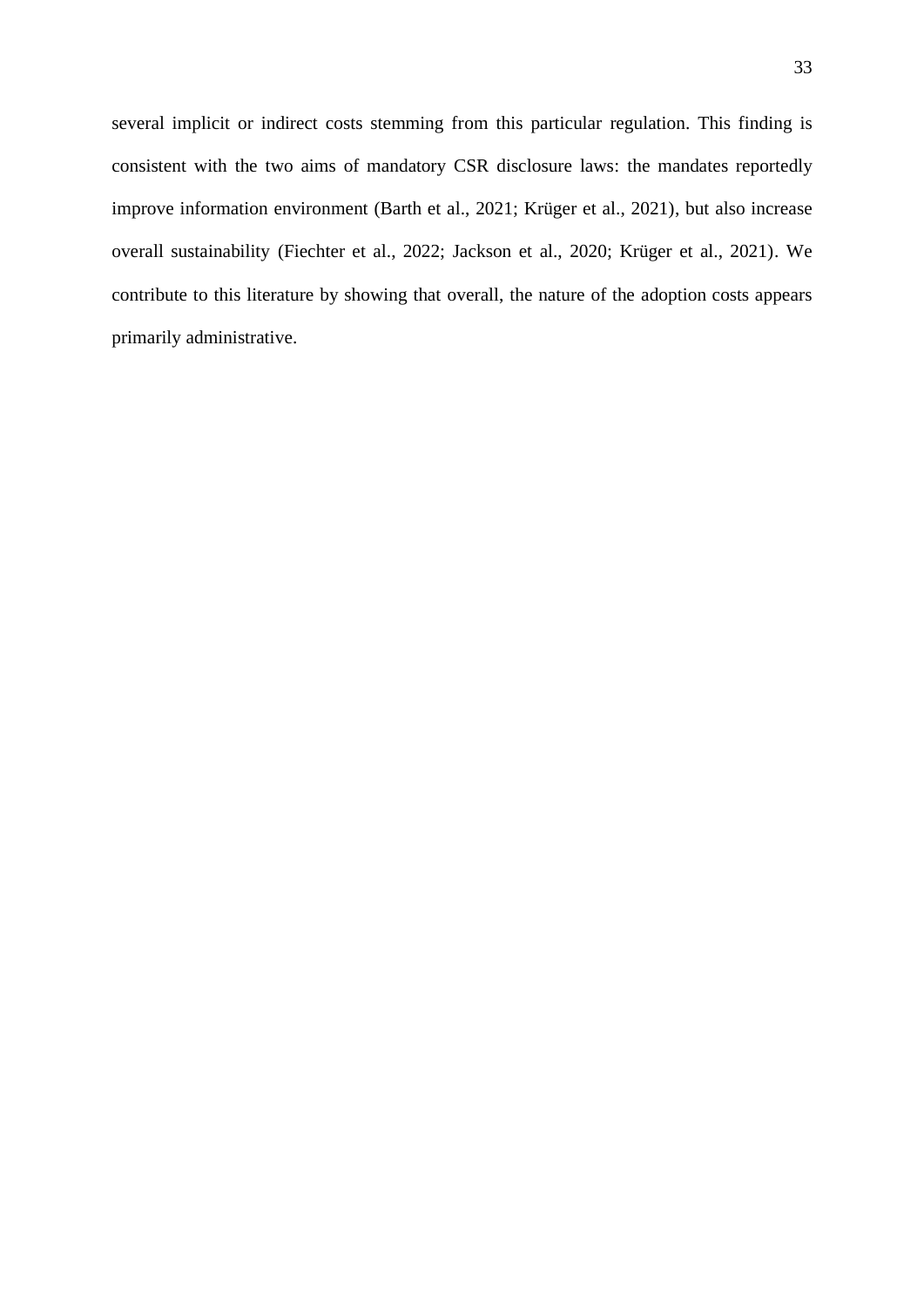#### **References**

- Aarhus, I. (2010). Norway. In W. Visser & N. Tolhurst (Eds.), *The world guide to CSR:A country-by-country analysis of corporate sustainability and responsibility*. Routledge.
- Adhikari, B. K., Agrawal, A., & Malm, J. (2019). Do women managers keep firms out of trouble? Evidence from corporate litigation and policies. *Journal of Accounting and Economics*, *67*(1), 202–225. https://doi.org/10.1016/j.jacceco.2018.09.004
- Anderson, M. C., Banker, R. D., & Janakiraman, S. N. (2003). Are Selling, General, and Administrative Costs "Sticky"? *Journal of Accounting Research*, *41*(1), 47–63. https://doi.org/10.1111/1475-679X.00095
- Anderson, S. W. (2006). Managing Costs and Cost Structure throughout the Value Chain: Research on Strategic Cost Management. In *Handbooks of Management Accounting Research* (Vol. 2, pp. 481–506). Elsevier. https://doi.org/10.1016/S1751-3243(06)02001- 3
- Banker, R. D., Basu, S., Byzalov, D., & Chen, J. Y. S. (2016). The confounding effect of cost stickiness on conservatism estimates. *Journal of Accounting and Economics*, *61*(1), 203– 220. https://doi.org/10.1016/j.jacceco.2015.07.001
- Banker, R. D., & Byzalov, D. (2014). Asymmetric cost behavior. *Journal of Management Accounting Research*, *26*(2), 43–79. https://doi.org/10.2308/jmar-50846
- Banker, R. D., Byzalov, D., & Chen, L. T. (2013). Employment protection legislation, adjustment costs and cross-country differences in cost behavior. *Journal of Accounting and Economics*, *55*(1), 111–127. https://doi.org/10.1016/j.jacceco.2012.08.003
- Banker, R. D., Byzalov, D., Ciftci, M., & Mashruwala, R. (2014). The moderating effect of prior sales changes on asymmetric cost behavior. *Journal of Management Accounting Research*, *26*(2), 221–242. https://doi.org/10.2308/jmar-50726
- Banker, R. D., Byzalov, D., Fang, S., & Liang, Y. (2018). Cost Management Research. *Journal of Management Accounting Research*, *30*(3), 187–209. https://doi.org/10.2308/jmar-51965
- Barth, M. E., Cahan, S. F., Chen, L., & Venter, E. R. (2021). Integrated Report Quality: Share Price Informativeness and Proprietary Costs. *SSRN Electronic Journal*. https://doi.org/10.2139/ssrn.3857927
- Baumgarten, D., Bonenkamp, U., & Homburg, C. (2010). The information content of the SG&A ratio. *Journal of Management Accounting Research*, *22*(1), 1–22. https://doi.org/10.2308/jmar.2010.22.1.1
- Benabou, R., & Tirole, J. (2010). Individual and corporate social responsibility. *Economica*, *77*(305), 1–19. https://doi.org/10.1111/j.1468-0335.2009.00843.x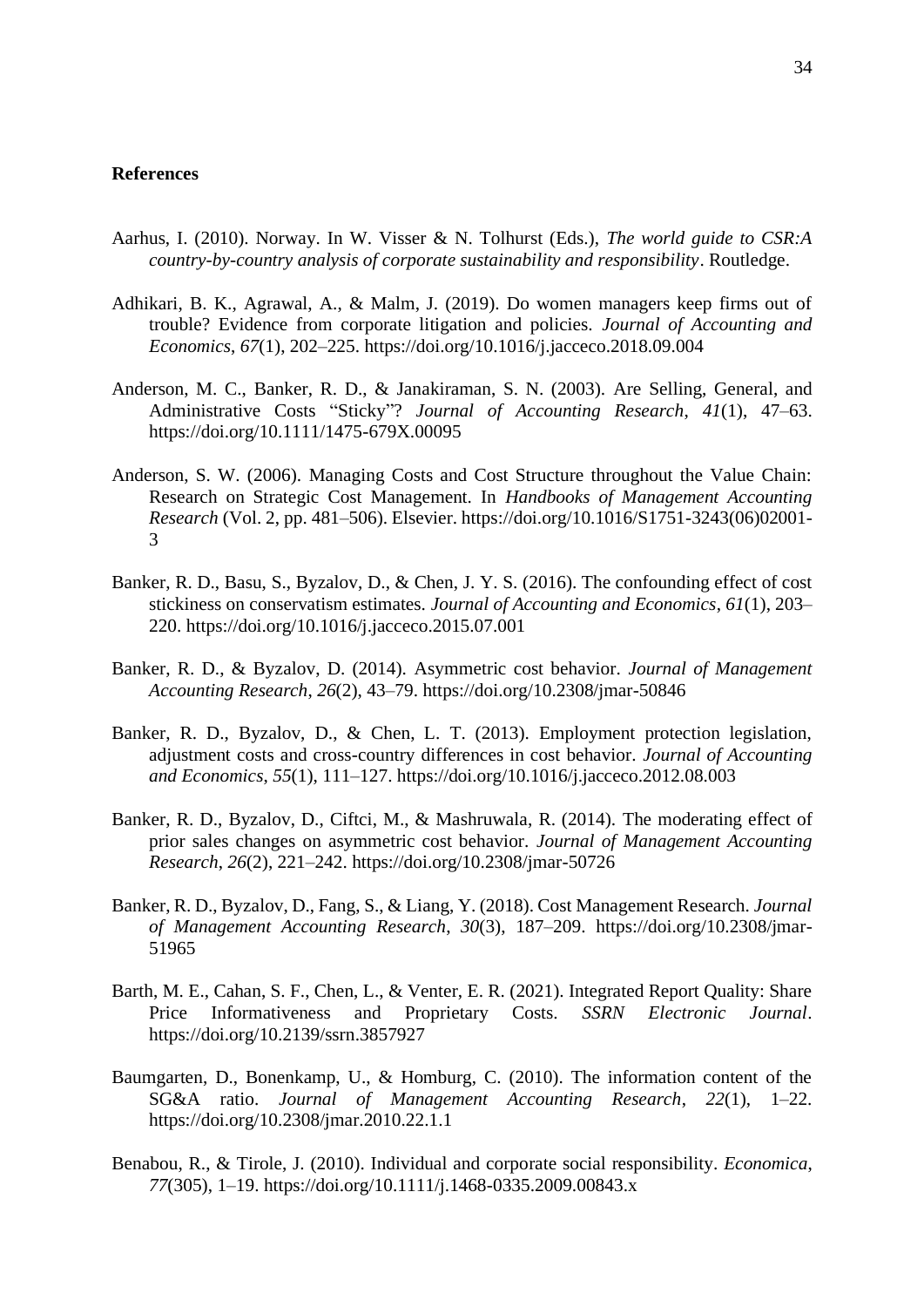- Berg, F., Koelbel, J. F., & Rigobon, R. (2019). *Aggregate Confusion: The Divergence of ESG Ratings*. MIT Sloan School of Management.
- Bostwick, E. D., Lambert, S. L., & Donelan, J. G. (2016). A wrench in the COGS: An analysis of the differences between cost of goods sold as reported in compustat and in the financial statements. *Accounting Horizons*, *30*(2), 177–193. https://doi.org/10.2308/acch-51336
- Botero, J. C., Djankov, S., La Porta, R., Lopez-De-Silanes, F., & Shleifer, A. (2004). The regulation of labor. *Quarterly Journal of Economics*, *119*(4), 1339–1382. https://doi.org/10.1162/0033553042476215
- Buchanan, B., Cao, C. X., & Chen, C. (2018). Corporate social responsibility, firm value, and influential institutional ownership. *Journal of Corporate Finance*, *52*, 73–95. https://doi.org/10.1016/j.jcorpfin.2018.07.004
- Central Intelligence Agency. (2007). Romania. Economy. In *The World Factbook 2007*.
- Central Intelligence Agency. (2020). Exchange Rates. Turkey. In *The World Factbook 2020*. http://teacherlink.ed.usu.edu/tlresources/reference/factbook/fields/2076.html?countryNa me=Haiti&countryCode=ha&regionCode=ca&#ha
- Chen, C. X., Lu, H., & Sougiannis, T. (2012). The Agency Problem, Corporate Governance, and the Asymmetrical Behavior of Selling, General, and Administrative Costs. *Contemporary Accounting Research*, *29*(1), 252–282. https://doi.org/10.1111/j.1911- 3846.2011.01094.x
- Chen, Y. C., Hung, M., & Wang, Y. (2018). The effect of mandatory CSR disclosure on firm profitability and social externalities: Evidence from China. *Journal of Accounting and Economics*, *65*(1), 169–190. https://doi.org/10.1016/j.jacceco.2017.11.009
- Cheng, C. L., & Kung, F. H. (2016). The effects of mandatory corporate social responsibility policy on accounting conservatism. *Review of Accounting and Finance*, *15*(1), 2–20. https://doi.org/10.1108/RAF-12-2014-0135
- Christensen, D. M., Serafeim, G., & Sikochi, A. (2021). Why is Corporate Virtue in the Eye of The Beholder? The Case of ESG Ratings. *The Accounting Review (Forthcoming)*. https://doi.org/10.2308/tar-2019-0506
- Coates, J. C. I. (2014). Cost-Benefit Analysis of Financial Regulation: Case Studies and Implications. *Yale Law Journal*, *124*. https://heinonline.org/HOL/Page?handle=hein.journals/ylr124&id=916&div=27&collect ion=journals

*Companies Act 2006*, (2006). https://www.legislation.gov.uk/ukpga/2006/46/contents

Cox, J. D., & Thomas, R. S. (2009). Common Challenges Facing Shareholder Suits in Europe and the United States. *European Company and Financial Law Review*, *6*(2), 348–357. https://heinonline.org/HOL/Page?handle=hein.journals/ecomflr6&id=376&div=23&coll ection=journals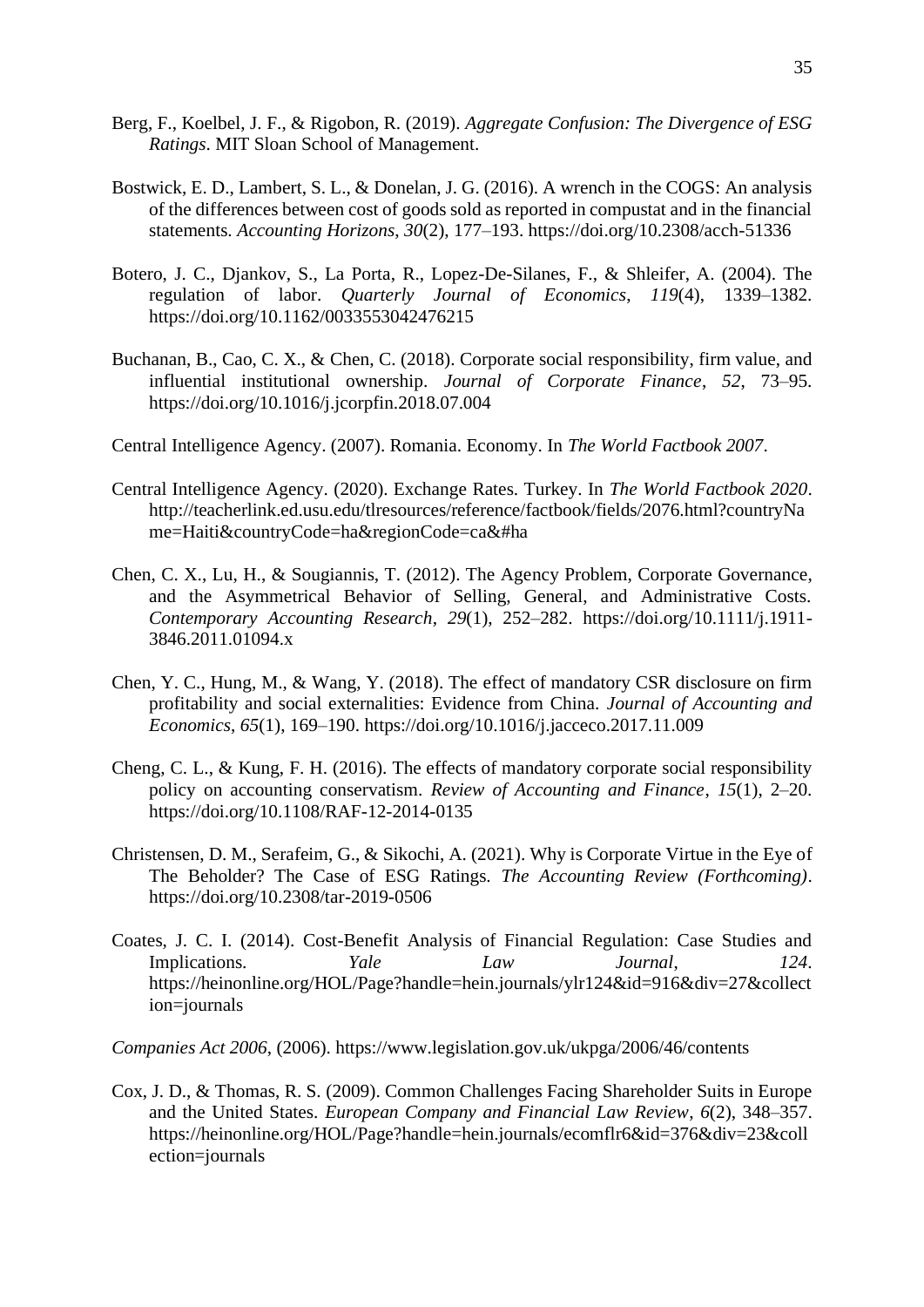- CSR Europe, & GRI. (2017). *Member State Implementation of Directive 2014/95/EU*. https://www.globalreporting.org/public-policy-partnerships/policies-and-regulation/
- Dai, R., Liang, H., & Ng, L. (2020). Socially responsible corporate customers. *Journal of Financial Economics*. https://doi.org/10.1016/j.jfineco.2020.01.003
- Danish Business Authority. (2013). *Corporate Social Responsibility and Reporting in Denmark: Impact of the third year subject to the legal requirements for reporting on CSR in the Danish Financial Statements Act.* http://csrgov.dk/file/358879/csr\_rapport\_2013\_eng.pdf
- Daske, H., Hail, L., Leuz, C., & Verdi, R. (2008). Mandatory IFRS Reporting around the World: Early Evidence on the Economic Consequences. *Journal of Accounting Research*, *46*(5), 1085–1142. https://doi.org/10.1111/j.1475-679X.2008.00306.x
- De George, E. T., Ferguson, C. B., & Spear, N. A. (2013). How much does IFRS cost? IFRS adoption and audit fees. *The Accounting Review*, *88*(2), 429–462. https://doi.org/10.2308/accr-50317
- *Decree 2002-221 of Feb. 20, 2002*, (2002). https://www.legifrance.gouv.fr/loda/id/JORFTEXT000000775209?init=true&page=1&q uery=2002-221+&searchField=ALL&tab\_selection=all
- Dhaliwal, D. S., Li, O. Z., Tsang, A., & Yang, Y. G. (2011). Voluntary nonfinancial disclosure and the cost of equity capital: The initiation of corporate social responsibility reporting. *The Accounting Review*, *86*(1), 59–100. https://doi.org/10.2308/ACCR.00000005
- Dhaliwal, D. S., Radhakrishnan, S., Tsang, A., & Yang, Y. G. (2012). Nonfinancial disclosure and analyst forecast accuracy: International evidence on corporate social responsibility disclosure. *The Accounting Review*, *87*(3), 723–759. https://doi.org/10.2308/ACCR-10218
- Di Giuli, A., & Kostovetsky, L. (2014). Are red or blue companies more likely to go green? Politics and corporate social responsibility. *Journal of Financial Economics*, *111*(1), 158– 180. https://doi.org/10.1016/j.jfineco.2013.10.002
- Dimson, E., Marsh, P., & Staunton, M. (2020). Divergent ESG ratings. *Journal of Portfolio Management*, *47*(1), 75–86. https://doi.org/10.3905/JPM.2020.1.175
- Dorfleitner, G., Halbritter, G., & Nguyen, M. (2015). Measuring the level and risk of corporate responsibility - An empirical comparison of different ESG rating approaches. *Journal of Asset Management*, *16*(7), 450–466. https://doi.org/10.1057/jam.2015.31
- European Commission. (2013). *COMMISSION STAFF WORKING DOCUMENT IMPACT ASSESSMENT Accompanying the document Proposal for a DIRECTIVE OF THE EUROPEAN PARLIAMENT AND OF THE COUNCIL amending Council Directives 78/660/EEC and 83/349/EEC as regards disclosure of non-financial and diversity*. https://eur-lex.europa.eu/legal-content/EN/TXT/?uri=CELEX%3A52013SC0127

| European | Commission. | (2021). | Corporate | sustainability | reporting. |
|----------|-------------|---------|-----------|----------------|------------|
|----------|-------------|---------|-----------|----------------|------------|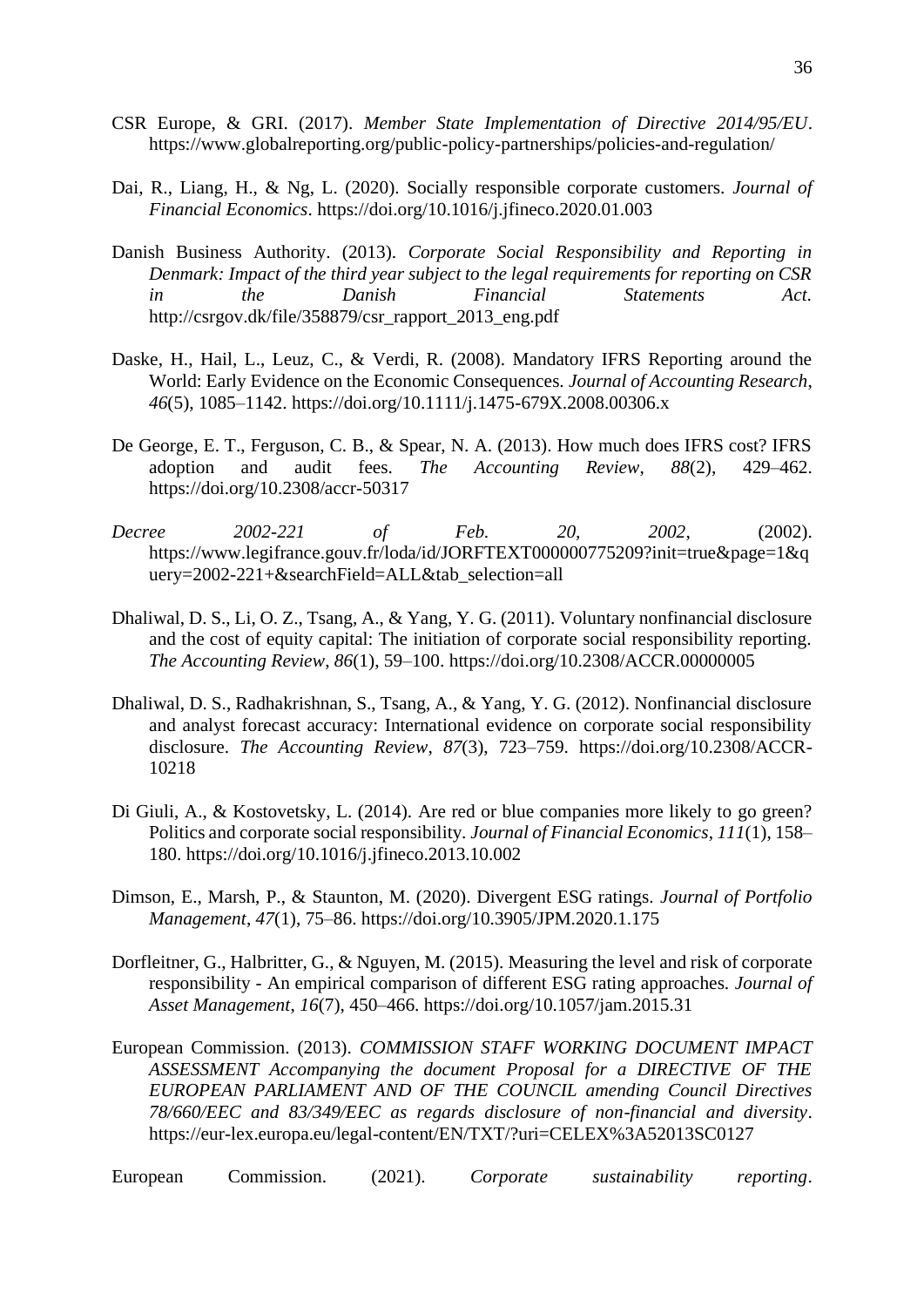https://ec.europa.eu/info/business-economy-euro/company-reporting-andauditing/company-reporting/corporate-sustainability-reporting\_en

- Directive 2014/95/EU, (2014). https://eur-lex.europa.eu/legalcontent/EN/TXT/?uri=CELEX%3A32014L0095
- European Union. (2021). *The 27 member countries of the EU*. https://europa.eu/europeanunion/about-eu/countries\_en#tab-0-1
- Ferrell, A., Liang, H., & Renneboog, L. (2016). Socially responsible firms. *Journal of Financial Economics*, *122*(3), 585–606. https://doi.org/10.1016/J.JFINECO.2015.12.003
- Fiechter, P., Hitz, J.-M., & Lehmann, N. (2022). Real effects of a widespread CSR reporting mandate: Evidence from the European Union's CSR Directive\*. *Journal of Accounting Research*. https://doi.org/10.1111/1475-679X.12424
- Friedman, M. (1970, September 13). A Friedman doctrine The Social Responsibility Of Business Is to Increase Its Profits Profits. *New York Times*, 17. https://www.nytimes.com/1970/09/13/archives/a-friedman-doctrine-the-socialresponsibility-of-business-is-to.htmlhttps://nyti.ms/1LSi5ZD
- Gelter. (2012). Why Do Shareholder Derivative Suits Remain Rare in Continental Europe. *Brooklyn Journal of International Law*, *37*(3), 843–892.
- Global Reporting Initiative. (2021). *Member and commercial partner directory*. https://www.globalreporting.org/reporting-support/member-and-commercial-partnerdirectory/
- Gonçalves, T., Gaio, C., & Costa, E. (2020). Committed vs opportunistic corporate and social responsibility reporting. *Journal of Business Research*, *115*, 417–427. https://doi.org/10.1016/J.JBUSRES.2020.01.008
- Grewal, J., Riedl, E. J., & Serafeim, G. (2019). Market Reaction to Mandatory Nonfinancial Disclosure. *Management Science*, *65*(7), 3061–3084. https://doi.org/10.1287/MNSC.2018.3099
- Harjoto, M., Jo, H., & Kim, Y. (2017). Is Institutional Ownership Related to Corporate Social Responsibility? The Nonlinear Relation and Its Implication for Stock Return Volatility. *Journal of Business Ethics*, *146*(1), 77–109. https://doi.org/10.1007/S10551-015-2883-Y
- He, J., Tian, X., Yang, H., & Zuo, L. (2020). Asymmetric Cost Behavior and Dividend Policy. *Journal of Accounting Research*, *58*(4), 989–1021. https://doi.org/10.1111/1475- 679X.12328
- Jackson, G., Bartosch, J., Avetisyan, E., Kinderman, D., & Knudsen, J. S. (2020). Mandatory Non-financial Disclosure and Its Influence on CSR: An International Comparison. *Journal of Business Ethics*, *162*(2), 323–342. https://doi.org/10.1007/s10551-019-04200-  $\Omega$

Kaspereit, T., & Lopatta, K. (2019). Improving predictions of upward cost adjustment and cost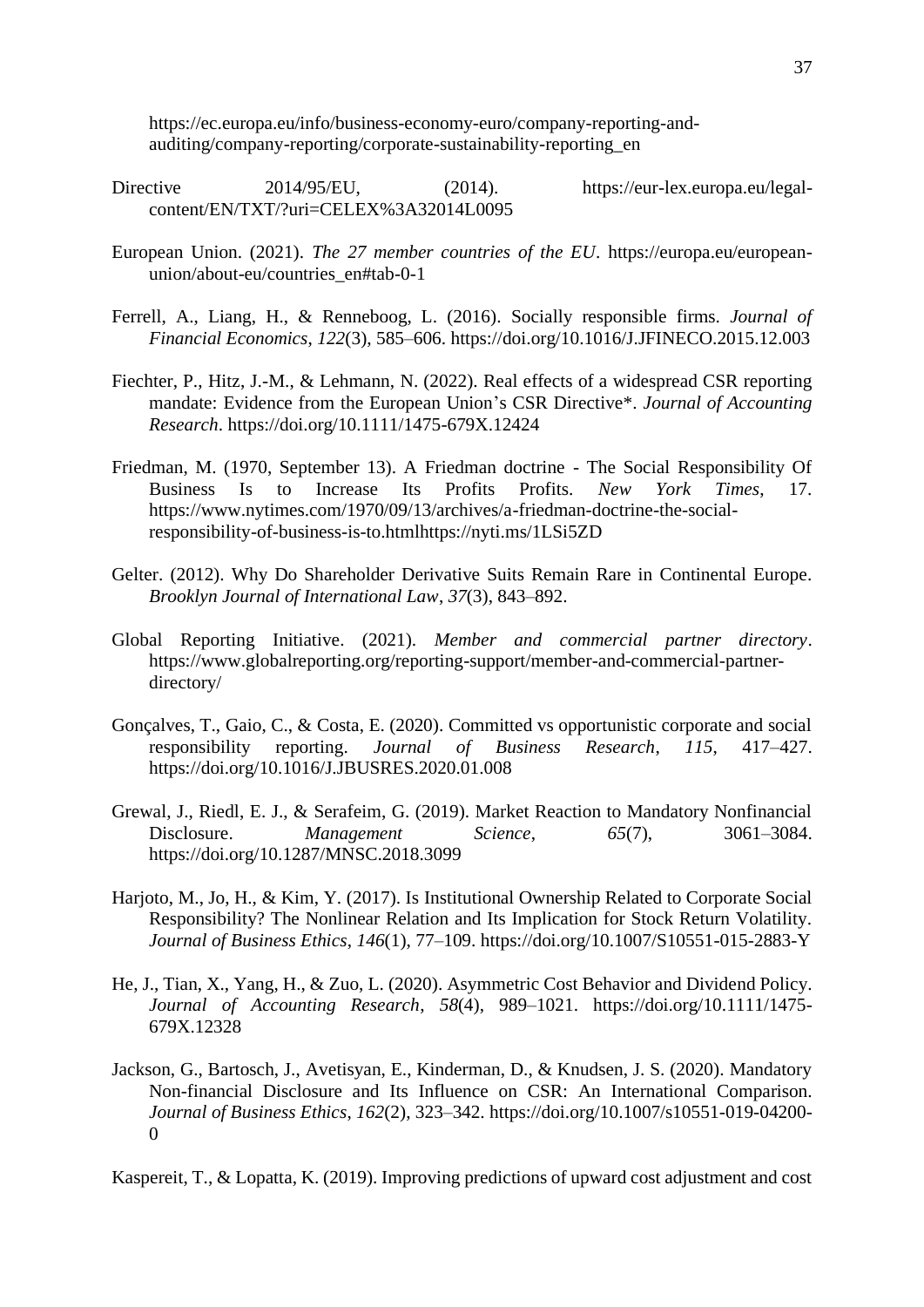asymmetry at the firm-year level. *Journal of Management Accounting Research*, *31*(3), 99–127. https://doi.org/10.2308/JMAR-52345

- Kim, J. B., Liu, X., & Zheng, L. (2012). The impact of mandatory IFRS adoption on audit fees: Theory and evidence. *The Accounting Review*, *87*(6), 2061–2094. https://doi.org/10.2308/accr-50223
- Knudson, H. (2016). *CSR in Norway*. https://www.interregeurope.eu/fileadmin/user\_upload/tx\_tevprojects/library/file\_152352 9564.pdf
- Krüger, P., Sautner, Z., Tang, D. Y., & Zhong, R. (2021). The Effects of Mandatory ESG Disclosure around the World. *SSRN Electronic Journal*. https://doi.org/10.2139/ssrn.3832745
- La Porta, R., Lopez-de-Silanes, F., Shleifer, A., & Vishny, R. W. (1998). Law and Finance. *Journal of Political Economy*, *106*(6), 1113–1155.
- La Porta, Rafael, Lopez-de-Silanes, F., Shleifer, A., & Vishny, R. (1999). The quality of government. *Journal of Law, Economics, and Organization*, *15*(1), 222–279. https://doi.org/10.1093/jleo/15.1.222
- Law LOV-1998-07-17-56 om årsregnskap m.v. regnskapsloven. Accounting Act, (1998). https://lovdata.no/dokument/NL/lov/1998-07-17-56#KAPITTEL\_3
- *Law No. 1383 of 23/12/2012 amending the Companies Act, the Annual Accounts Act and various other acts (Introduction of rules on target figures and policies for the gender composition of the supreme governing body and for reporting thereon).*, (2012). https://www.retsinformation.dk/eli/lta/2012/1383
- *Law No. 1403 of 27/12/2008 amending the Danish Financial Statements Act (Statement on corporate social responsibility in large companies).*, (2008). https://www.retsinformation.dk/eli/lta/2008/1403
- Law No. 448 of 07/06/2001. Act on the presentation of annual accounts by commercial *enterprises, etc. (The Financial Statements Act).*, (2001). https://www.retsinformation.dk/eli/lta/2001/448
- *Law No. 516 of 17/06/2008 amending the Danish Financial Statements Act.*, (2008). https://www.retsinformation.dk/eli/lta/2008/516
- *Law No. 738 of 01/06/2015 amending the Annual Accounts Act and various other acts (Reduction of administrative burdens, adaptation to international accounting standards, implementation of the new Accounting Directive and of amendments to the Transparency*, (2015). https://www.ft.dk/samling/20141/lovforslag/L117/index.htm
- *Law Prop. 48 L (2012–2013) Act amending the Accounting Act and certain other Acts (Social Responsibility Reporting).*, (2012). https://www.regjeringen.no/no/dokumenter/prop-48 l-20122013/id709311/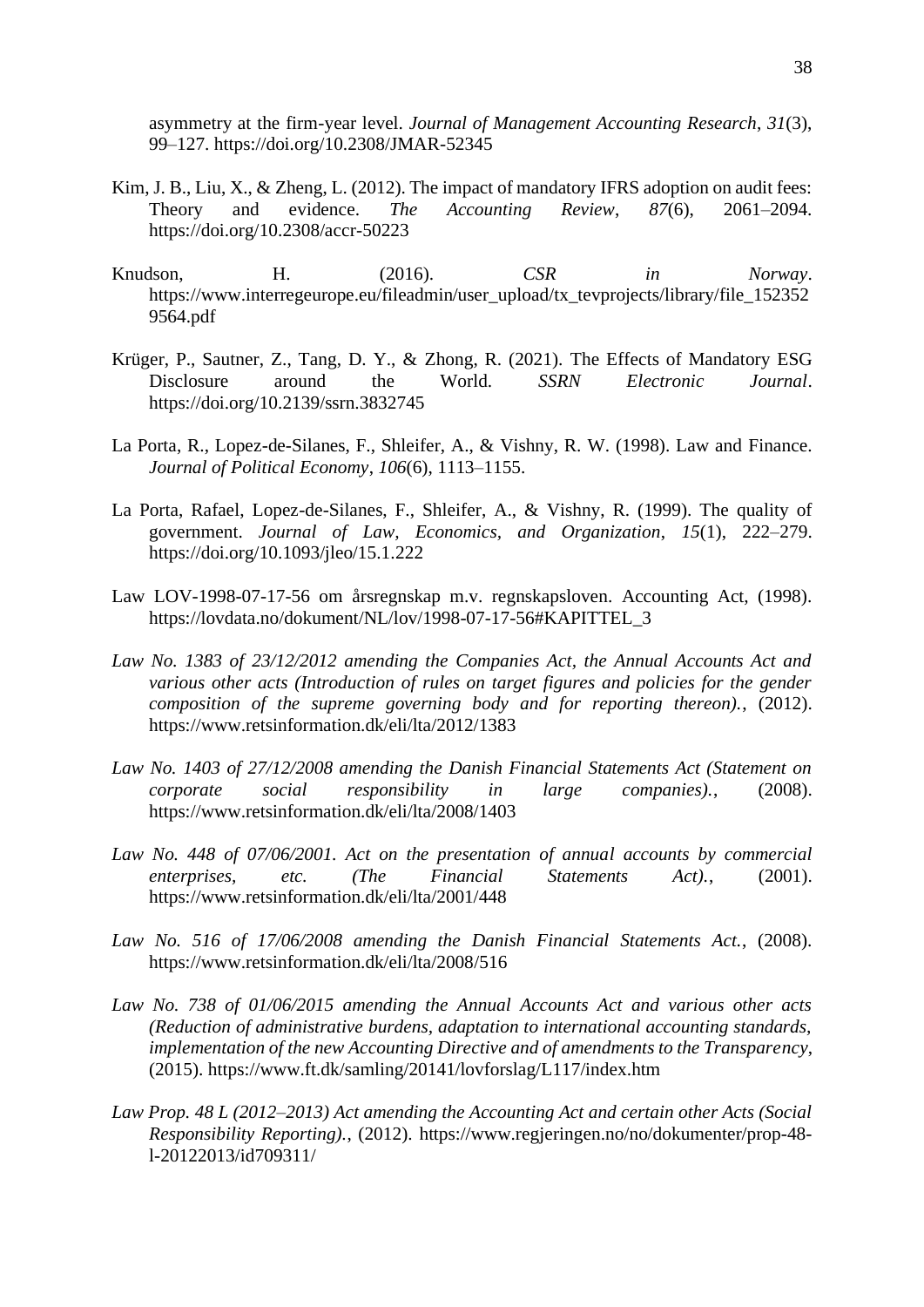- Liang, H., & Renneboog, L. (2017). On the Foundations of Corporate Social Responsibility. *The Journal of Finance*, *72*(2), 853–910. https://doi.org/10.1111/jofi.12487
- Maguire, S., & Hardy, C. (2009). Discourse and deinstitutionalization: The decline of DDT. *Academy of Management Journal*, *52*(1), 148–178. https://doi.org/10.5465/AMJ.2009.36461993
- Manchiraju, H., & Rajgopal, S. (2017). Does Corporate Social Responsibility (CSR) Create Shareholder Value? Evidence from the Indian Companies Act 2013. *Journal of Accounting Research*, *55*(5), 1257–1300. https://doi.org/10.1111/1475-679X.12174
- Mazurkiewicz, P. (2004). *Corporate environmental responsibility: Is a common CSR framework possible*. https://documents1.worldbank.org/curated/en/577051468339093024/pdf/421830csrfram ework01PUBLIC1.pdf
- OECD. (2021). *List of OECD Member countries - Ratification of the Convention on the OECD*. https://www.oecd.org/about/document/ratification-oecd-convention.htm
- Reverte, C. (2009). Determinants of corporate social responsibility disclosure ratings by Spanish listed firms. *Journal of Business Ethics*, *88*(2), 351–366. https://doi.org/10.1007/S10551-008-9968-9
- Saleh, M., Zulkifli, N., & Muhamad, R. (2010). Corporate social responsibility disclosure and its relation on institutional ownership: Evidence from public listed companies in Malaysia. *Managerial Auditing Journal*, *25*(6), 591–613. https://doi.org/10.1108/02686901011054881
- Sethi, S. P., Rovenpor, J. L., & Demir, M. (2017). Enhancing the Quality of Reporting in Corporate Social Responsibility Guidance Documents: The Roles of ISO 26000, Global Reporting Initiative and CSR-Sustainability Monitor. *Business and Society Review*, *122*(2), 139–163. https://doi.org/10.1111/basr.12113
- Standard & Poors. (2003). *Compustat North America User's Guide*. http://www.compustat.com/support
- *The Companies Act 2006 (Strategic Report and Directors' Report) Regulations 2013*, (2013). https://www.legislation.gov.uk/uksi/2013/1970/contents/made
- *Trade Law 2001. France. Section 225-102-1.*, (2001). https://www.legifrance.gouv.fr/codes/article\_lc/LEGIARTI000042339777/
- Venieris, G., Naoum, V. C., & Vlismas, O. (2015). Organisation capital and sticky behaviour of selling, general and administrative expenses. *Management Accounting Research*, *26*, 54–82. https://doi.org/10.1016/J.MAR.2014.10.003
- Wang, X., Cao, F., & Ye, K. (2018). Mandatory Corporate Social Responsibility (CSR) Reporting and Financial Reporting Quality: Evidence from a Quasi-Natural Experiment. *Journal of Business Ethics*, *152*(1), 253–274. https://doi.org/10.1007/S10551-016-3296- 2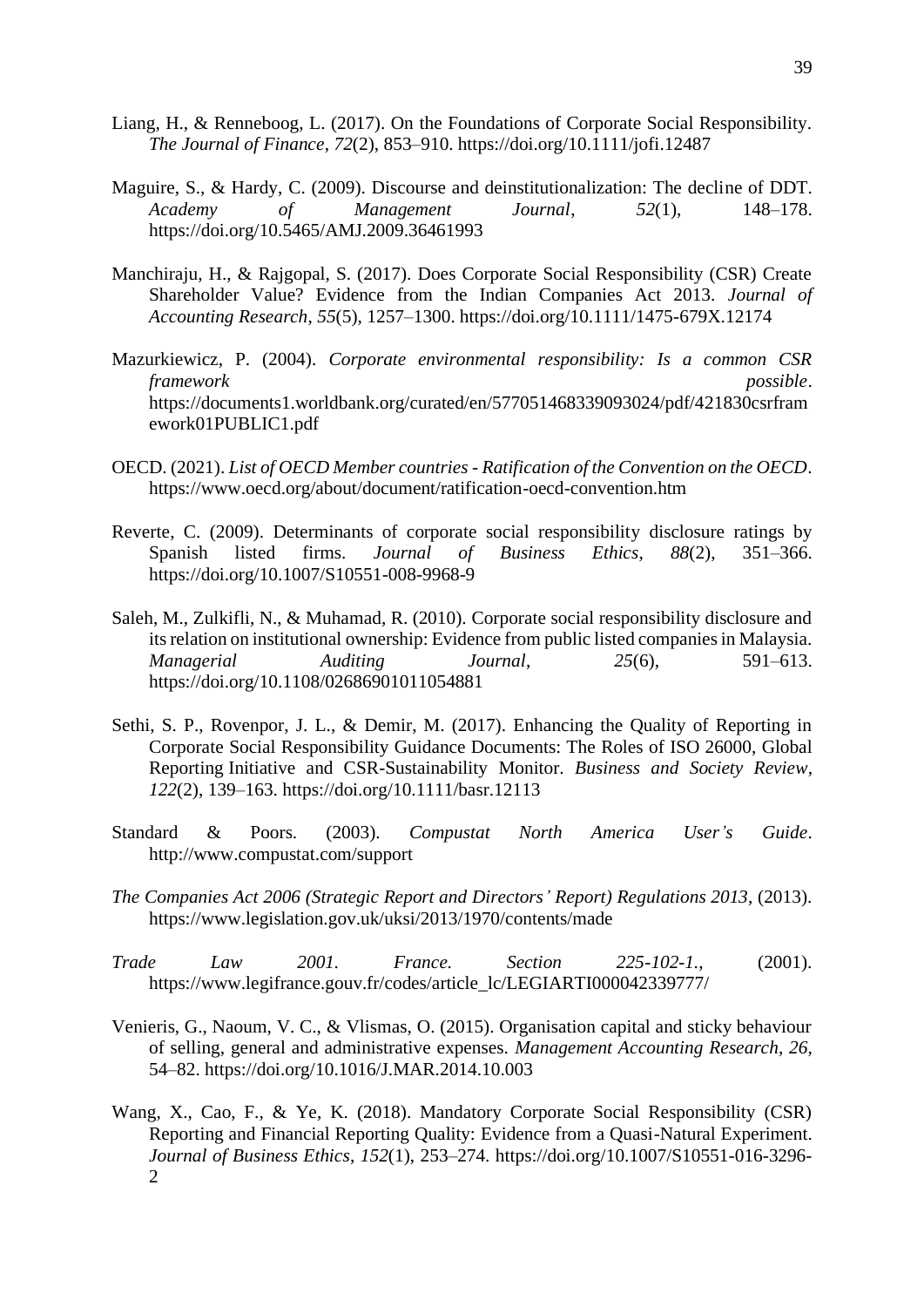- World Bank DataBank. (2020). *World Bank national accounts data, and OECD National Accounts data files. GDP (current LCU). [Data file].* https://data.worldbank.org/indicator/NY.GDP.MKTP.CN
- Zhao, Z. (2004). Using matching to estimate treatment effects: Data requirements, matching metrics, and Monte Carlo evidence. *Review of Economics and Statistics*, *86*(1), 91–107. https://doi.org/10.1162/003465304323023705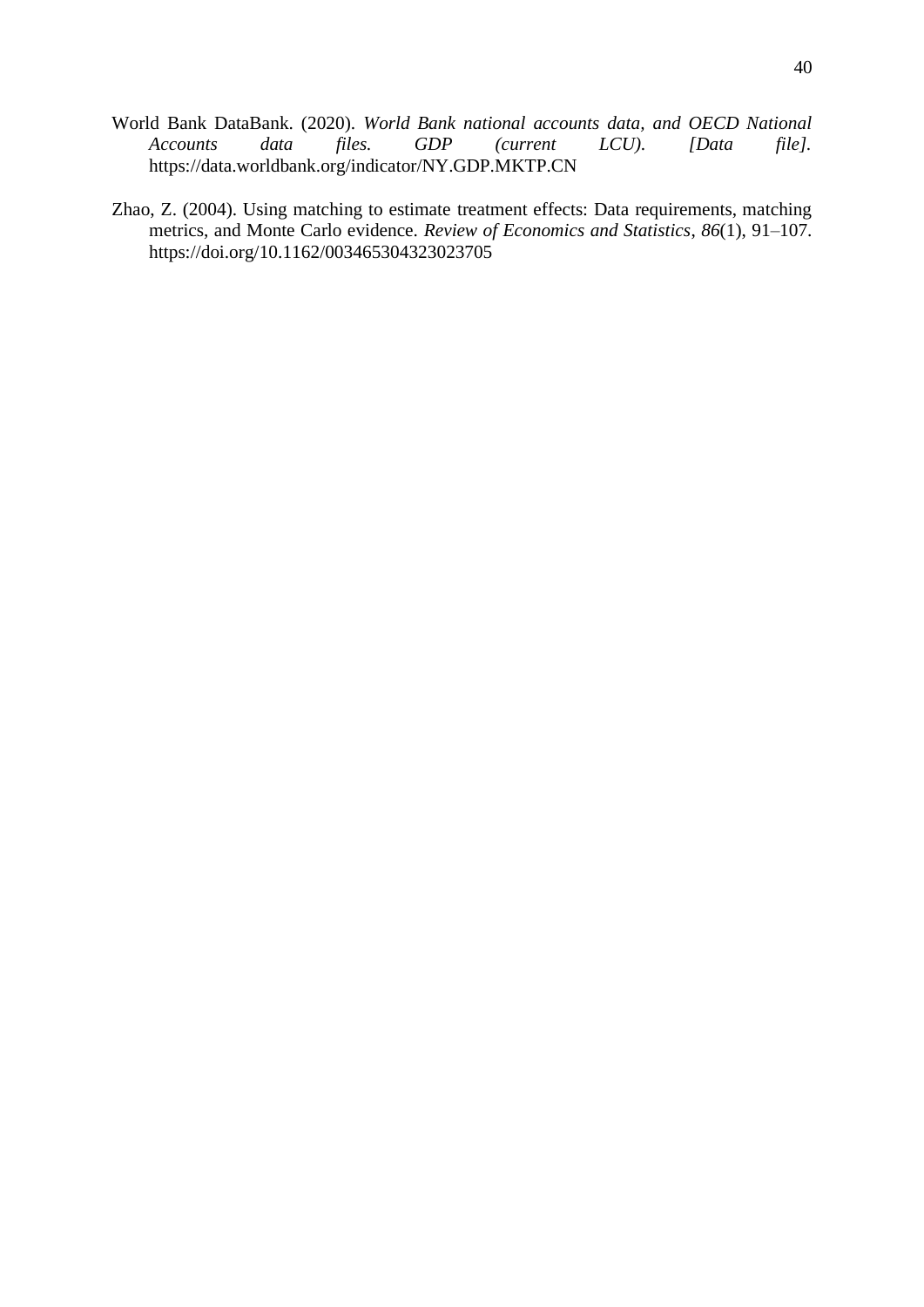Sample selection

The initial sample comprises a treated sample of Norway and 28 EU countries (Austria, Belgium, Bulgaria, Croatia, Cyprus, Czechia, Denmark, Estonia Finland, France, Germany, Greece, Hungary, Ireland, Italy, Latvia, Lithuania, Luxembourg, Malta, Netherlands, Poland, Portugal, Romania, Slovakia, Slovenia, Spain, Sweden and the United Kingdom) and 12 OECD countries (Australia, Canada, Chile, Iceland, Israel, Japan, Korea, Mexico, New Zealand, Switzerland, Turkey and the United States) in the control group. The two selection criteria for control group are: (1) the country is an OECD member and (2) has not mandated comprehensive and overall adoption of non-financial reporting disclosure before 2019. For details of sample selection see the section (Sample and descriptive statistics). [499,744 initial sample, test sample 162,219]

|                                                                                                                                                                                                                                                             | Treatment | Control   |
|-------------------------------------------------------------------------------------------------------------------------------------------------------------------------------------------------------------------------------------------------------------|-----------|-----------|
|                                                                                                                                                                                                                                                             | Sample    | Sample    |
| Initial sample (firm-years) from Compustat Global, 1999-2019                                                                                                                                                                                                | 116,239   | 383,505   |
| Subtract:                                                                                                                                                                                                                                                   |           |           |
| Utilities and financial sector (SIC codes 4900-4949 and 6000-<br>(1)<br>6999, respectively)                                                                                                                                                                 | (6,112)   | (89,021)  |
| Firms-years with non-12-month length<br>(2)                                                                                                                                                                                                                 | (1,844)   | (2,823)   |
| Firm-year observations where the country of incorporation<br>(3)<br>and headquarters differ                                                                                                                                                                 | (1,489)   | (7,704)   |
| Firm-years before or during which the country where the firm<br>(4)<br>is incorporated enters either the European Union or European<br>Monetary Union. Firm-years in which financials are reported<br>in the national currency preceding the Euro adoption. | (3,879)   | (0)       |
| Firm-year observations where financials are reported in<br>(5)<br>currencies subject to exceptional revaluation; Romanian Leu<br>and Turkish Lira before 2006                                                                                               | (0)       | (347)     |
| Firm-years with missing SG&A data after converting<br>(6)<br>currencies into USD                                                                                                                                                                            | (26, 285) | (48, 539) |
| Firm-year observations with deficient data to compute the<br>(7)<br>necessary control variables                                                                                                                                                             | (40,316)  | (94, 345) |
| Firm-years in the treated sample where national-level size<br>(8)<br>limits of the reporting obligation are not exceeded                                                                                                                                    | (3,271)   | (0)       |
| Firms that adopt the non-financial disclosure requirements<br>(9)<br>voluntarily before the mandatory adoption.                                                                                                                                             | (4,176)   | (12,527)  |
| (10) Firms with incomplete information on the 6-year event<br>window (3 years prior to adoption, 3 years after the adoption)                                                                                                                                | (23, 275) | (55, 449) |
| (11) Surplus firm-years in the control sample not serving as a<br>match for the treated firms                                                                                                                                                               | (0)       | (65, 832) |
| Final sample <sup>13</sup>                                                                                                                                                                                                                                  | 5,592     | 5,592     |

<sup>&</sup>lt;sup>13</sup> When early adopters are also included, the final sample comprises 13,836 firm-years. In a financial reporting regulation study on IFRS, Daske et al. (2008) suggest that the economic consequences of the financial reporting mandate are most pronounced for firms that voluntarily switch to IFRS, both in the year when they switch and again later, when IFRS become mandatory. Hence, we keep also the voluntary adopters in the sample and study the effects of the disclosure mandate with and without them.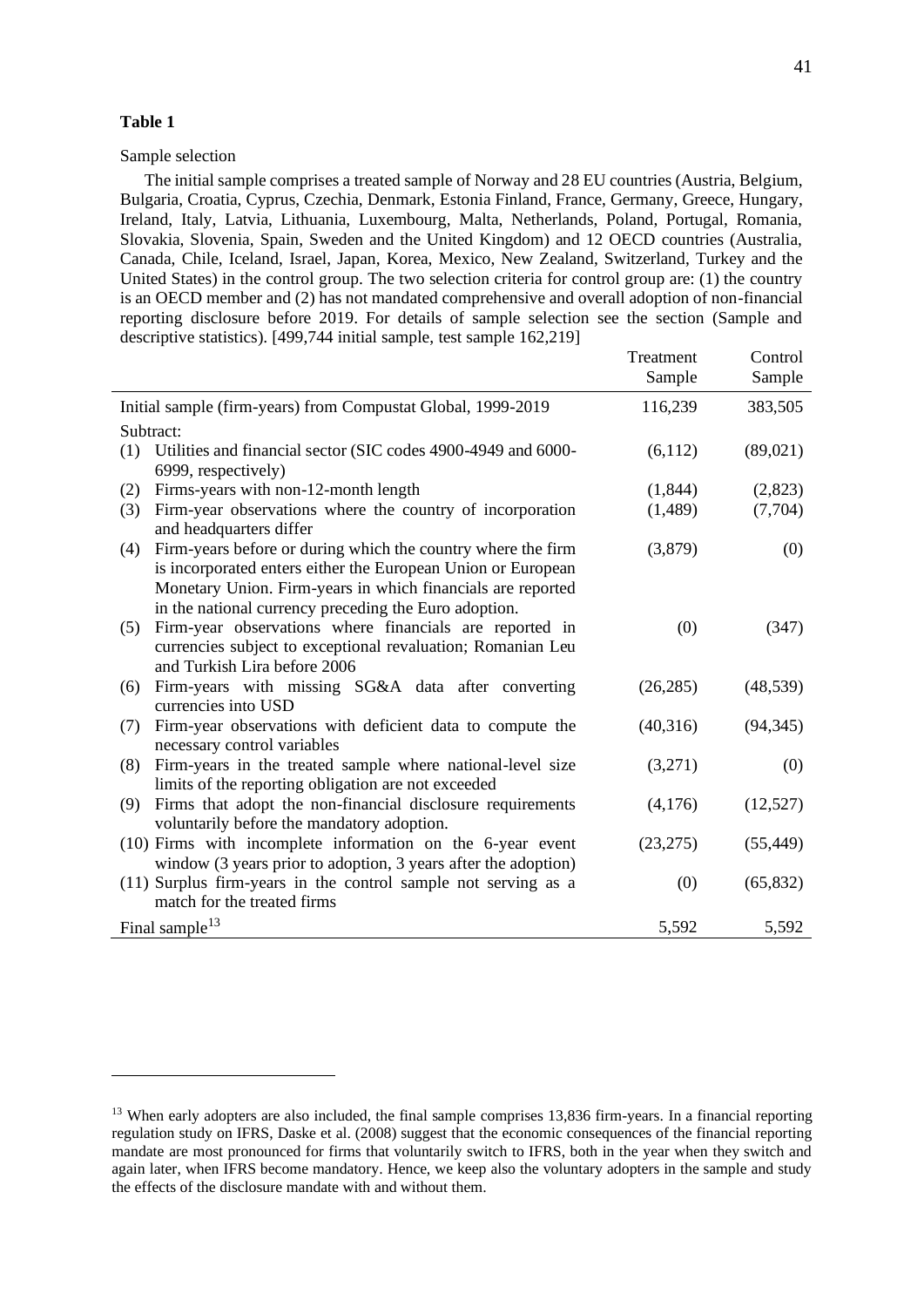#### Sample composition by country and year

|                                        |                 |                         |                | Mandatory adopters                        |                  | Voluntary adopters                        |                   |                                                                                       |
|----------------------------------------|-----------------|-------------------------|----------------|-------------------------------------------|------------------|-------------------------------------------|-------------------|---------------------------------------------------------------------------------------|
| CSR reporting<br>adopting<br>countries | Unique<br>firms | Total<br>firm-<br>years | Firm-<br>years | % (of total<br>firm-years in<br>column 3) | Firm-<br>years   | % (of total<br>firm-years in<br>column 3) | <b>CSR</b><br>law | Name of the CSR disclosure law                                                        |
| (1)                                    | (2)             | (3)                     | (4)            | (5)                                       | (6)              | (7)                                       | $(8)$ $(9)$       |                                                                                       |
| Austria                                | 25              | 150                     | 84             | 56.0%                                     | 66               | 44.0%                                     | 2017              | Sustainability and Diversity Improvement Act 257/ME                                   |
| Belgium                                | 37              | 222                     | 180            | 81.1%                                     | 42               | 18.9%                                     | 2017              | Amendment to Companies Code 2564/ (2016/2017)                                         |
| Croatia                                | 12              | $72\,$                  | 54             | 75.0%                                     | 18               | 25.0%                                     | 2017              | Amendments to the Law on Accounting PZE No. 51                                        |
| Cyprus                                 | $\overline{4}$  | 24                      | 24             | 100.0%                                    | $\boldsymbol{0}$ | 0.0 %                                     | 2017              | Companies Act Amendment 3                                                             |
| Czech Republic                         |                 | 6                       | 6              | 100.0%                                    | $\boldsymbol{0}$ | 0.0 %                                     | 2017              | Amending Act No. 563/1991 Coll. On Accounting                                         |
| Denmark                                | 32              | 192                     | 180            | 93.8%                                     | 12               | 6.3%                                      | 2009              | Law No. 1403 of 27/12/2008 amending the Danish Financial Statements Act               |
| Estonia                                | 6               | 36                      | 30             | 83.3%                                     | 6                | 16.7%                                     | 2017              | Amendment of the Accounting Act                                                       |
| Finland                                | 52              | 312                     | 186            | 59.6%                                     | 126              | 40.4 %                                    | 2017              | Amendment 1376/2016 and Amendment 1441/2016 to the Accounting Act                     |
| Germany                                | 157             | 942                     | 672            | 71.3%                                     | 270              | 28.7%                                     | 2017              | CSR Directive Implementation Act                                                      |
| Greece                                 | 22              | 132                     | 102            | 77.3 %                                    | 30               | 22.7 %                                    | 2017              | Law 4403/2016                                                                         |
| Hungary                                | 2               | 12                      | 6              | 50.0%                                     | 6                | 50.0%                                     | 2017              | Amendments to Act C of 2000 on Accounting                                             |
| Ireland                                | 16              | 96                      | 78             | 81.3%                                     | 18               | 18.8%                                     | 2017              | European Union Regulations 2017                                                       |
| Italy                                  | 43              | 258                     | 186            | 72.1 %                                    | 72               | 27.9%                                     | 2017              | Legislative Decree 30 December 2016, n. 254                                           |
| Luxembourg                             | 16              | 96                      | 84             | 87.5%                                     | 12               | 12.5 %                                    |                   | 2017 Law of 23 July 2016 on the Publication of NFR and Information on Diversity A156  |
| Malta                                  | 4               | 24                      | 24             | 100.0%                                    | $\mathbf{0}$     | 0.0 %                                     | 2017              | Companies Act and other Laws (Amendment) Act CAP 386                                  |
| Netherlands                            | 33              | 198                     | 90             | 45.5 %                                    | 108              | 54.5 %                                    | 2017              | Decree Disclosure of NFR PbEU, 2014, L330, PbEU 2014 L330                             |
| Norway                                 | 42              | 252                     | 228            | 90.5%                                     | 24               | 9.5%                                      | 2013              | Changes in the Accounting Act and some other laws [Prop. 48 L (2012–2013)]            |
| Poland                                 | 11              | 66                      | 48             | 72.7%                                     | 18               | 27.3%                                     | 2017              | Act of 15 December 2016, Amending the Accounting Act 61                               |
| Portugal                               | 14              | 84                      | 54             | 64.3%                                     | 30               | 35.7 %                                    | 2017              | Law No. 148/2015                                                                      |
| Romania                                | 6               | 36                      | 36             | 100.0%                                    | $\overline{0}$   | 0.0 %                                     |                   | 2017 Order No. 1.938 of 17 August 2016                                                |
| Slovak Republic                        |                 | 6                       | 6              | 100.0%                                    | $\mathbf{0}$     | 0.0 %                                     | 2017              | Act No. 130/2015 Coll., amending Act No. 431/2002 Coll. on Accounting                 |
| Slovenia                               | 4               | 24                      | 24             | 100.0%                                    | $\boldsymbol{0}$ | 0.0 %                                     | 2017              | Act amending the Companies Act ZGD-1J                                                 |
| Spain                                  | 32              | 192                     | 126            | 65.6%                                     | 66               | 34.4 %                                    | 2017              | Anteprojecto de Ley sobre información no financiera y diversidad                      |
| Sweden                                 | 79              | 474                     | 276            | 58.2%                                     | 198              | 41.8%                                     | 2017              | Corporate Reporting on Sustainability and Diversity Policy CU2                        |
| United Kingdom                         | 502             | 3012                    | 2808           | 93.2%                                     | 204              | 6.8%                                      |                   | 2013 The Companies Act 2006 (Strategic Report and Directors' Report) Regulations 2013 |
| Total                                  | 1153            | 6918                    | 5592           | 80.8%                                     | 1326             | 19.2 %                                    |                   |                                                                                       |

Panel A: Mandatory CSR reporting adoption, voluntary adoption by mandatory CSR reporting adoption country (treatment sample)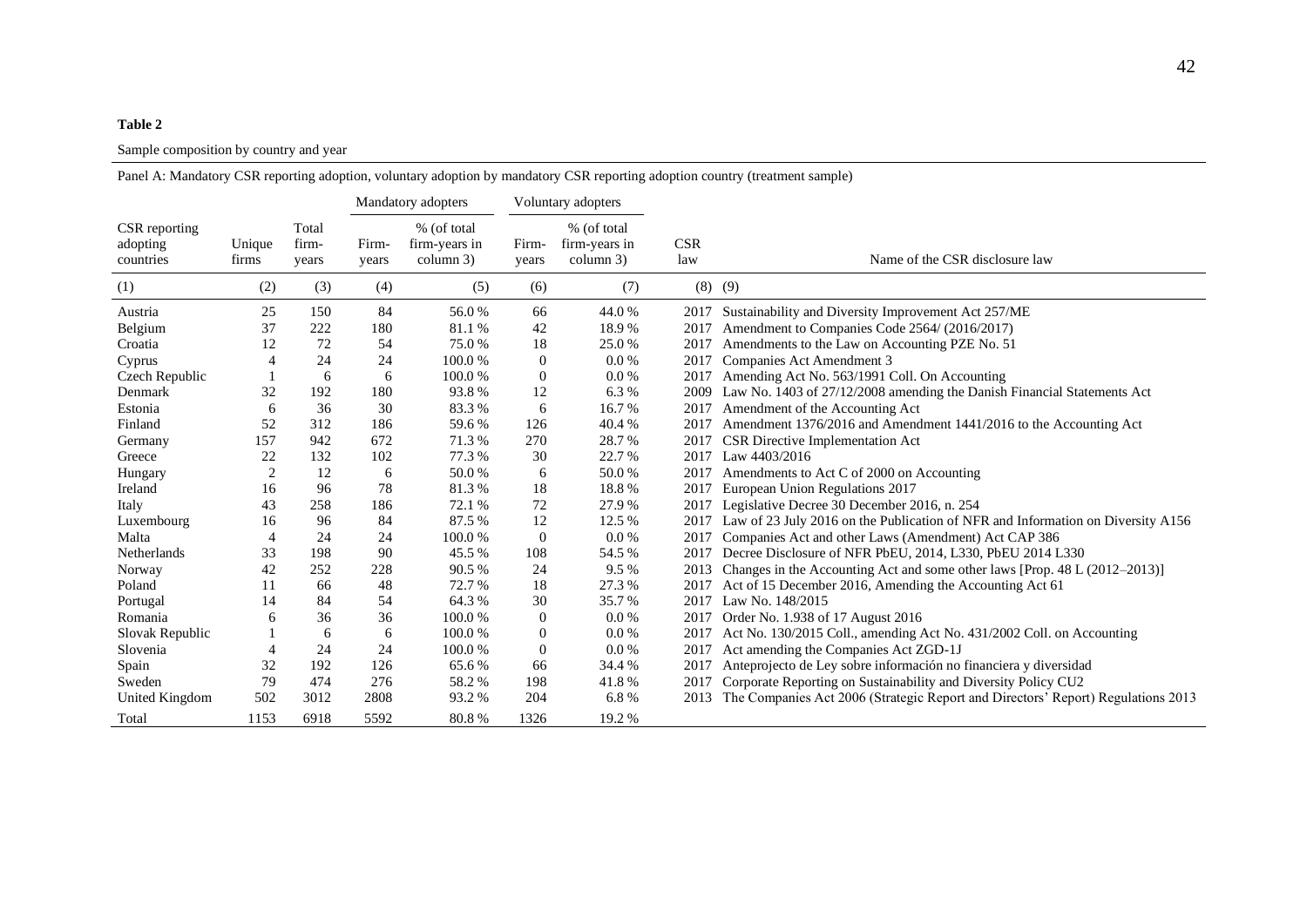#### **Table 2 (continued)**

|                                         |              |            | Panel B: Voluntary CSR reporting adoption by non-mandatory CSR reporting OECD country (benchmark sample) |         |                                         |         |                                         |         |
|-----------------------------------------|--------------|------------|----------------------------------------------------------------------------------------------------------|---------|-----------------------------------------|---------|-----------------------------------------|---------|
|                                         |              |            | Total per country and cumulative sum                                                                     |         | Non-voluntary adopters                  |         | Voluntary adopters                      |         |
| Non CSR reporting<br>adopting countries | Unique firms | Firm-years | % (of total firm-years)<br>in column 3)                                                                  | Cum.    | % (of total firm-<br>years in column 3) | $\%$    | % (of total firm-<br>years in column 3) | %       |
| (1)                                     | (2)          | (3)        | (4)                                                                                                      | (5)     | (6)                                     | (7)     | (8)                                     | (9)     |
| Australia                               | 22           | 162        | 2.3 %                                                                                                    | 2.3 %   | 102                                     | 63.0%   | 60                                      | 37.0 %  |
| Canada                                  | 122          | 1362       | 19.7 %                                                                                                   | 22.0 %  | 1314                                    | 96.5%   | 48                                      | 3.5%    |
| Chile                                   | h            | 60         | $0.9\%$                                                                                                  | 22.9 %  | 60                                      | 100.0 % |                                         | $0.0\%$ |
| Israel                                  |              | 54         | 0.8 %                                                                                                    | 23.7 %  | 42                                      | 77.8%   | 12                                      | 22.2 %  |
| Japan                                   | 26           | 168        | 2.4 %                                                                                                    | 26.1 %  | 132                                     | 78.6%   | 36                                      | 21.4 %  |
| Mexico                                  |              | 24         | 0.3 %                                                                                                    | 26.5 %  | 24                                      | 100.0 % |                                         | $0.0\%$ |
| New Zealand                             |              | 36         | $0.5\%$                                                                                                  | 27.0 %  | 30                                      | 83.3%   | <sub>0</sub>                            | 16.7 %  |
| Switzerland                             | 13           | 90         | 1.3%                                                                                                     | 28.3 %  | 66                                      | 73.3 %  | 24                                      | 26.7 %  |
| <b>United States</b>                    | 587          | 4962       | 71.7 %                                                                                                   | 100.0 % | 3822                                    | 77.0 %  | 1140                                    | 23.0 %  |
| Total                                   | 790          | 6918       | 100.0 %                                                                                                  |         | 5592                                    | 80.8%   | 1326                                    | 19.2 %  |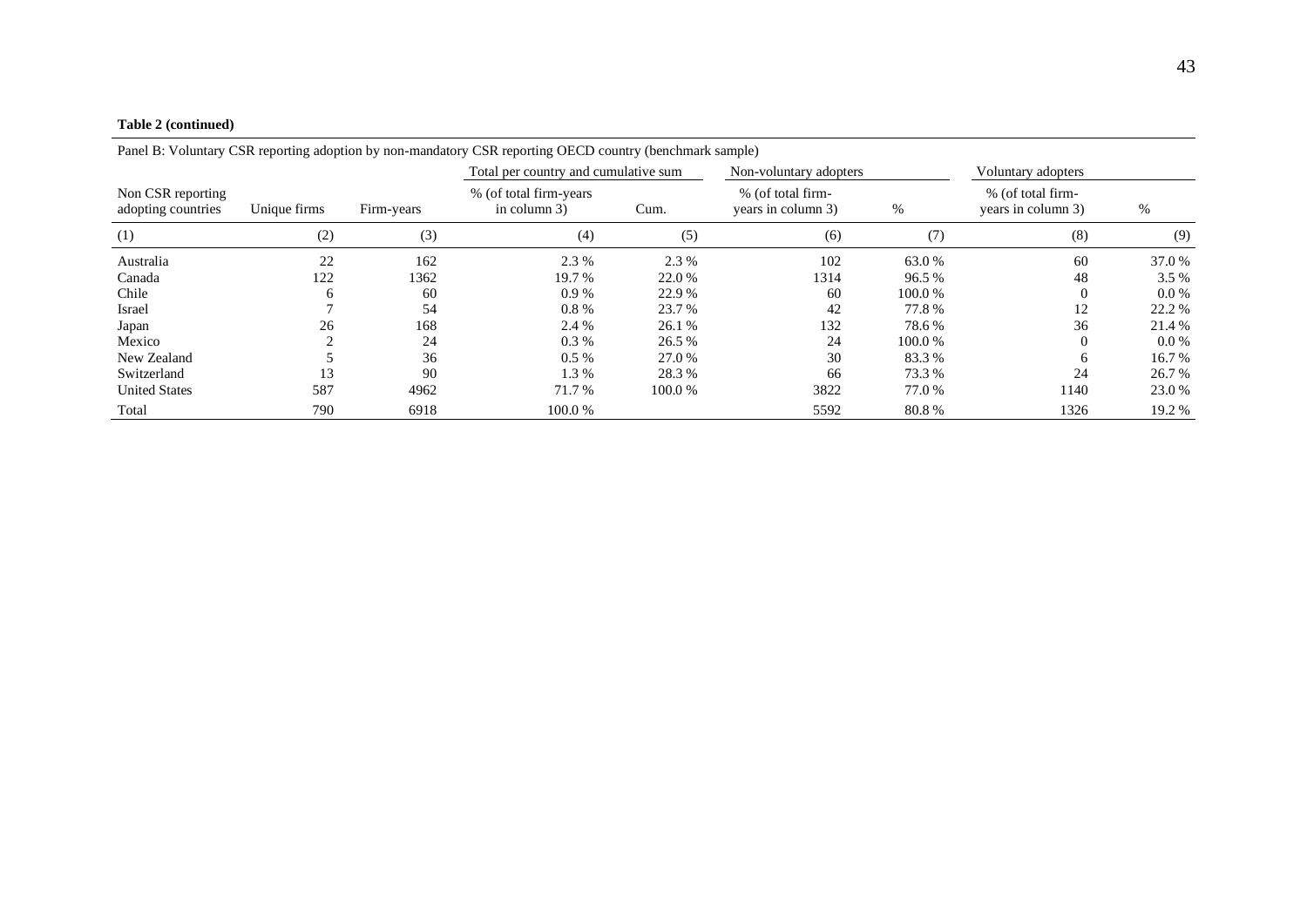#### **Table 2 (continued)**

|       |           | . .<br>$\mathbf{1}$<br>Non-voluntary adopters |                 | Voluntary adopters |              |       |                    |       |                   |
|-------|-----------|-----------------------------------------------|-----------------|--------------------|--------------|-------|--------------------|-------|-------------------|
|       |           |                                               |                 |                    |              |       | % (of total firms) |       | % (of total firms |
| Year  | All firms | Benchmark firms                               | Treatment firms | $CS$ Rlaw $=0$     | $CS$ Rlaw =1 | Firms | in column 2)       | Firms | in column 2)      |
| (1)   | (2)       | (3)                                           | (4)             | (5)                | (6)          | (7)   | (8)                | (9)   | (10)              |
| 2006  | 64        | 32                                            | 32              | 64                 | $\theta$     | 60    | 93.8%              | 4     | 6.3 %             |
| 2007  | 64        | 32                                            | 32              | 64                 | $\theta$     | 60    | 93.8%              | 4     | 6.3 %             |
| 2008  | 64        | 32                                            | 32              | 64                 | $\theta$     | 60    | 93.8%              | 4     | 6.3 %             |
| 2009  | 64        | 32                                            | 32              | 32                 | 32           | 60    | 93.8%              | 4     | 6.3%              |
| 2010  | 1152      | 576                                           | 576             | 1120               | 32           | 1072  | 93.1 %             | 80    | 6.9%              |
| 2011  | 1152      | 576                                           | 576             | 1120               | 32           | 1072  | 93.1 %             | 80    | 6.9%              |
| 2012  | 1088      | 544                                           | 544             | 1088               | $\theta$     | 1012  | 93.0 %             | 76    | 7.0 %             |
| 2013  | 1088      | 544                                           | 544             | 544                | 544          | 1012  | 93.0 %             | 76    | 7.0 %             |
| 2014  | 2242      | 1121                                          | 1121            | 1698               | 544          | 1804  | 80.5 %             | 438   | 19.5 %            |
| 2015  | 2242      | 1121                                          | 1121            | 1698               | 544          | 1804  | 80.5%              | 438   | 19.5 %            |
| 2016  | 1154      | 577                                           | 577             | 1154               | $\theta$     | 792   | 68.6%              | 362   | 31.4 %            |
| 2017  | 1154      | 577                                           | 577             | 577                | 577          | 792   | 68.6%              | 362   | 31.4%             |
| 2018  | 1154      | 577                                           | 577             | 577                | 577          | 792   | 68.6 %             | 362   | 31.4%             |
| 2019  | 1154      | 577                                           | 577             | 577                | 577          | 792   | 68.6%              | 362   | 31.4%             |
| Total | 13836     | 6918                                          | 6918            | 10377              | 3459         | 11184 | 80.8%              | 2652  | 19.2 %            |

Panel C: Treatment, CSRlaw and voluntary CSR reporting adoption by year (complete sample)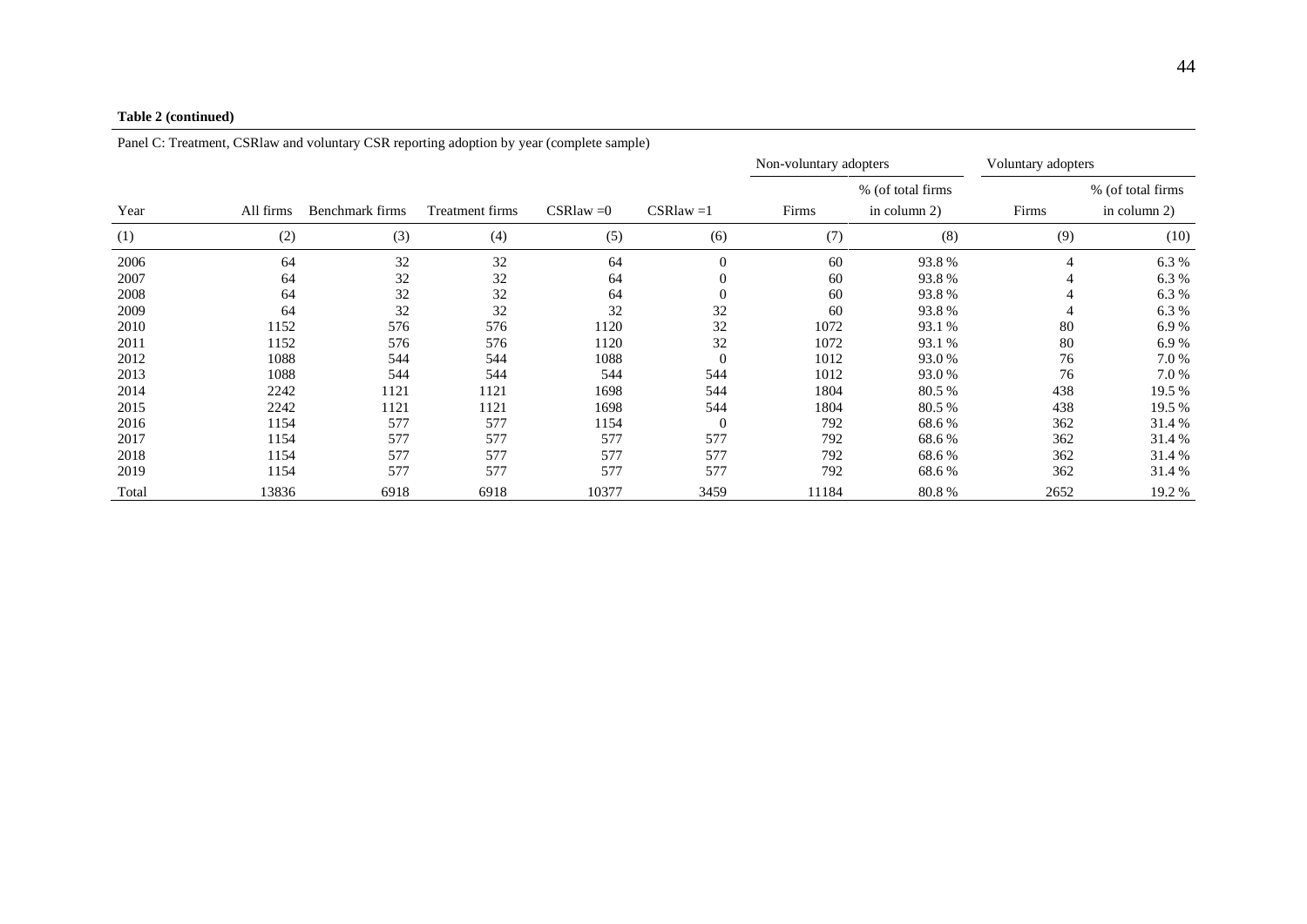### **Table 3** Descriptive statistics for variables used in regression analyses

| Panel A: Treatment sample |      |         |      |         |         |         |         |         |                              |                            |            |
|---------------------------|------|---------|------|---------|---------|---------|---------|---------|------------------------------|----------------------------|------------|
|                           |      |         |      |         |         |         |         |         | $CS$ Rlaw $=0$<br>$(N=3459)$ | $CS$ Rlaw =1<br>$(N=3459)$ |            |
| Variable                  | n    | Mean    | S.D. | Min     | 0.25    | Mdn     | 0.75    | Max     | Mean                         | Mean                       | Diff.      |
| SG&A                      | 6918 | 0.01    | 0.21 | $-0.73$ | $-0.08$ | 0.01    | 0.11    | 0.71    | 0.00                         | 0.02                       | $-0.02***$ |
| <b>Sales</b>              | 6918 | 0.02    | 0.20 | $-0.73$ | $-0.07$ | 0.01    | 0.12    | 0.75    | 0.01                         | 0.03                       | $-0.02***$ |
| Decrease                  | 6918 | 0.46    | 0.50 | 0.00    | 0.00    | 0.00    | 1.00    | 1.00    | 0.51                         | 0.42                       | $0.09***$  |
| <i>SuccessiveDec</i>      | 6918 | 0.51    | 0.50 | 0.00    | 0.00    | 00.1    | 1.00    | 1.00    | 0.51                         | 0.52                       | $-0.01$    |
| <b>GDPGrowth</b>          | 6918 | 0.04    | 0.02 | $-0.04$ | 0.03    | 0.04    | 0.04    | 0.35    | 0.04                         | 0.04                       | $-0.00$    |
| <b>ATtoSALES</b>          | 6918 | 0.12    | 0.66 | $-1.34$ | $-0.31$ | 0.07    | 0.49    | 2.21    | 0.10                         | 0.14                       | $-0.03**$  |
| <b>EMPtoSALES</b>         | 6918 | $-5.60$ | 0.78 | $-7.93$ | $-6.04$ | $-5.54$ | $-5.14$ | $-3.68$ | $-5.59$                      | $-5.62$                    | 0.03       |

Panel B: Complete sample

|                      |       |         |      |         |         |         |         |         | Treatment $=0$ | $Treatment = 1$ |            |
|----------------------|-------|---------|------|---------|---------|---------|---------|---------|----------------|-----------------|------------|
|                      |       |         |      |         |         |         |         |         | $(N=6918)$     | $(N=6918)$      |            |
| Variable             | n     | Mean    | S.D. | Min     | 0.25    | Mdn     | 0.75    | Max     | Mean           | Mean            | Diff.      |
| SG&A                 | 3836  | 0.02    | 0.20 | $-0.73$ | $-0.06$ | 0.02    | 0.11    | 0.71    | 0.04           | 0.01            | $0.02***$  |
| Sales                | 3836  | 0.03    | 0.20 | $-0.73$ | $-0.06$ | 0.03    | 0.11    | 0.75    | 0.04           | 0.02            | $0.02***$  |
| Decrease             | 3836  | 0.42    | 0.49 | 0.00    | 0.00    | 0.00    | 1.00    | 1.00    | 0.38           | 0.46            | $-0.09***$ |
| <i>SuccessiveDec</i> | 13836 | 0.51    | 0.50 | 0.00    | 0.00    | 1.00    | 1.00    | 1.00    | 0.51           | 0.51            | $-0.01$    |
| <b>GDPGrowth</b>     | 3836  | 0.04    | 0.02 | $-0.06$ | 0.03    | 0.04    | 0.04    | 0.35    | 0.04           | 0.04            | $0.00***$  |
| <b>ATtoSALES</b>     | 3836  | 0.12    | 0.64 | $-1.34$ | $-0.29$ | 0.07    | 0.49    | 2.21    | 0.12           | 0.12            | 0.00       |
| <b>EMPtoSALES</b>    | !3836 | $-5.61$ | 0.76 | $-7.93$ | $-6.03$ | $-5.54$ | $-5.16$ | $-3.68$ | -5.62          | $-5.60$         | $-0.01$    |

 $\frac{p}{p}$  < 0.10,  $\frac{k}{p}$  < 0.05,  $\frac{k}{p}$  < 0.01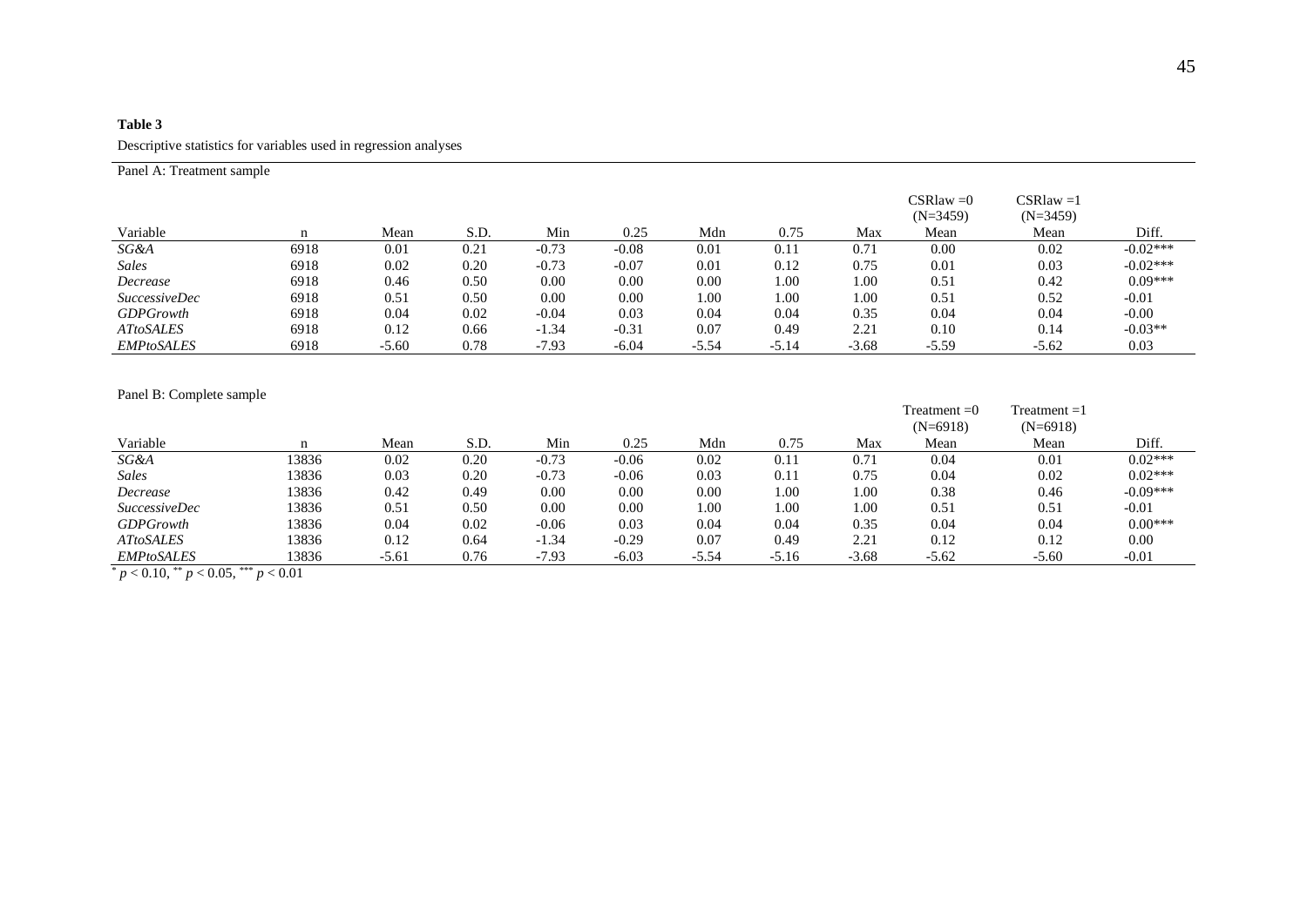|                                                                                                                                        | (1)                                                                         | (2)                                                                                  | (3)                                                                       | (4)                                                       | (5)                                     | (6)                     | (7)               | (8)  |
|----------------------------------------------------------------------------------------------------------------------------------------|-----------------------------------------------------------------------------|--------------------------------------------------------------------------------------|---------------------------------------------------------------------------|-----------------------------------------------------------|-----------------------------------------|-------------------------|-------------------|------|
| $(1)$ CSRlaw<br>$(2) S G \& A$<br>$(3)$ Sales<br>(4) Decrease<br>(5) SuccessiveDec<br>(6) GDPGrowth<br>(7) ATtoSales<br>(8) EMPtoSales | 1.00<br>$-0.00$<br>0.01<br>$-0.00$<br>0.01<br>$-0.05***$<br>0.01<br>$-0.01$ | 1.00<br>$0.57***$<br>$-0.42***$<br>$-0.08***$<br>$0.09***$<br>$-0.02*$<br>$-0.03***$ | 1.00<br>$-0.66***$<br>$-0.10***$<br>$0.12***$<br>$-0.04***$<br>$-0.07***$ | 1.00<br>$0.10***$<br>$-0.12***$<br>$0.03***$<br>$0.05***$ | 1.00<br>$-0.04***$<br>0.02<br>$0.02***$ | 1.00<br>$-0.00$<br>0.00 | 1.00<br>$0.06***$ | 1.00 |
| N<br>$\sim 0.10^{44}$ $\sim 0.05^{44}$ $\sim 0.01$                                                                                     | 13836                                                                       |                                                                                      |                                                                           |                                                           |                                         |                         |                   |      |

Correlation matrix for variables used in regression analyses

 $p < 0.10,$  \*\*  $p < 0.05,$  \*\*\*  $p < 0.01$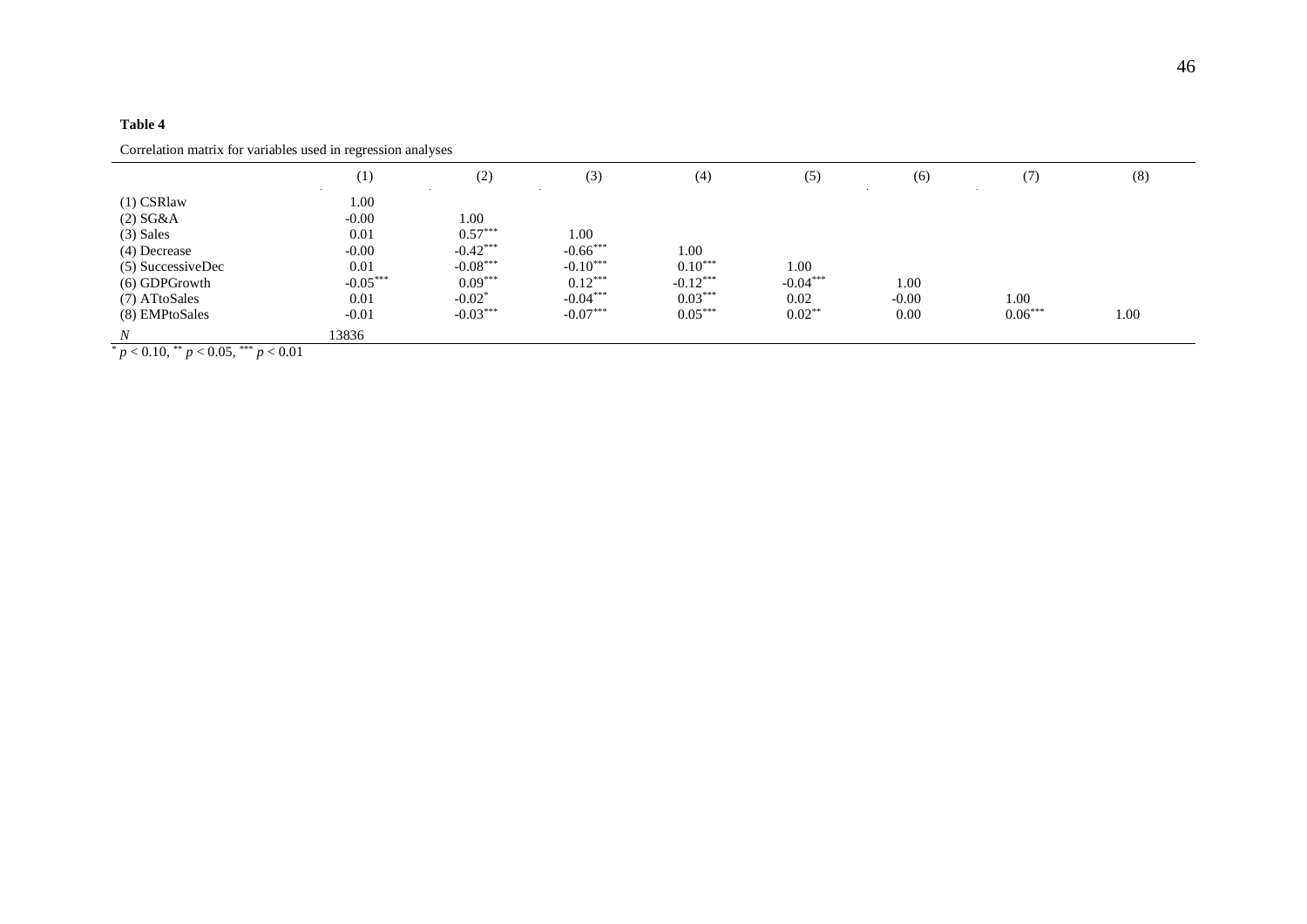#### Changes in SG&A

This table reports results from OLS regressions of SG&A changes on mandatory adoption of CSR disclosure. The estimation model extends the model 3 in Anderson et al. (2003). Specifically, we extend the model by including the main test variable *CSRLaw*, which is equal to one for fiscal years during which the focal firm resides in a country where public firms are mandated to disclose on non-financial information (CSR), otherwise zero. The dependent variable is the natural logarithm of the quotient of current and previous year selling general and administrative expense. The sample consists of public firms from EU28 and OECD countries. The treated group is limited to 6-year windows around the adoption (i.e. three years before the adoption, the adoption year and two years after the adoption). The financial data for public firms is retrieved from Compustat. For details of sample selection and variable definitions, see Table 1 and Appendix 1, respectively. The t-statistics reported in parentheses are based on firm cluster robust standard errors. Levels of significance are indicated by \*, \*\*, and \*\*\* for 10%, 5% and 1%, respectively.

| Dependent                    | SG&A                            |                      |                                 |                             |                              |                                             |  |  |  |
|------------------------------|---------------------------------|----------------------|---------------------------------|-----------------------------|------------------------------|---------------------------------------------|--|--|--|
| Sample                       |                                 | Full sample          |                                 | Excluding early<br>adopters | Excluding USA                | Excluding USA,<br>DEU and early<br>adopters |  |  |  |
|                              | (1)                             | (2)                  | (3)                             | (4)                         | (5)                          | (6)                                         |  |  |  |
| <b>CSRLaw</b>                |                                 | $0.043***$<br>(5.72) | $0.017***$<br>(2.76)            | $0.020***$<br>(2.81)        | $0.032***$<br>(2.73)         | $0.036***$<br>(2.86)                        |  |  |  |
| Sales                        | $0.561***$<br>(20.22)           |                      | $0.559***$<br>(20.11)           | $0.551***$<br>(18.56)       | $0.502***$<br>(14.00)        | $0.501***$<br>(13.10)                       |  |  |  |
| Decrease*Sales               | $-0.278$<br>$(-1.52)$           |                      | $-0.282$<br>$(-1.54)$           | $-0.301$<br>$(-1.55)$       | $-0.150$<br>$(-0.73)$        | $-0.233$<br>$(-1.11)$                       |  |  |  |
| Decrease*SuccessiveDec*Sales | 0.001                           |                      | 0.000                           | 0.010                       | $-0.033$                     | $-0.001$                                    |  |  |  |
| Decrease*Sales*GDPGrowth     | (0.02)<br>$-0.552$<br>$(-0.31)$ |                      | (0.01)<br>$-0.478$<br>$(-0.27)$ | (0.21)<br>0.204<br>(0.11)   | $(-0.59)$<br>1.506<br>(0.79) | $(-0.02)$<br>1.979<br>(0.95)                |  |  |  |
| Decrease*Sales*ATtoSales     | $-0.186***$<br>$(-3.92)$        |                      | $-0.183***$<br>$(-3.87)$        | $-0.193***$<br>$(-3.81)$    | $-0.205***$<br>$(-3.71)$     | $-0.226***$<br>$(-3.69)$                    |  |  |  |
| Decrease*Sales*EMPtoSales    | $-0.052*$<br>$(-1.80)$          |                      | $-0.052*$<br>$(-1.80)$          | $-0.050$<br>$(-1.64)$       | $-0.035$<br>$(-1.11)$        | $-0.046$<br>$(-1.43)$                       |  |  |  |
| Constant                     | 0.004<br>(1.47)                 | $0.013***$<br>(6.92) | 0.000<br>(0.07)                 | 0.001<br>(0.23)             | $-0.009$<br>$(-1.52)$        | $-0.008$<br>$(-1.24)$                       |  |  |  |
| Firm FE                      | Yes                             | Yes                  | Yes                             | Yes                         | Yes                          | Yes                                         |  |  |  |
| Industry-Year FE             | Yes                             | Yes                  | Yes                             | Yes                         | Yes                          | Yes                                         |  |  |  |
| adj. $R^2$                   | 0.321                           | 0.098                | 0.321                           | 0.310                       | 0.300                        | 0.284                                       |  |  |  |
| $\boldsymbol{N}$             | 13836                           | 13836                | 13836                           | 11184                       | 8866                         | 6682                                        |  |  |  |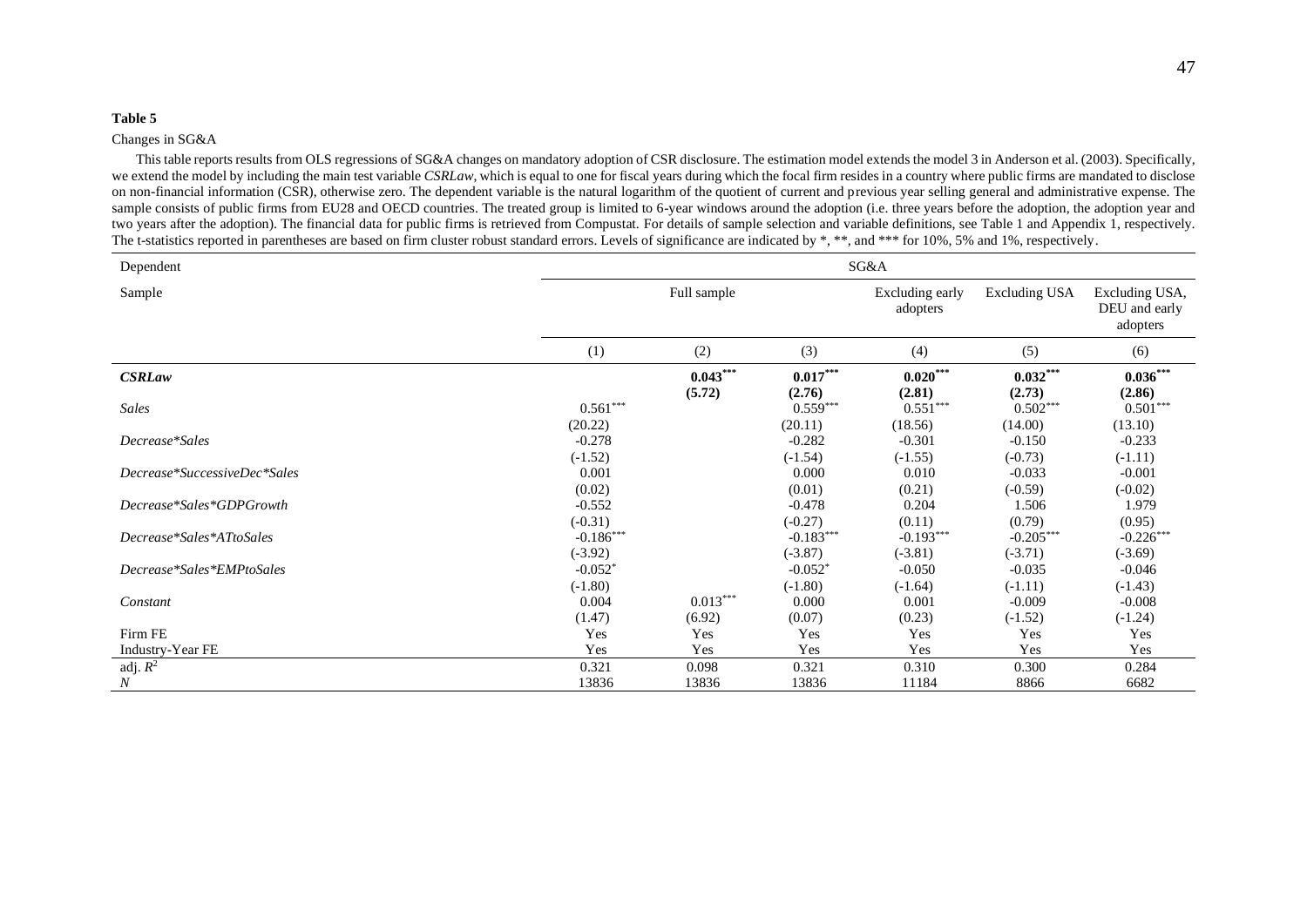#### SG&A subcomponents and COGS

This table reports results from OLS regressions of SG&A changes on mandatory adoption of CSR disclosure. The estimation model extends the model 3 in Anderson et al. (2003). Specifically, we extend the model by including the main test variable *CSRLaw*, which is equal to one for such fiscal years during which the focal firm resides in a country where public firms are mandated to disclose on non-financial information (CSR), otherwise zero. The dependent variable is the natural logarithm of the quotient of current and previous year selling general and administrative expense. The sample consists of public firms from EU28 and OECD countries. The treated group is limited to 6-year windows around the adoption (i.e., three years before the adoption and two years during which the law is effective). The financial information data is retained from Compustat. Due to the majority of R&D observation being zero and the winsorization of this particular variable is conducted at 5 and 95 percentiles only for the observations different from zero. For details of sample selection and variable definitions, see Table 1 and Appendix 1, respectively. The t-statistics reported in parentheses are based on firm cluster robust standard errors. Levels of significance are indicated by \*, \*\*, and \*\*\* for 10%, 5% and 1%, respectively.

| Dependent variable           | SG&A                                 | SG&A          | SG&A       | SG&A        |  |  |  |  |  |
|------------------------------|--------------------------------------|---------------|------------|-------------|--|--|--|--|--|
|                              |                                      | Excluding R&D |            |             |  |  |  |  |  |
| Sample                       | Full sample excluding early adopters |               |            |             |  |  |  |  |  |
|                              | (1)                                  | (2)           | (3)        | (4)         |  |  |  |  |  |
| <b>CSRLaw</b>                | $0.020***$                           | $0.015***$    | $0.016***$ | $-0.006$    |  |  |  |  |  |
|                              | (2.81)                               | (1.97)        | (2.14)     | $(-1.06)$   |  |  |  |  |  |
| <b>Sales</b>                 | $0.551***$                           | $1.004***$    | $0.472***$ | $1.199***$  |  |  |  |  |  |
|                              | (18.56)                              | (4.62)        | (3.62)     | (5.73)      |  |  |  |  |  |
| Decrease*Sales               | $-0.301$                             | $-0.394$      | $-0.503**$ | $-0.071$    |  |  |  |  |  |
|                              | $(-1.55)$                            | $(-1.22)$     | $(-2.37)$  | $(-0.22)$   |  |  |  |  |  |
| Decrease*SuccessiveDec*Sales | 0.010                                | $-0.025$      | $0.070*$   | 0.075       |  |  |  |  |  |
|                              | (0.21)                               | $(-0.47)$     | (1.74)     | (1.26)      |  |  |  |  |  |
| Decrease*Sales*GDPGrowth     | 0.204                                | $-0.266$      | $-0.227$   | 0.396       |  |  |  |  |  |
|                              | (0.11)                               | $(-0.28)$     | $(-0.44)$  | (0.58)      |  |  |  |  |  |
| Decrease*Sales*ATtoSales     | $-0.193***$                          | $-0.147***$   | $-0.024$   | $-0.126***$ |  |  |  |  |  |
|                              | $(-3.81)$                            | $(-3.34)$     | $(-0.98)$  | $(-3.25)$   |  |  |  |  |  |
| Decrease*Sales*EMPtoSales    | $-0.050$                             | 0.005         | $-0.020$   | 0.035       |  |  |  |  |  |
|                              | $(-1.64)$                            | (0.15)        | $(-0.94)$  | (0.82)      |  |  |  |  |  |
| Constant                     | 0.001                                | $-0.001$      | $0.010**$  | 0.003       |  |  |  |  |  |
|                              | (0.23)                               | $(-0.17)$     | (2.41)     | (1.15)      |  |  |  |  |  |
| Firm FE                      | Yes                                  | Yes           | Yes        | Yes         |  |  |  |  |  |
| Industry-Year FE             | Yes                                  | Yes           | Yes        | Yes         |  |  |  |  |  |
| adj. $R^2$                   | 0.310                                | 0.260         | 0.049      | 0.591       |  |  |  |  |  |
| $\cal N$                     | 11184                                | 11184         | 11184      | 11184       |  |  |  |  |  |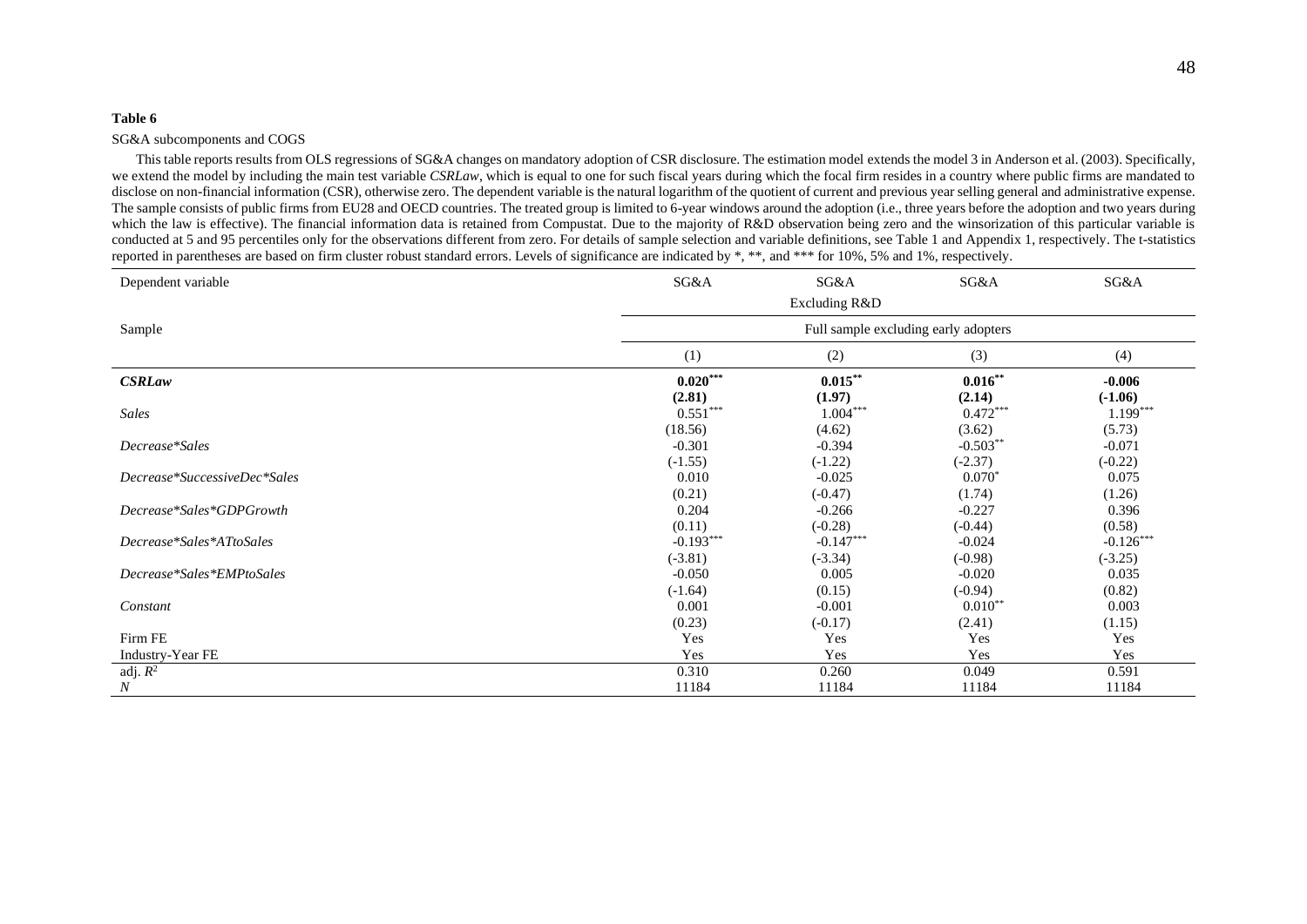#### Changes in reported CSR expenditure

This table reports results from OLS regressions of changes in reported CSR expenditure on mandatory adoption of CSR disclosure. The dependent variables are the natural logarithms of the ratios of current and previous year's training costs (*TrainingCosts*), training costs per employees (*TrainingCostsPerEmp*), environmental expenditures (*EnvExpenditures*) and environmental R&D (*EnvRD*). The estimation model is the model 3 in Anderson et al. (2003). The main test variable is *CSRLaw*, which is equal to one for fiscal years during which the focal firm resides in a country where public firms are mandated to disclose on non-financial information (CSR), otherwise zero. The data on reported CSR expenditures is collected from Eikon. The t-statistics reported in parentheses are based on firm cluster robust standard errors. Levels of significance are indicated by \*, \*\*, and \*\*\* for 10%, 5% and 1%, respectively.

| Dependent variable   | TrainingCosts        |                         |                      | <b>TrainingCostsPerEmp</b>         |                 | EnvExpenditures       | EnvRD           |                    |
|----------------------|----------------------|-------------------------|----------------------|------------------------------------|-----------------|-----------------------|-----------------|--------------------|
|                      | (1)                  | (2)                     | (3)                  | (4)                                | (5)             | (6)                   | (7)             | (8)                |
| <b>CSRlaw</b>        | $0.264***$<br>(2.69) | $0.243***$<br>(2.80)    | $0.363***$<br>(3.28) | $0.343***$<br>(3.48)               | 0.100<br>(0.62) | 0.071<br>(0.41)       | 0.234<br>(1.11) | 0.309<br>(0.89)    |
| SALES                |                      | 0.049                   |                      | $-0.499*$                          |                 | 0.857                 |                 | 0.830              |
|                      |                      | (0.13)                  |                      | $(-1.69)$                          |                 | (1.31)                |                 | (0.65)             |
| Dec_Sales            |                      | 1.323                   |                      | 0.598                              |                 | $-3.259$              |                 | 2.553              |
| Dec_Sales_Succ       |                      | (0.70)<br>$-0.460$      |                      | (0.34)<br>$-0.702$                 |                 | $(-0.79)$<br>0.433    |                 | (0.48)<br>$-0.566$ |
|                      |                      | $(-0.79)$               |                      | $(-1.22)$                          |                 | (0.49)                |                 | $(-0.79)$          |
| Dec_Sales_GDP        |                      | 22.962                  |                      | 27.243                             |                 | $-37.438*$            |                 | 22.980             |
|                      |                      | (0.82)                  |                      | (1.04)                             |                 | $(-1.74)$             |                 | (0.77)             |
| <b>DS_ATtoSALES</b>  |                      | $-0.962**$<br>$(-2.58)$ |                      | $-0.627$ <sup>*</sup><br>$(-1.91)$ |                 | $-0.836$<br>$(-1.00)$ |                 | 3.561<br>(1.37)    |
| <b>DS_EMPtoSALES</b> |                      | 0.152                   |                      | $-0.024$                           |                 | $-0.712$              |                 | 0.821              |
|                      |                      | (0.72)                  |                      | $(-0.10)$                          |                 | $(-1.17)$             |                 | (0.85)             |
| Constant             | $-0.123**$           | $-0.093$                | $-0.219***$          | $-0.160**$                         | $-0.036$        | $-0.031$              | $-0.155$        | $-0.242$           |
|                      | $(-2.26)$            | $(-1.62)$               | $(-3.53)$            | $(-2.46)$                          | $(-0.43)$       | $(-0.28)$             | $(-1.24)$       | $(-0.97)$          |
| Firm FE              | Yes                  | Yes                     | Yes                  | Yes                                | Yes             | Yes                   | Yes             | Yes                |
| Industry-Year FE     | Yes                  | Yes                     | Yes                  | Yes                                | Yes             | Yes                   | Yes             | Yes                |
| $R^2$                | 0.488                | 0.517                   | 0.505                | 0.537                              | 0.254           | 0.281                 | 0.773           | 0.812              |
| $\boldsymbol{N}$     | 305                  | 305                     | 288                  | 288                                | 465             | 465                   | 59              | 59                 |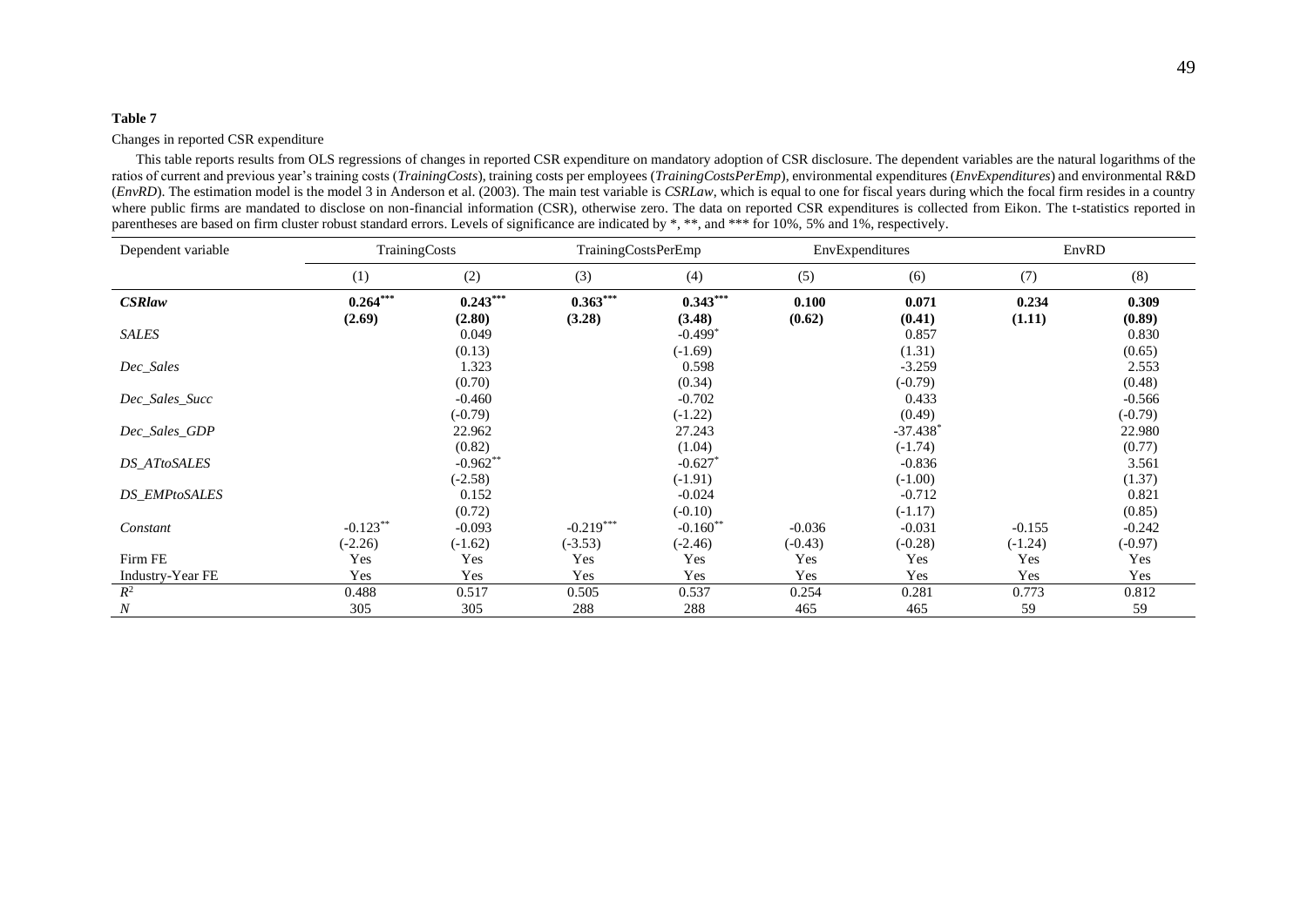#### SG&A stickiness and mandatory CSR disclosure in Europe

This table reports results from OLS regressions of SG&A changes on mandatory adoption of CSR disclosure, cost stickiness (*CSRlaw\* Decrease\*Sales*) and controls.

| Dependent                           |                          |                          |                                    | SG&A                        |                          |                                             |
|-------------------------------------|--------------------------|--------------------------|------------------------------------|-----------------------------|--------------------------|---------------------------------------------|
| Sample                              |                          | Full sample              |                                    | Excluding early<br>adopters | <b>Excluding USA</b>     | Excluding<br>USA, DEU and<br>early adopters |
|                                     | (1)                      | (2)                      | (3)                                | (4)                         | (5)                      | (6)                                         |
| <b>CSRlaw</b>                       |                          | $0.017***$<br>(2.76)     | 0.010<br>(1.24)                    | $0.016*$<br>(1.73)          | $0.028***$<br>(2.12)     | $0.035***$<br>(2.42)                        |
| CSRlaw*Sales                        |                          |                          | $0.147***$<br>(2.62)               | $0.122*$<br>(1.92)          | $0.132**$<br>(2.01)      | 0.124<br>(1.62)                             |
| Sales                               | $0.561***$<br>(20.22)    | $0.559***$<br>(20.11)    | $0.537***$<br>(17.01)              | $0.535***$<br>(16.05)       | $0.476***$<br>(11.24)    | $0.481***$<br>(10.90)                       |
| CSRlaw* Decrease*Sales              |                          |                          | $1.483***$<br>(2.96)               | $1.901***$<br>(3.37)        | $1.424***$<br>(2.75)     | $1.937***$<br>(3.17)                        |
| Decrease*Sales                      | $-0.278$<br>$(-1.52)$    | $-0.282$<br>$(-1.54)$    | $-0.371**$<br>$(-2.02)$            | $-0.424**$<br>$(-2.19)$     | $-0.239$<br>$(-1.14)$    | $-0.374*$<br>$(-1.75)$                      |
| CSRlaw*Decrease*SuccessiveDec*Sales |                          |                          | $-0.071$<br>$(-0.54)$              | $-0.111$<br>$(-0.76)$       | $-0.022$<br>$(-0.15)$    | $-0.096$<br>$(-0.58)$                       |
| Decrease*SuccessiveDec*Sales        | 0.001<br>(0.02)          | 0.000<br>(0.01)          | 0.002<br>(0.04)                    | 0.015<br>(0.28)             | $-0.038$<br>$(-0.59)$    | 0.005<br>(0.07)                             |
| CSRlaw*Decrease*Sales*GDPGrowth     |                          |                          | $-7.662$ <sup>*</sup><br>$(-1.65)$ | $-11.852**$<br>$(-2.39)$    | $-9.009*$<br>$(-1.89)$   | $-14.117***$<br>$(-2.75)$                   |
| Decrease*Sales*GDPGrowth            | $-0.552$<br>$(-0.31)$    | $-0.478$<br>$(-0.27)$    | 0.076<br>(0.04)                    | 1.054<br>(0.54)             | 1.992<br>(0.99)          | 2.708<br>(1.25)                             |
| CSRlaw*Decrease*Sales*ATtoSales     |                          |                          | $-0.036$<br>$(-0.26)$              | $-0.086$<br>$(-0.55)$       | $-0.001$<br>$(-0.01)$    | $-0.063$<br>$(-0.39)$                       |
| Decrease*Sales*ATtoSales            | $-0.186***$<br>$(-3.92)$ | $-0.183***$<br>$(-3.87)$ | $-0.188***$<br>$(-3.78)$           | $-0.195***$<br>$(-3.66)$    | $-0.213***$<br>$(-3.58)$ | $-0.228***$<br>$(-3.42)$                    |
| CSRlaw*Decrease*Sales*EMPtoSales    |                          |                          | $0.233***$<br>(2.84)               | $0.274***$<br>(2.90)        | $0.222***$<br>(2.62)     | $0.269***$<br>(2.59)                        |
| Decrease*Sales*EMPtoSales           | $-0.052*$<br>$(-1.80)$   | $-0.052*$<br>$(-1.80)$   | $-0.065***$<br>$(-2.30)$           | $-0.066$ **<br>$(-2.20)$    | $-0.050$<br>$(-1.57)$    | $-0.065**$<br>$(-2.00)$                     |
| Constant                            | 0.004<br>(1.47)          | 0.000<br>(0.07)          | 0.001<br>(0.21)                    | 0.001<br>(0.19)             | $-0.010$<br>$(-1.54)$    | $-0.010$<br>$(-1.41)$                       |
| Firm FE                             | Yes                      | Yes                      | Yes                                | Yes                         | Yes                      | Yes                                         |
| Industry-year FE                    | Yes                      | Yes                      | Yes                                | Yes                         | Yes                      | Yes                                         |
| adj. $R^2$<br>$\boldsymbol{N}$      | 0.321<br>13836           | 0.321<br>13836           | 0.324<br>13836                     | 0.313<br>11184              | 0.303<br>8866            | 0.288<br>6682                               |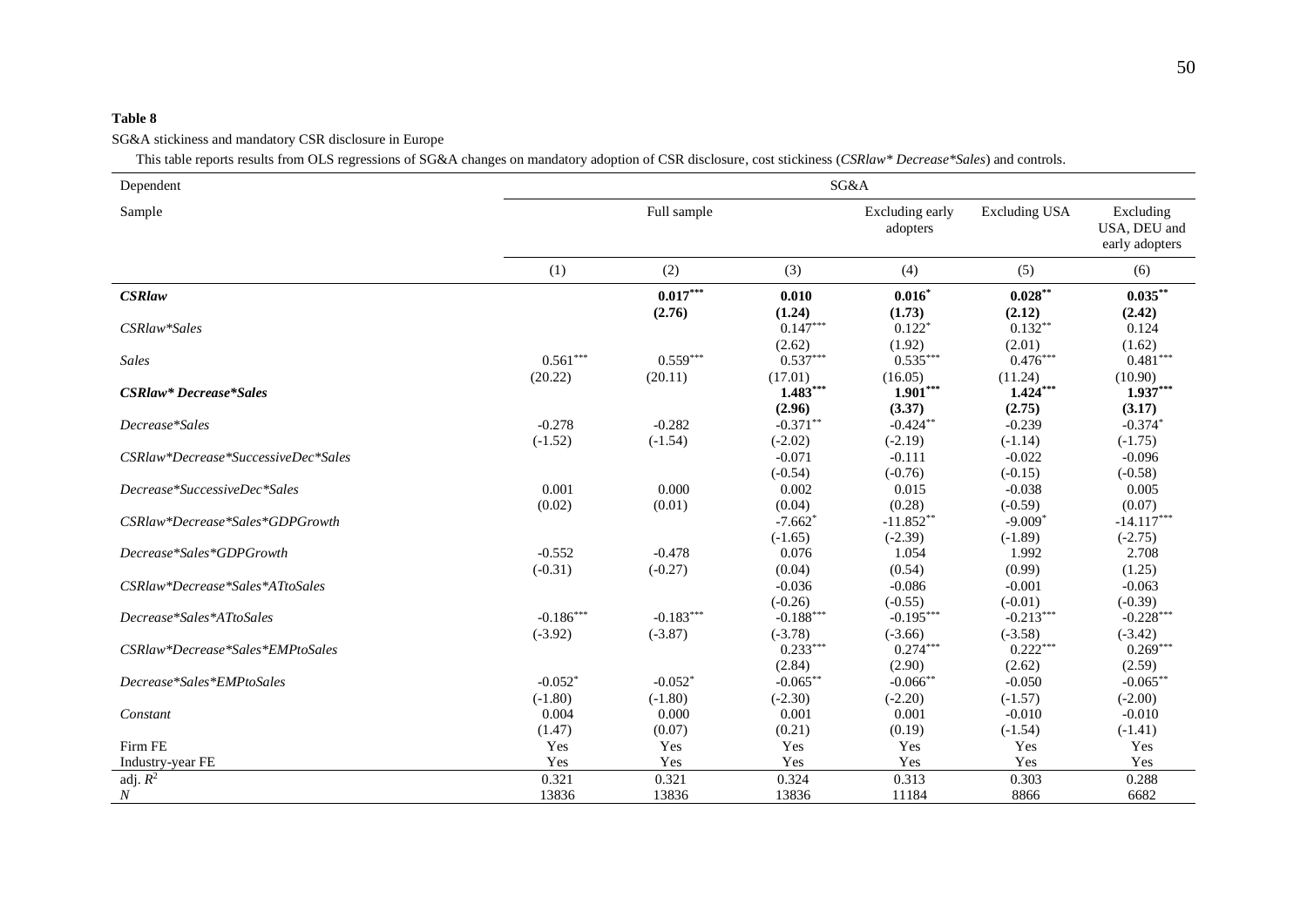Estimates of cost increases and cost stickiness across adopting countries

This table summarizes the estimates of cost increases defined for each adopting country and the dynamic panel structure used in obtaining the estimates. Specifically, we re-estimate the main specifications of the paper in order to examine cross country variation using separately each adopting country together with all control countries as the estimation sample: The column 5 of this table presents the coefficient of *CSRlaw* from the re-estimation of the model in Column 4 of Table 5. Column 6 presents the coefficient of *CSRlaw\* Decrease\*Sales (*i.e. *CSRlaw\_Sticky)* from the re-estimation of the model in Column 4 of Table 8.

|                | Country         | Dynamic panel structure |                                            | Estimates of cost increases |                         |
|----------------|-----------------|-------------------------|--------------------------------------------|-----------------------------|-------------------------|
| Row            |                 | Number of firms         | Average number of observations per<br>firm | $\beta$ (CSRlaw)            | $\beta$ (CSRlaw_Sticky) |
| (1)            | (2)             | (3)                     | (4)                                        | (5)                         | (6)                     |
|                | Austria         | 25                      | 6                                          | 0.044                       | $-10.075$               |
| $\overline{c}$ | Belgium         | 37                      | 6                                          | 0.058                       | $-4.803$                |
| 3              | Cyprus          | 4                       |                                            | 0.247                       | $-2.999$                |
|                | Czech Republic  |                         | h                                          | 0.184                       | 0.000                   |
| 5              | Germany         | 157                     |                                            | 0.037                       | $-4.539$                |
| 6              | Denmark         | 32                      | h                                          | $-0.066$                    | 6.313                   |
|                | Spain           | 32                      | h                                          | 0.047                       | 7.066                   |
| 8              | Estonia         | 6                       |                                            | 0.065                       | $-0.271$                |
| 9              | Finland         | 52                      | h                                          | $-0.017$                    | 8.094                   |
| 10             | United Kingdom  | 502                     | h                                          | 0.024                       | 1.980                   |
| 11             | Greece          | $22\,$                  | n                                          | 0.074                       | 14.305                  |
| 12             | Croatia         | 12                      | h                                          | $-0.007$                    | 140.668                 |
| 13             | Hungary         | $\overline{c}$          |                                            | 0.010                       | 0.000                   |
| 14             | Ireland         | 16                      | n                                          | $-0.002$                    | 3.109                   |
| 15             | Italy           | 43                      | h                                          | $-0.011$                    | $-1.332$                |
| 16             | Luxembourg      | 16                      | h                                          | $-0.017$                    | $-3.383$                |
| 17             | Malta           | 4                       | h                                          | 0.028                       | $-5.087$                |
| 18             | Netherlands     | 33                      |                                            | 0.026                       | 70.420                  |
| 19             | Norway          | 42                      | n                                          | $-0.041$                    | 4.043                   |
| 20             | Poland          | 11                      | h                                          | 0.082                       | $-2.083$                |
| 21             | Portugal        | 14                      |                                            | 0.072                       | 26.406                  |
| 22             | Romania         | 6                       |                                            | 0.091                       | $-19.385$               |
| 23             | Slovak Republic |                         |                                            | $-0.036$                    | $-1.378$                |
| 24             | Slovenia        |                         | h                                          | $-0.116$                    | -593.042                |
| 25             | Sweden          | 79                      | 6                                          | 0.020                       | 5.434                   |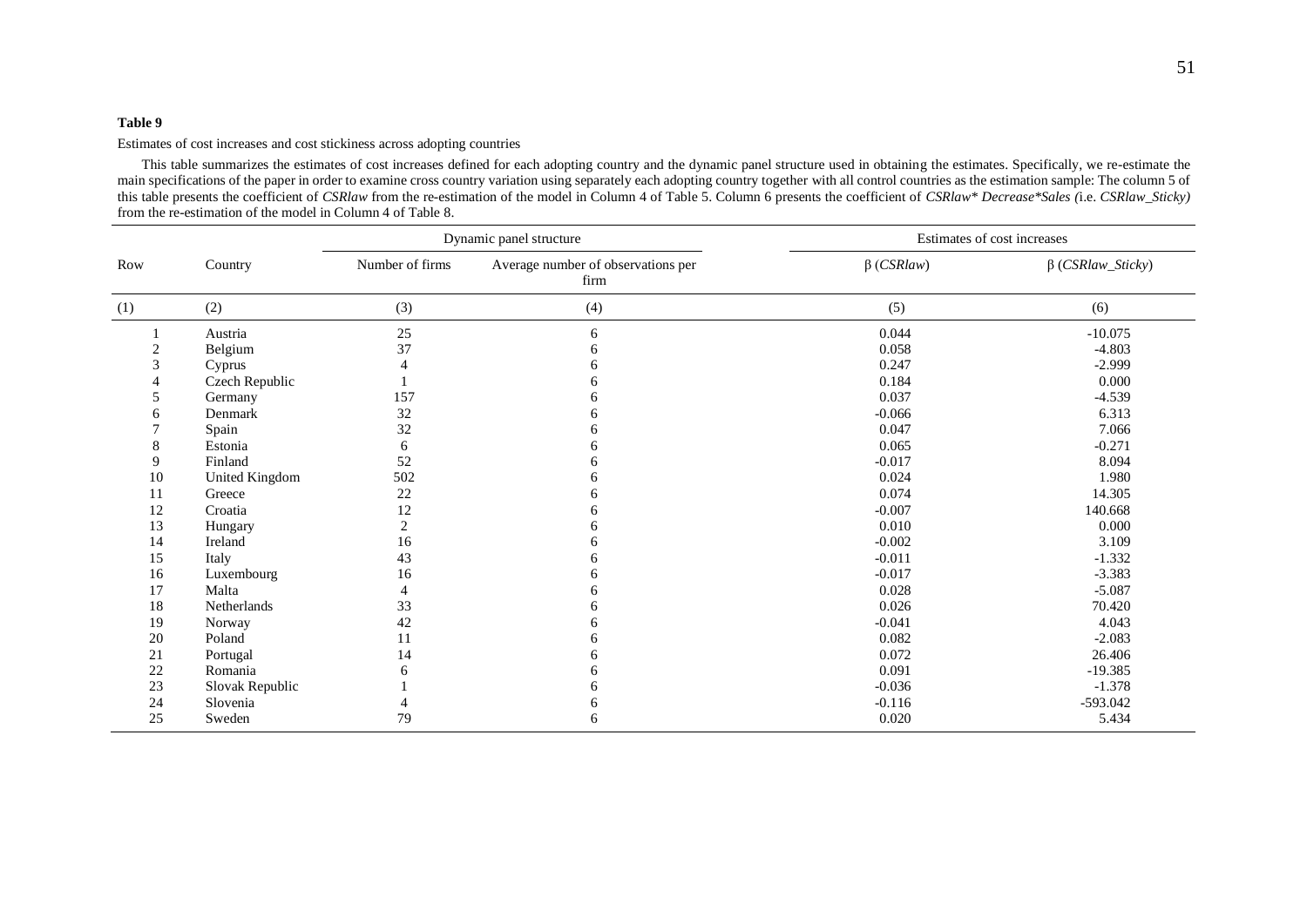Country characteristics and mandatory CSR disclosure costs

This table reports results from OLS regressions of country-level coefficients of CSRlaw and cost stickiness (CSRlaw\* Decrease\*Sales) on country characteristics (for details see Table 8). Countries with less than 10 firms are excluded.

| Panel A: Cost increases  |                           |                          |                           |                          |                           |  |
|--------------------------|---------------------------|--------------------------|---------------------------|--------------------------|---------------------------|--|
| Dependent                | $\beta$ (CSRlaw)          |                          |                           |                          |                           |  |
|                          | (1)                       | (2)                      | (3)                       | (4)                      | (5)                       |  |
| CommonLaw                | $0.005***$<br>(7.96)      |                          |                           |                          |                           |  |
| CivilLaw                 |                           | $-0.005***$<br>$(-7.96)$ |                           |                          |                           |  |
| Scandinavia              |                           |                          | $-0.044***$<br>$(-64.64)$ |                          |                           |  |
| EmpLawIndex              |                           |                          |                           | $-0.012***$<br>$(-7.52)$ |                           |  |
| ShareholderLitigation    |                           |                          |                           |                          | $0.003***$<br>(5.04)      |  |
| Constant                 | $0.018***$<br>(40.14)     | $0.023***$<br>(47.93)    | $0.028***$<br>(98.62)     | $0.027***$<br>(31.26)    | $0.019***$<br>(37.73)     |  |
| adj. $R^2$<br>$\cal N$   | 0.009<br>6750             | 0.009<br>6750            | 0.382<br>6750             | 0.008<br>6654            | 0.004<br>6750             |  |
| Panel B: Cost stickiness |                           |                          |                           |                          |                           |  |
| Dependent                | $\beta$ (CSRlaw_Sticky)   |                          |                           |                          |                           |  |
|                          | (1)                       | (2)                      | (3)                       | (4)                      | (5)                       |  |
| CommonLaw                | $-6.005***$<br>$(-13.16)$ |                          |                           |                          |                           |  |
| CivilLaw                 |                           | $6.005***$<br>(13.16)    |                           |                          |                           |  |
| Scandinavia              |                           |                          | 0.864<br>(1.45)           |                          |                           |  |
| EmpLawIndex              |                           |                          |                           | 13.180***<br>(11.58)     |                           |  |
| ShareholderLitigation    |                           |                          |                           |                          | $-7.035***$<br>$(-15.46)$ |  |
| Constant                 | $8.020***$<br>(25.90)     | $2.015***$<br>(6.01)     | 5.097***<br>(20.02)       | $-1.088*$<br>$(-1.80)$   | $9.126***$<br>(27.04)     |  |
| adj. $R^2$<br>$\cal N$   | 0.025<br>6750             | 0.025<br>6750            | 0.000<br>6750             | 0.020<br>6654            | 0.034<br>6750             |  |